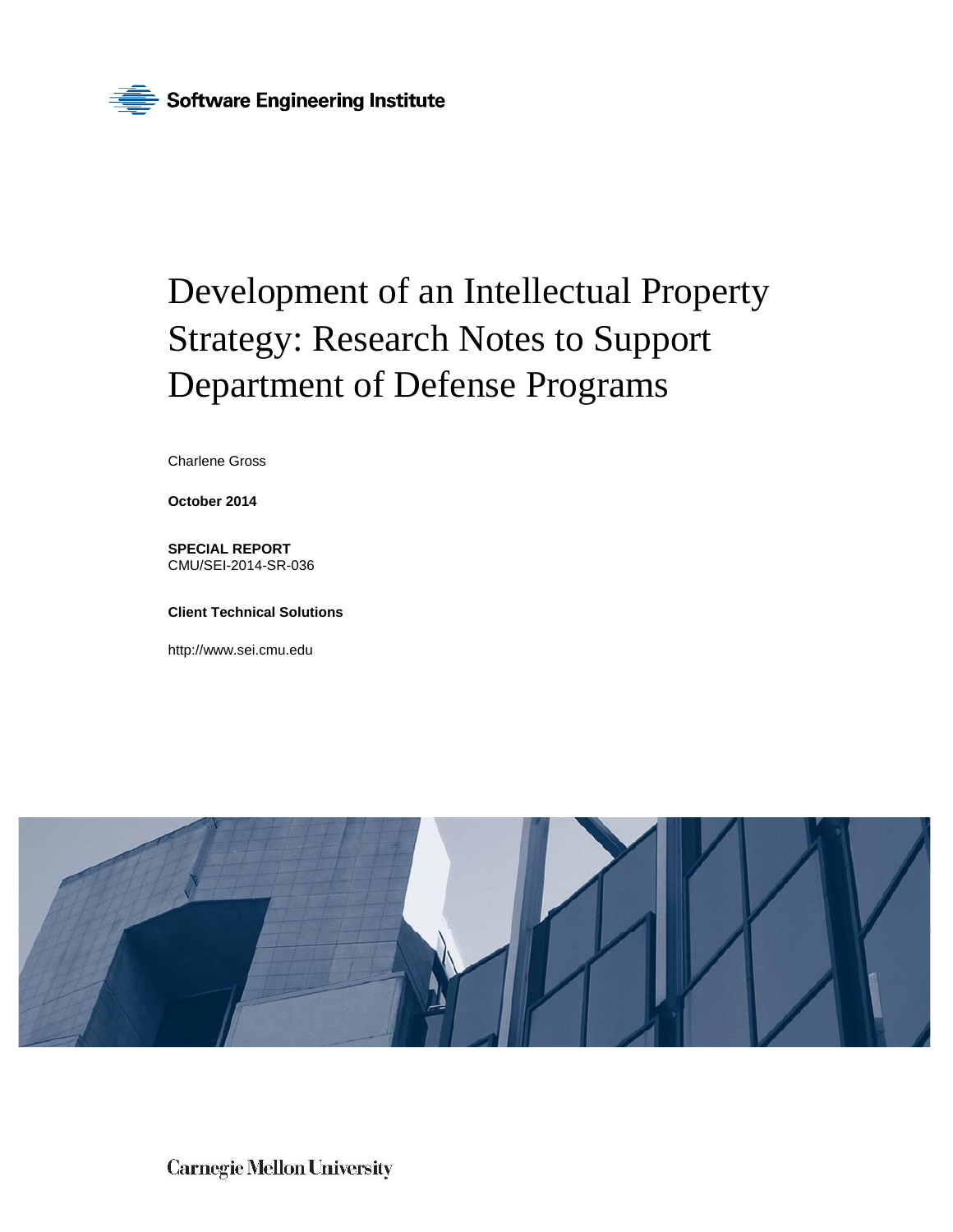Copyright 2014 Carnegie Mellon University

This material is based upon work funded and supported by the Department of Defense under Contract No. FA8721-05-C-0003 with Carnegie Mellon University for the operation of the Software Engineering Institute, a federally funded research and development center.

Any opinions, findings and conclusions or recommendations expressed in this material are those of the author(s) and do not necessarily reflect the views of the United States Department of Defense.

This report was prepared for the SEI Administrative Agent AFLCMC/PZM 20 Schilling Circle, Bldg 1305, 3rd floor Hanscom AFB, MA 01731-2125

NO WARRANTY. THIS CARNEGIE MELLON UNIVERSITY AND SOFTWARE ENGINEERING INSTITUTE MATERIAL IS FURNISHED ON AN "AS-IS" BASIS. CARNEGIE MELLON UNIVERSITY MAKES NO WARRANTIES OF ANY KIND, EITHER EXPRESSED OR IMPLIED, AS TO ANY MATTER INCLUDING, BUT NOT LIMITED TO, WARRANTY OF FITNESS FOR PURPOSE OR MERCHANTABILITY, EXCLUSIVITY, OR RESULTS OBTAINED FROM USE OF THE MATERIAL. CARNEGIE MELLON UNIVERSITY DOES NOT MAKE ANY WARRANTY OF ANY KIND WITH RESPECT TO FREEDOM FROM PATENT, TRADEMARK, OR COPYRIGHT INFRINGEMENT.

This material has been approved for public release and unlimited distribution except as restricted below.

Internal use:\* Permission to reproduce this material and to prepare derivative works from this material for internal use is granted, provided the copyright and "No Warranty" statements are included with all reproductions and derivative works.

External use:\* This material may be reproduced in its entirety, without modification, and freely distributed in written or electronic form without requesting formal permission. Permission is required for any other external and/or commercial use. Requests for permission should be directed to the Software Engineering Institute at [permission@sei.cmu.edu.](mailto:permission@sei.cmu.edu) 

\* These restrictions do not apply to U.S. government entities.

Carnegie Mellon® is registered in the U.S. Patent and Trademark Office by Carnegie Mellon University.

DM-0001665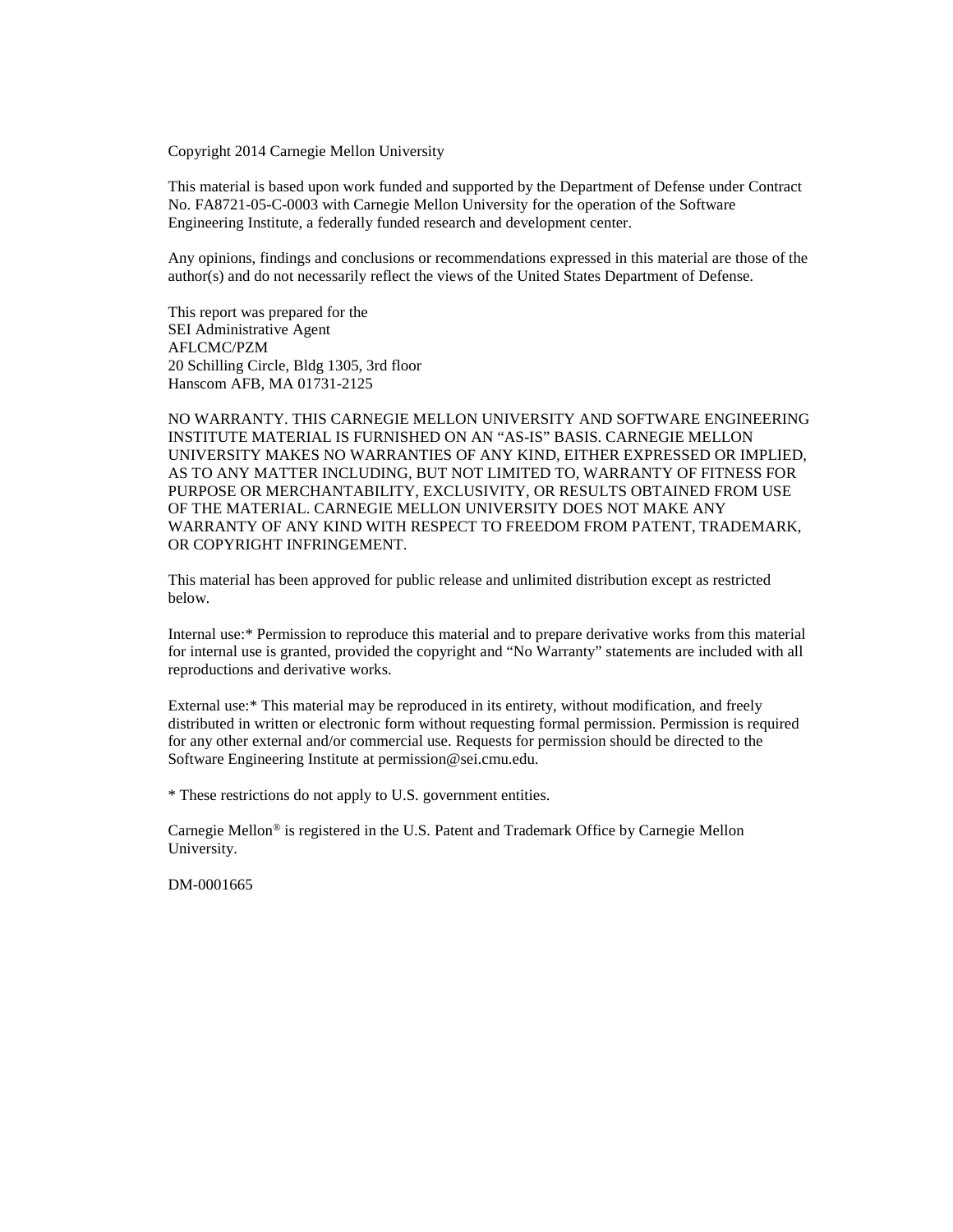## **Table of Contents**

|                 |                                                               | <b>Acknowledgments</b>                                                                                                                                 | vii                     |  |
|-----------------|---------------------------------------------------------------|--------------------------------------------------------------------------------------------------------------------------------------------------------|-------------------------|--|
| <b>Abstract</b> |                                                               |                                                                                                                                                        | ix                      |  |
| 1               |                                                               | Why Is an Intellectual Property Strategy Important?                                                                                                    | 1                       |  |
|                 | 1.1                                                           | Intellectual Property as a Strategic Resource                                                                                                          | $\mathbf{1}$            |  |
|                 | 1.2                                                           | Evolution of the IP Strategy                                                                                                                           | 1                       |  |
|                 | 1.3                                                           | Report Objectives and Organization                                                                                                                     | $\overline{c}$          |  |
| $\mathbf{2}$    | <b>What is Intellectual Property?</b>                         |                                                                                                                                                        | 3                       |  |
|                 | 2.1                                                           | Patent                                                                                                                                                 | 3                       |  |
|                 |                                                               | 2.1.1<br>Definition                                                                                                                                    | 3                       |  |
|                 |                                                               | Terms of Patent Ownership<br>2.1.2                                                                                                                     | $\overline{\mathbf{4}}$ |  |
|                 |                                                               | 2.1.3 Patent Infringement                                                                                                                              | $\mathbf 5$             |  |
|                 | 2.2.                                                          | Copyright                                                                                                                                              | $\mathbf 5$             |  |
|                 |                                                               | 2.2.1<br>Definition                                                                                                                                    | $\mathbf 5$             |  |
|                 |                                                               | Terms of Copyright Ownership<br>2.2.2                                                                                                                  | $\mathbf 5$             |  |
|                 |                                                               | Copyright Infringement<br>2.2.3                                                                                                                        | $\,6$                   |  |
|                 | 2.3                                                           | Trademark                                                                                                                                              | 6                       |  |
|                 |                                                               | 2.3.1<br>Definition                                                                                                                                    | 6                       |  |
|                 |                                                               | 2.3.2 Terms of Trademark Ownership                                                                                                                     | $\overline{7}$          |  |
|                 |                                                               | 2.3.3 Trademark Infringement<br><b>Trade Secret</b>                                                                                                    | 8<br>8                  |  |
|                 | 2.4                                                           | 2.4.1 Definition                                                                                                                                       | 8                       |  |
|                 |                                                               | 2.4.2 Terms of Trade Secret Ownership                                                                                                                  | $\boldsymbol{9}$        |  |
|                 |                                                               | 2.4.3 Trade Secret Misappropriation                                                                                                                    | 9                       |  |
| 3               | What is the Difference Between IP Ownership and Rights in IP? |                                                                                                                                                        |                         |  |
|                 | 3.1                                                           | Patents and Rights                                                                                                                                     | 11                      |  |
|                 | 3.2                                                           | Copyrights and Rights                                                                                                                                  | 12                      |  |
|                 | 3.3                                                           | <b>Trademarks and Rights</b>                                                                                                                           | 12                      |  |
| 4               |                                                               | How Do You Build a Strategy for Rights in IP?                                                                                                          | 15                      |  |
|                 | 4.1                                                           | Gather Program Information for Operational Context                                                                                                     | 15                      |  |
|                 |                                                               | Mission Need and Program End Goals<br>4.1.1                                                                                                            | 16                      |  |
|                 |                                                               | 4.1.2 Transaction Vehicle and Associated Rights                                                                                                        | 16                      |  |
|                 |                                                               | 4.1.3 Lifecycle Phase                                                                                                                                  | 19                      |  |
|                 |                                                               | 4.1.4 Existing Planning Decisions and Program Strategies                                                                                               | 19                      |  |
|                 | 4.2                                                           | <b>Identify Deliverables Items and Components</b>                                                                                                      | 20                      |  |
|                 | 4.3                                                           | Identify IP Protections and Available Rights of Deliverables                                                                                           | 22                      |  |
|                 | 4.4                                                           | Select Specific Rights in IP for Deliverables                                                                                                          | 23                      |  |
|                 | 4.5                                                           | Framing a Strategy for Rights in IP                                                                                                                    | 25                      |  |
|                 |                                                               | 4.5.1<br>Needs Assessment Results for Deliverables and Associated Rights in IP<br>4.5.2                                                                | 25                      |  |
|                 |                                                               | Plans for Competitive Acquisition of Deliverables                                                                                                      | 26                      |  |
|                 |                                                               | 4.5.3<br>Competitive and Affordable Acquisition and Sustainment Across the Lifecycle<br>4.5.4<br>IP Planning Elements for DFARS Subpart 207.106 (S-70) | 26<br>26                |  |
|                 |                                                               | Evaluation/Implementation of OSA, Where Cost Effective<br>4.5.5                                                                                        | 27                      |  |
| 5               | What Are IP Strategy Risks to Consider?                       |                                                                                                                                                        |                         |  |
|                 | 5.1                                                           | Weak or Missing Rationale for the Selected IP Strategy                                                                                                 | 28<br>28                |  |
|                 | 5.2                                                           | Lack of Planning for Delivery Management                                                                                                               | 29                      |  |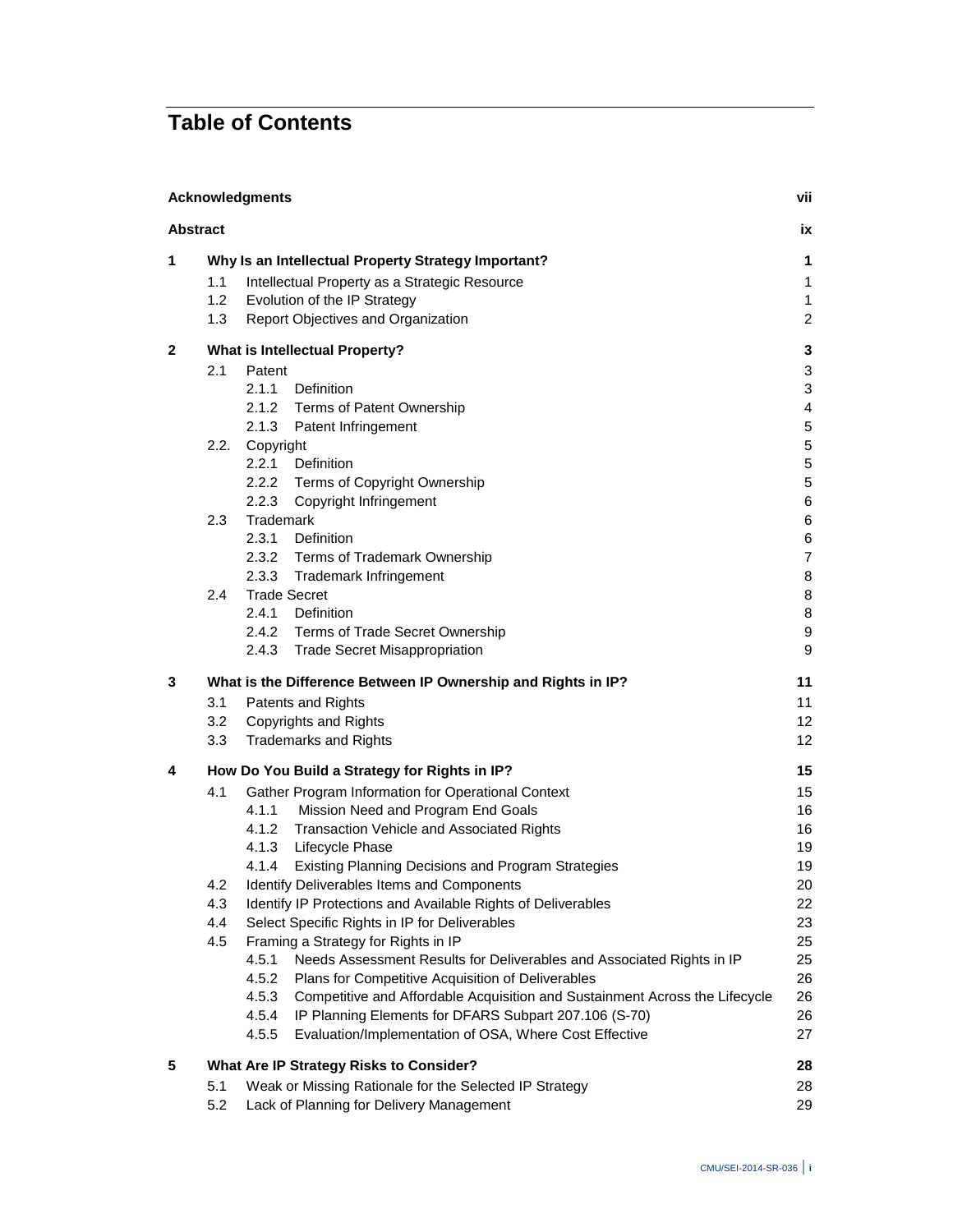| References |                                  |                                                | 35 |
|------------|----------------------------------|------------------------------------------------|----|
| 6.         | <b>Key Terms and Definitions</b> |                                                | 32 |
|            | 5.7                              | Additional Thoughts to Consider                | 31 |
|            | 5.6                              | Misunderstanding of Commercial Software Rights | 30 |
|            | $5.5^{\circ}$                    | Confusion Over of Rights in IP and Terms       | 30 |
|            | 5.4                              | Insufficient History of IP Ownership           | 30 |
|            | 5.3                              | Lack of Planning for Future Management         | 29 |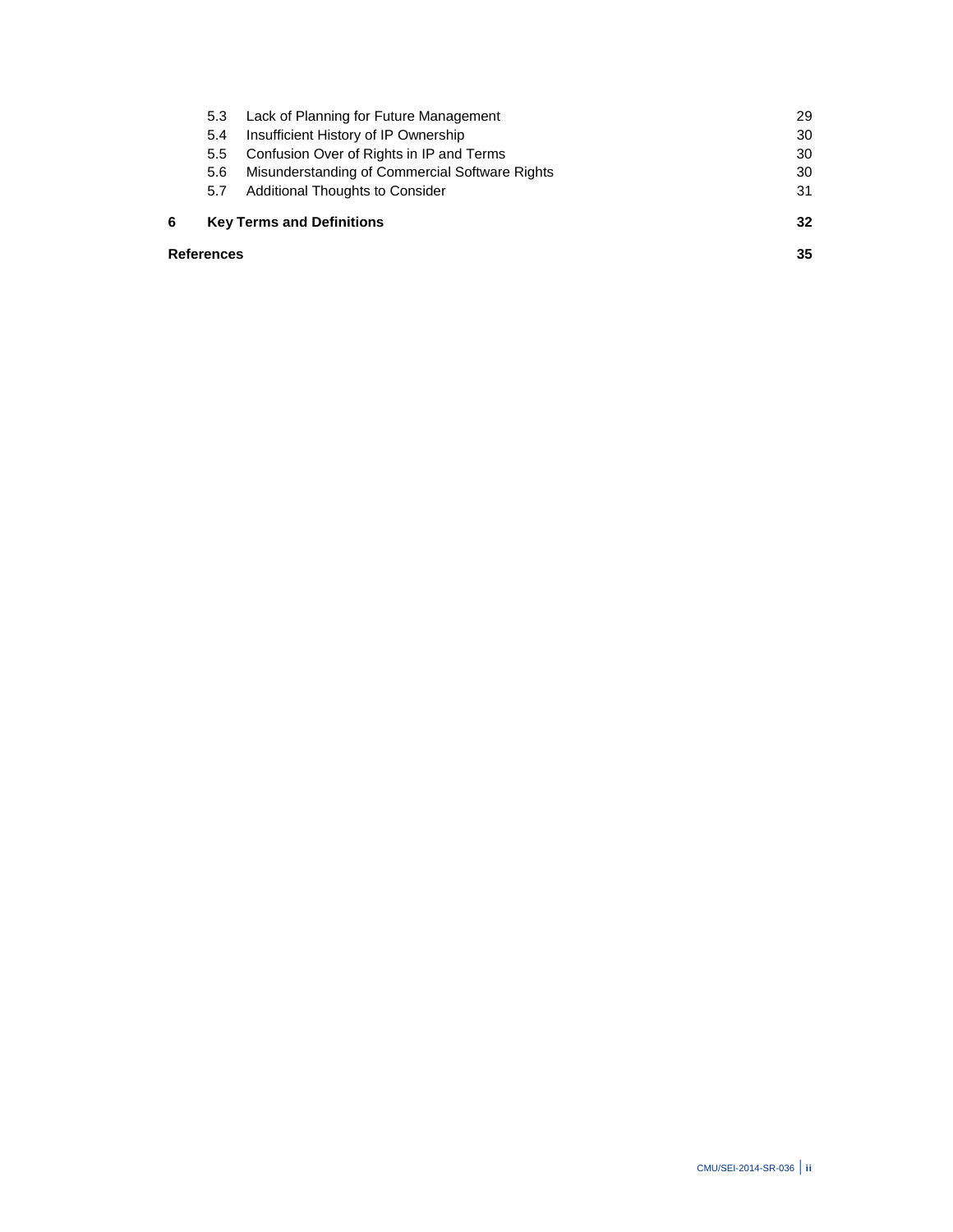## **List of Figures**

Figure 1: Patented Items in an Office Environment [Purvis 2002] 4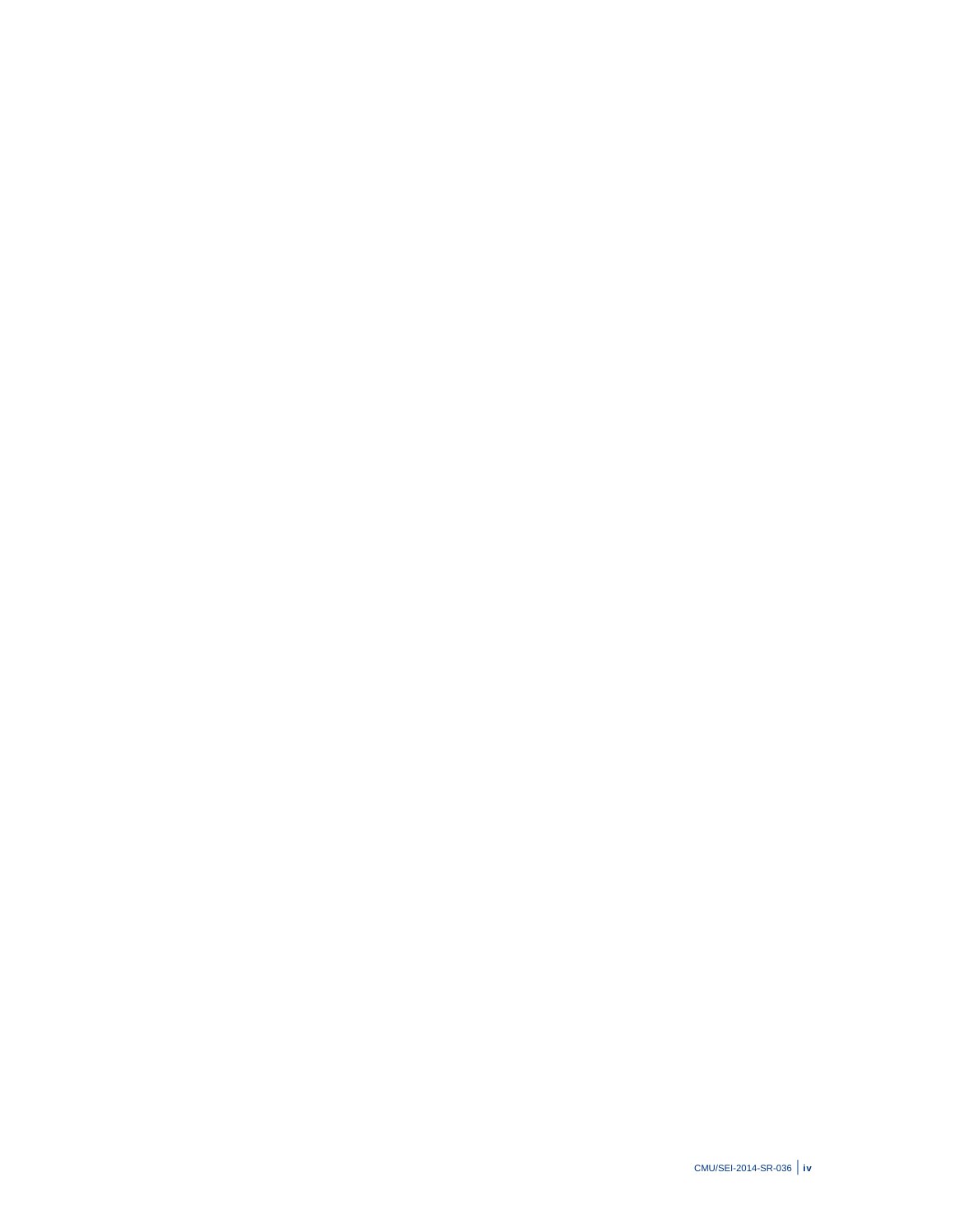## **List of Tables**

|          | Table 1: IP Categories and Owner Rights         | 22 |
|----------|-------------------------------------------------|----|
| Table 2: | Notional Rationales for Parts of an IP Strategy | 29 |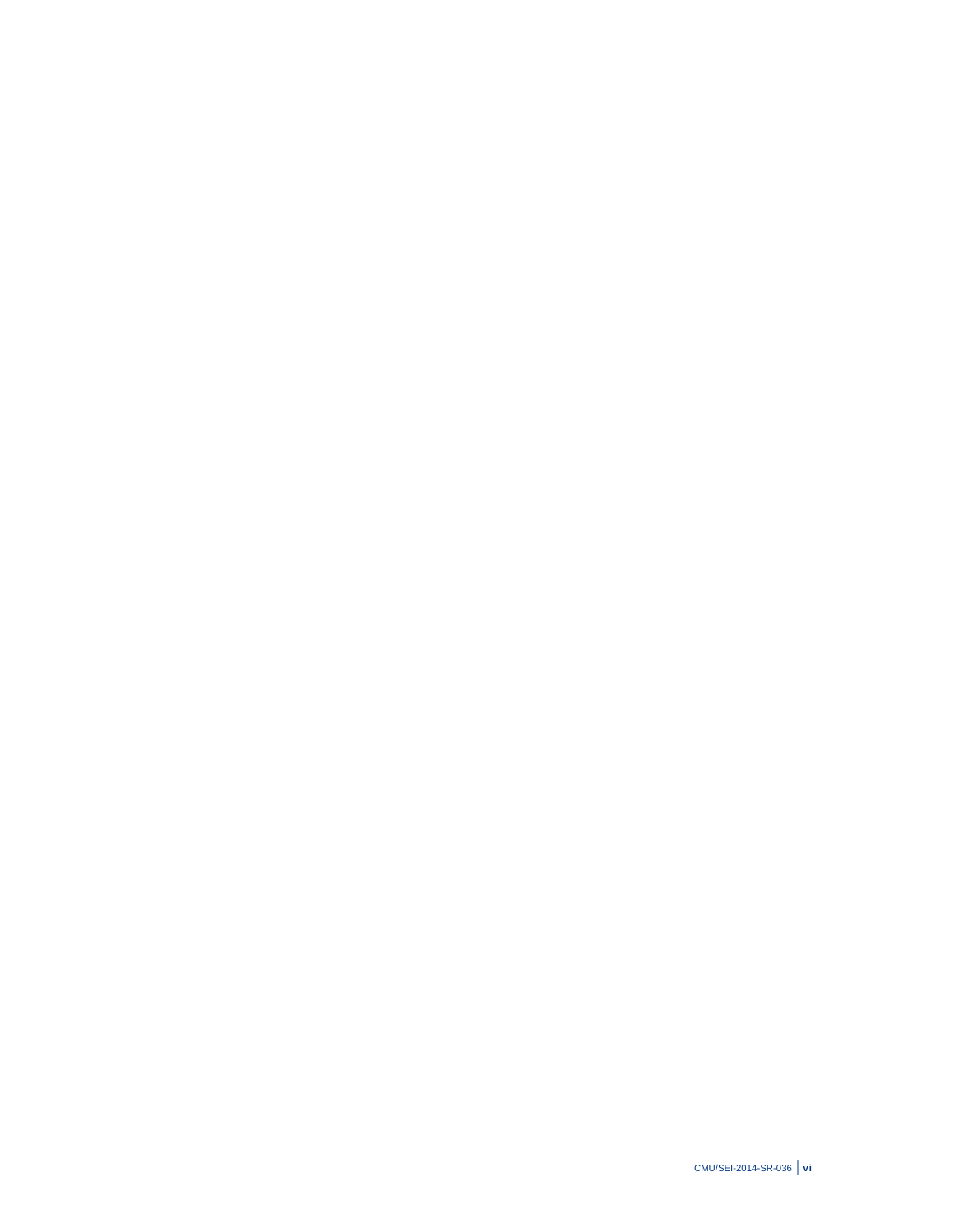## **Acknowledgments**

The author wishes to thank Dr. Michael May (Associate Director for Software and Embedded Systems, Office of the Under Secretary of Defense for Acquisition, Technology, and Logistics), who provided funding for this work in recognition of the importance of intellectual property (IP) to the Department of Defense mission; and Mr. Nickolas Guertin (Director for Transformation, Office of the Deputy Assistant Secretary of the Navy for Research Development Test and Evaluation), who welcomed the author to the Department of Defense IP Strategy Development Guide Team and provided much-needed mentorship on Open Systems Architecture. The author also wishes to acknowledge the insights and advice of the individual team members, whose frank discussions about IP experiences across the services provided significant support in creating this report. A special thank you goes to IP attorneys Jane Barrow (Naval Sea Systems Command, HQ) and George Winborne (U.S. Army Materiel Command, HQ) for sharing both their extensive knowledge and patience. A final bravo goes to Gerald Miller, who wended his way through complicated material and unraveled many ill-conceived sentences.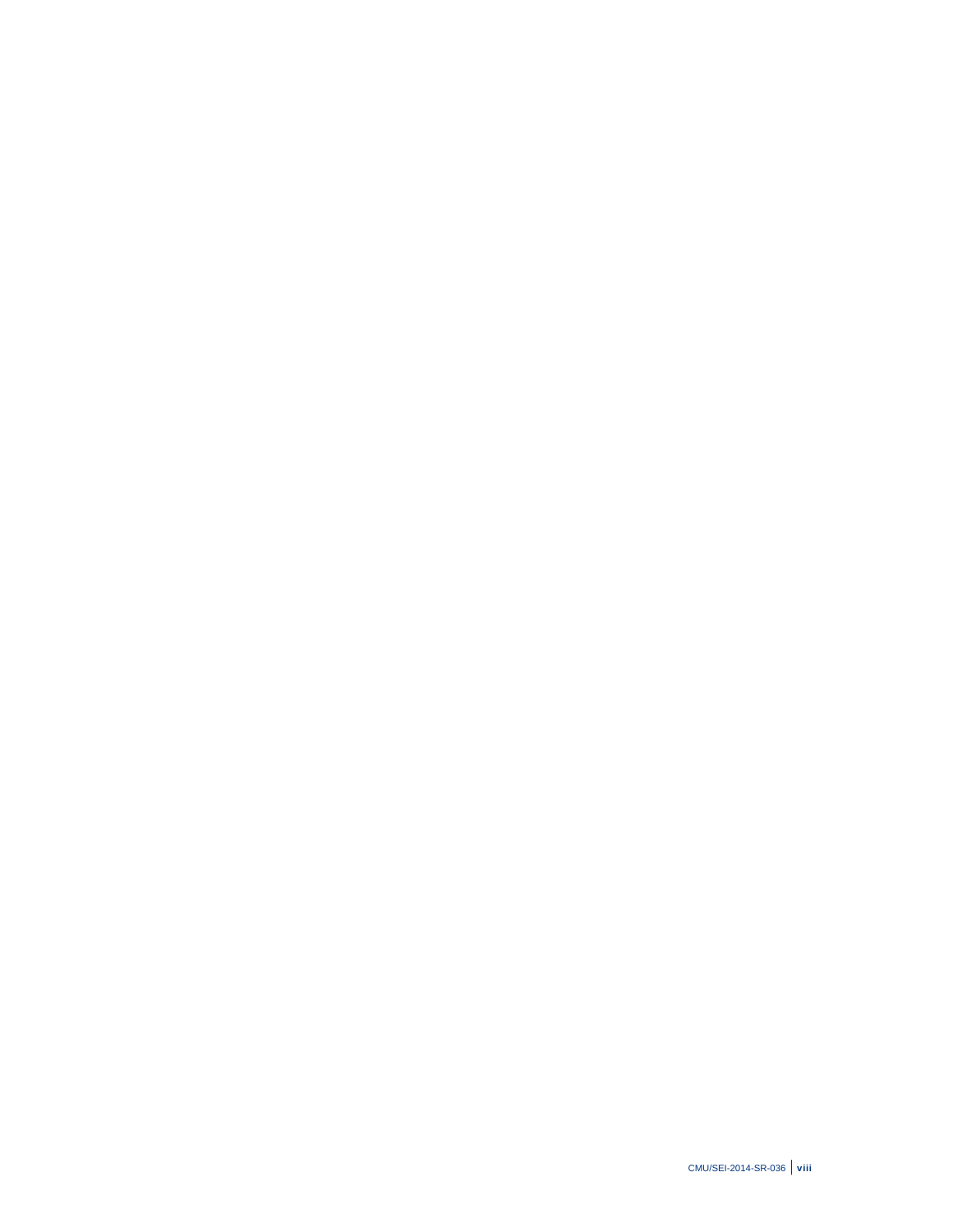## **Abstract**

Intellectual property (IP) is a critical consideration of most acquisitions that require sophisticated items or components and performance. Preparation of an intellectual property strategy is now a required element in Department of Defense acquisition guidance and major efforts such as Better Buying Power 2.0. The IP Strategy serves as a plan for competitive and affordable acquisition and sustainment of license rights in IP over the entire item or component lifecycle.

This report is intended to help program managers understand categories of IP, various IP challenges, and approaches to assessing the license rights that the program needs for long-term execution and sustainment. Developing a strategy for the entire product lifecycle to obtain specific rights can be a major challenge. The program manager must now prepare the IP Strategy early in the development lifecycle, prior to release of the solicitation, and *update it prior to each milestone*.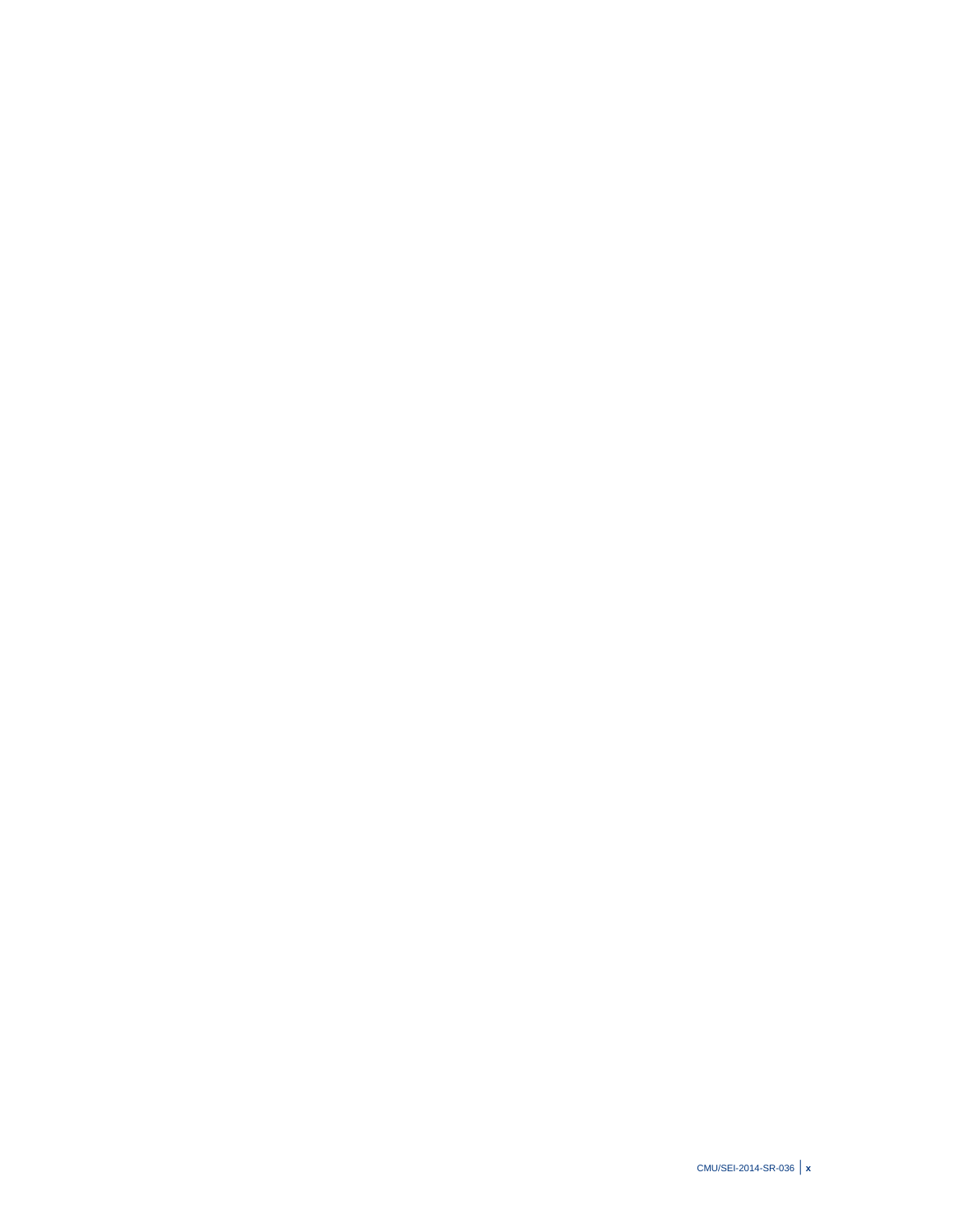## **1 Why Is an Intellectual Property Strategy Important?**

*"Program management must identify and manage the full spectrum of IP and related issues (e.g., technical data and computer software deliverables and appropriate rights to use them, and patented technologies embedded in systems) to support an open business model, promote effective competition, and reduce cost, technical, and legal risks to the program" [Interim DoDI 5000.02 2013].* 

#### **1.1 Intellectual Property as a Strategic Resource**

Intellectual property (IP) is a critical consideration of most acquisitions that require delivery of technological items, components, or software. Modern military systems are evolving at a rapid pace and need to be quickly revamped. Discovering ways to rapidly field new capabilities with greater military advantage is a primary driver for looking for innovations from a variety of sources. Intellectual property refers to "creations of the mind, such as inventions; literary and artistic works; designs; and symbols, names and images used in commerce" [WIPO 2014]. It is embodied in a form that is shared or can be recreated, emulated, or manufactured.

As the Department of Defense (DoD) acquires and upgrades warfighting systems using transformational product innovations, its highest levels of management appreciate intellectual property as a strategic resource that can generate greater performance for the money. However, a better understanding of how to obtain and manage non-government IP is necessary to improve competition and invigorate a marketplace for businesses that want to innovate and sell to the DoD.

Descriptions of the IP Strategy described in the Interim DoDI 5000.02 instruct program managers and acquisition teams to "assess program needs for, and acquire competitively whenever possible, the deliverables and associated license rights in IP [that are] necessary for competitive and affordable acquisition, and sustainment over the entire product life cycle" [Interim DoDI 5000.02 2013]. With the issuance of this instruction, program managers must now establish and maintain an IP Strategy to encompass all aspects of IP and related issues from the inception of a program and throughout the lifecycle. DoDI 5000.02 requirements for the IP Strategy include development of the strategy itself, a summary for inclusion in the Acquisition Strategy, updates throughout the entire lifecycle, and inclusion in the Lifecycle Sustainment Plan during the operations and support phase [Interim DoDI 5000.02 2013].

#### **1.2 Evolution of the IP Strategy**

In April 2013, the Office of the Under Secretary of Defense (OUSD) for Acquisition, Logistics, and Technology (AT&L) released a memorandum titled *Implementation Directive for Better Buying Power 2.0—Achieving Efficiency and Productivity in Defense Spending* that directed a specific action to "develop IP Strategy Guidance." OUSD AT&L released *Interim DoDI 5000.02, November 25, 2013, "Operation of the Defense Acquisition System"* that provided further explanation of the "IP Strategy." The Interim DoDI 5000.02 states that *"*program management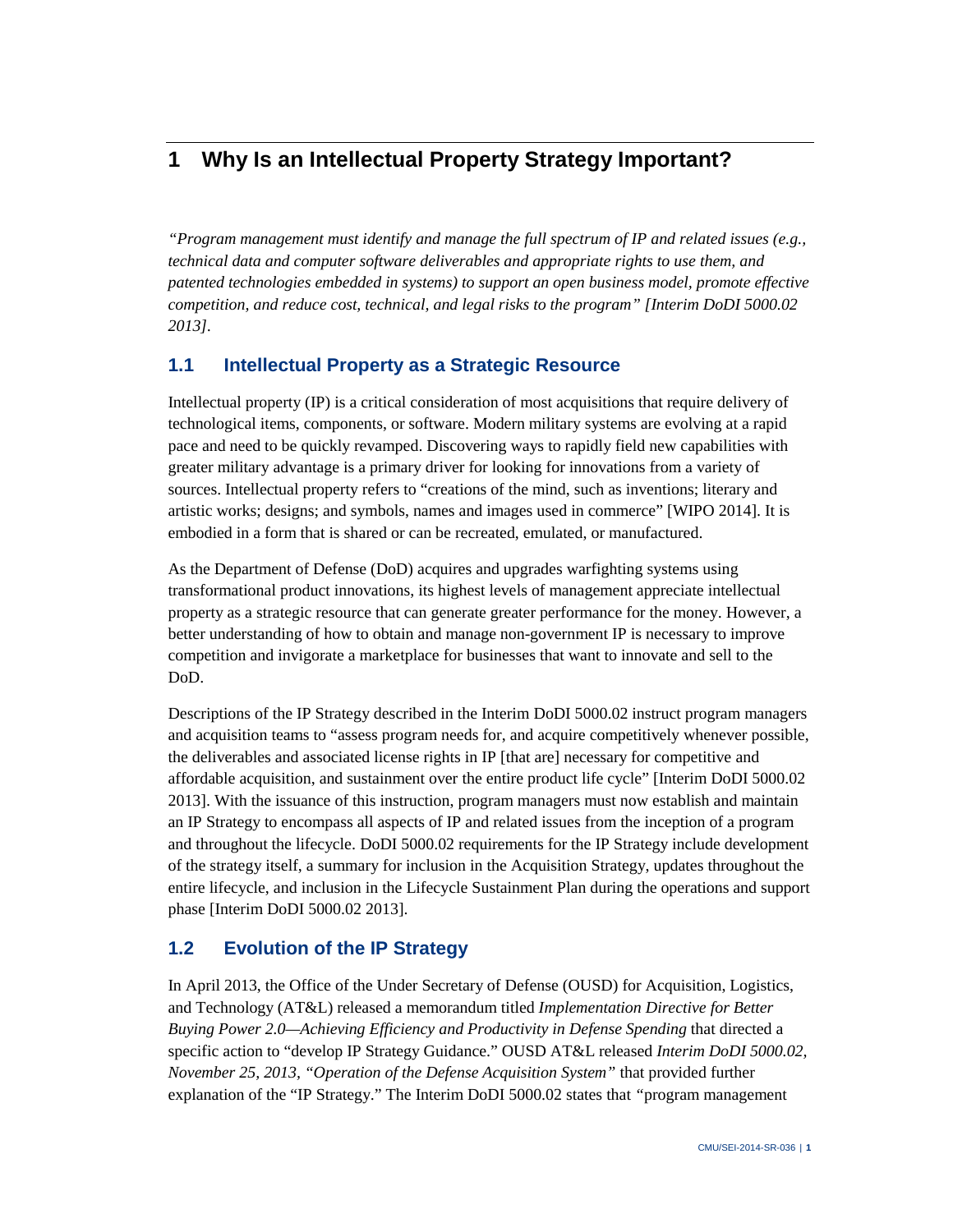must establish and maintain an IP Strategy to identify and manage the full spectrum of IP and related issues (e.g., Technical Data and Computer Software deliverables, patented technologies, and appropriate license rights) from the inception of a program and throughout the life cycle."

Past considerations of license rights in IP focused on technical data and computer software. The emphasis was on early phases of the lifecycle, with little consideration of later lifecycle phases such as sustainment. The name of the strategy to address these needs evolved from "data management strategy" in 2007, to "technical data rights strategy" in 2011. The Interim DoDI 5000.02 states that the IP Strategy will describe, at a minimum:

- assessment of program needs for the deliverables and associated license rights
- how program management will acquire competitively whenever possible, the deliverables and associated license rights necessary for competitive and affordable acquisition and sustainment over the entire product lifecycle

In addition to developing the strategy, the program manager must also include a summary of the IP Strategy in the program's Acquisition Strategy; and it must

- be completed prior to the solicitation
- reflect all functional disciplines from inception through sustainment and disposal
- address all phases of a program lifecycle
- be updated throughout the lifecycle

#### **1.3 Report Objectives and Organization**

The objective of this report is to gather and clarify much-needed information about intellectual property into a readable and consumable source that supports program managers and their teams. The author gathered this information while serving as a member of the DoD IP Strategy Development Guide Team. It is not a comprehensive treatment of all legal and contractual information related to rights in IP, but it does provide pointers to sources of information and encourages further research when creating, monitoring, or revising a program's IP Strategy.

This report introduces information on intellectual property categories and associated rights to educate program managers on the role of program execution. The content also explains implications of transaction types, methods for gathering information to formulate a strategy for rights in IP, and how to assess program needs for license rights in IP. With this information, the program manager can prepare an informed IP Strategy document, and effectively execute the documented strategy.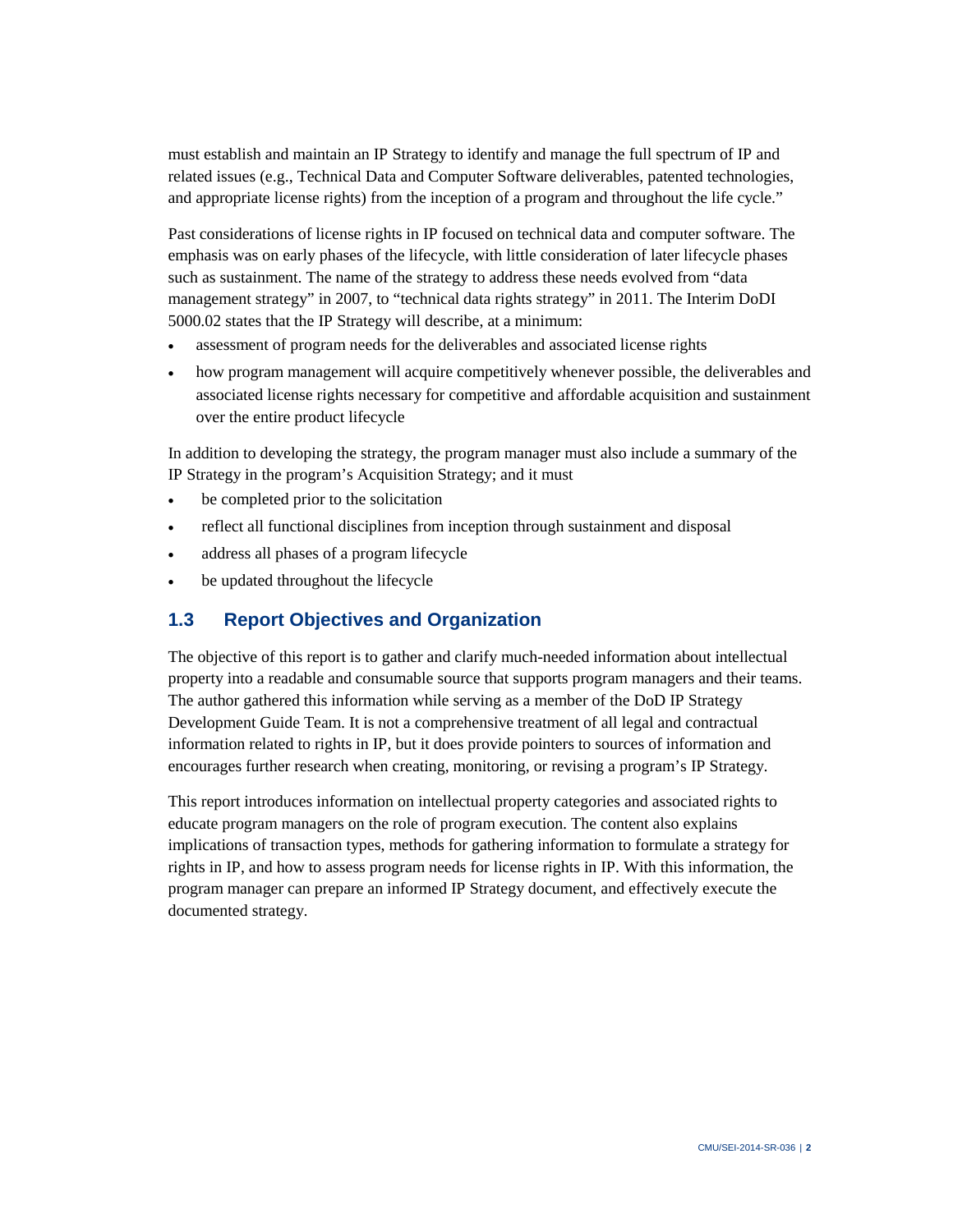## **2 What is Intellectual Property?**

*The Congress shall have Power . . . To promote the Progress of Science and useful Arts, by securing for limited Times to Authors and Inventors the exclusive Right to their respective Writings and Discoveries.* [U.S. Constitution Art. I, § 8, cl. 8.]

Many people who are responsible for programs that involve rights in IP do not have a strong foundation in the nature and role of IP. They may believe that the IP is the actual product that they acquire, or think that IP means "just software." They may assume that they have already paid for both the IP and the product, so should be able to do whatever they want with it. Each of these statements is incorrect; for these reasons, this report starts with a discussion about what IP is and what it is not.

IP broadly refers to *intangibl*e "creations of the mind"—inventions, literary and artistic works, unique business names and symbols, and internal secret information. Items and components that embody intellectual property are most likely a tangible item, e.g., a tank, a missile, a radar system, or an IT system. The protections granted to owners of intellectual property embodied in the item or component could be a patent, a copyright, a trademark, or a trade secret.

Federal IP law originated in the United States Constitution, federal statutes, federal regulations, and the common law of court opinions issued by federal judges. The Constitution authorized Congress to "promote the progress of science and useful arts by securing for limited times to authors and inventors the exclusive right to their respective writings and discoveries [U.S. Constitution Art. I, § 8, cl. 8.].

Congress has passed bills on copyrights (17 U.S.C.), patents (35 U.S.C.), and trademarks (15 U.S.C.) The following discussion provides definitions, terms of ownership, and conditions of use.

#### **2.1 Patent**

#### **2.1.1 Definition**

A patent is a category of intellectual property rights that the government of the United States of America grants to an inventor for a limited time in exchange for public disclosure of the invention when the patent is granted [USPTO 2014]. 35 U.S.C. 101 states that "whoever invents or discovers any new and useful process, machine, manufacture, or composition of matter, or any new and useful improvement thereof, may obtain a patent therefor, subject to the conditions and requirements of this title."

People who are not attorneys may not have sufficient understanding of how patents can become problematic without adequate attention. In these times of constant technological innovation, the DoD acquires many patented items and also owns many patents. Figure 1 is an example of the ubiquitous nature of patented items in the everyday work environment.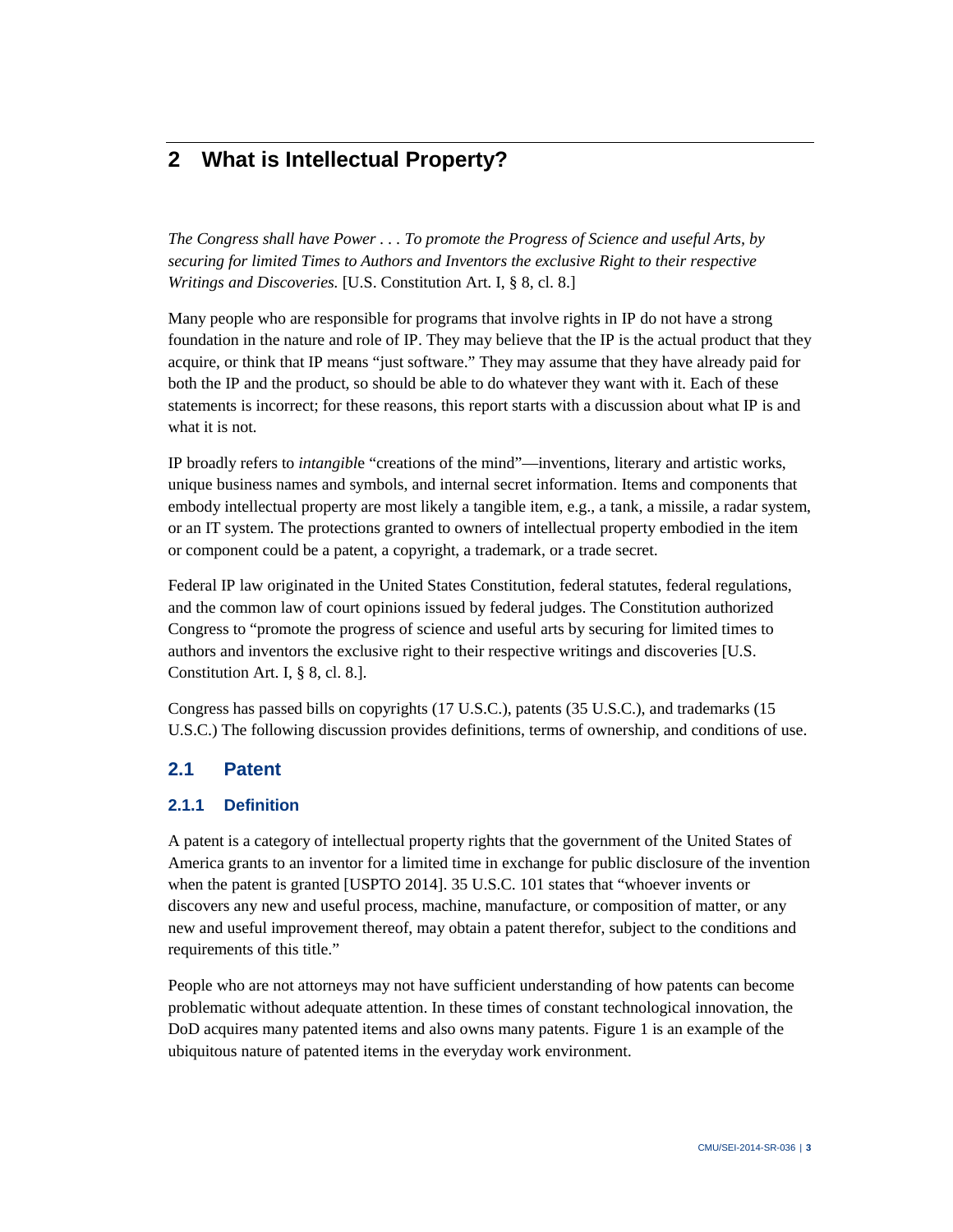

*Figure 1: Patented Items in an Office Environment [Purvis 2002]* 

Three types of patents are:

- utility patents: granted to anyone who invents or discovers any new and useful process, machine, article of manufacture, or composition of matter, or any new and useful improvement thereof
- design patents: granted to anyone who invents a new, original, and ornamental design for an article of manufacture
- plant patents: granted to anyone who invents or discovers and asexually reproduces any distinct and new variety of plant [USPTO 2011]

#### **2.1.2 Terms of Patent Ownership**

An inventor must apply for a patent, and can be refused if the invention does not meet the three criteria of patentability—*new, nonobvious, and useful*. With approval of the patent application by the United States Patent and Trademark Office, the patent owner receives the right to exclude others from making, using, offering for sale, or selling the invention throughout the United States or importing the invention into the United States. Federal acquisition regulations typically encourage innovation by allowing inventors (or their employer under the "work for hire" doctrine or agreement) to retain ownership of patents, even when totally funded by government contracts.

The government may also own patents when the inventor is a federal employee. Under 37 CFR § 501.6 - Criteria for the Determination of Rights in and to Inventions, the government obtains all rights to any invention made by its employee if any one of the following conditions applies:

- The invention is made during working hours.
- The invention is made using government facilities, equipment, etc., or is made with the help of another government employee who is on official duty.
- The invention relates to the official duties of the inventor.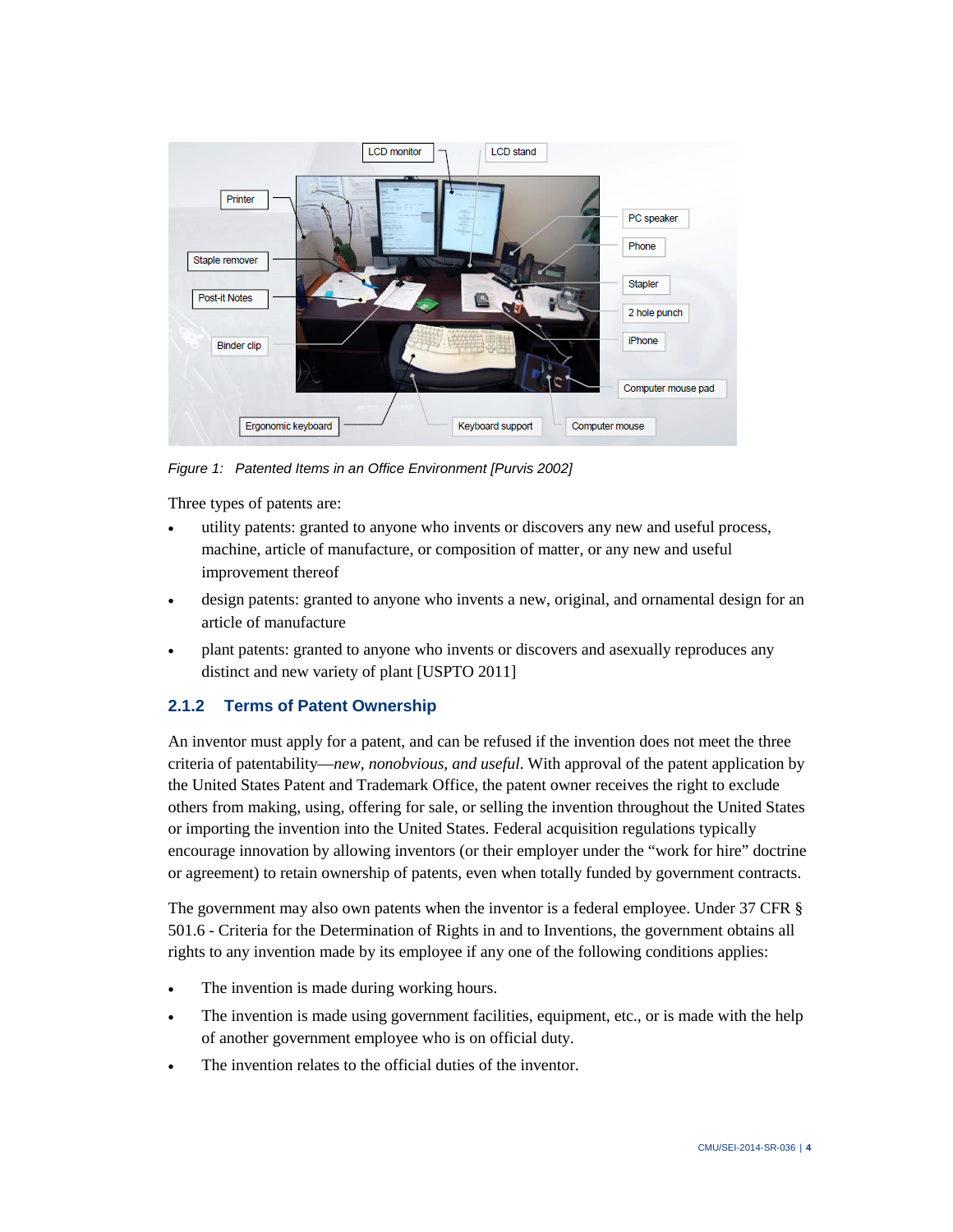Under terms of the order, the government does not have to take title if it would be inequitable, such as minimal use of government time or materials.

#### **2.1.3 Patent Infringement**

Patent infringement is the act of making, using, selling, or offering to sell a patented invention, or importing into the United States a product covered by a claim of a patent without the permission of the patent owner [USPTO 2014]. 28 U.S.C. § 1498(a) governs patent infringement cases brought against the government. The court cannot stop (enjoin) the government from using the patented item. The only remedy for the owner is action against the United States in the United States Court of Federal Claims for the recovery of his reasonable and entire compensation for use and manufacture. However, that compensation and the time spent to mount a defense in court can be substantial. In the case of infringement by a contractor working on a government project, the patent owner can still sue the government when the proper Federal Acquisition Regulation (FAR) clauses are in the contract.

When FAR 52.227-3 is in the contract for the purchase of commercial items, the contractor is required to reimburse the U.S. government for liabilities resulting from actions under 28 U.S.C. § 1498 [Kaprove 2012]. An Administrative Claim can be brought against a government agency for patent infringement pursuant to the Defense Federal Acquisition Regulation Supplement (DFARS) 227.70, which goes directly to the agency for disposition.

#### **2.2. Copyright**

#### **2.2.1 Definition**

Copyright is a form of protection for authors of "original works of authorship." Under Title 17 of the United States Code subject matter protected by copyright is "original works of authorship fixed in any tangible medium of expression" so that it is perceptible either directly or with the aid of a machine or device. Under the Library of Congress, the United States Copyright Office is responsible for copyright protection and issuance. Works could include literary, dramatic, musical, and artistic works, such as poetry, novels, movies, songs, computer software, drawings, and architecture.

A copyright owner has the exclusive right to reproduce, distribute, perform, and display the work in question, as well as the right to prepare derivative works. Length of protection is complicated due to changes in the law, but currently is 70 years after the death of author. If there is corporate authorship of the work, the protection is for 95 years from publication or 120 years from creation, whichever expires first. The copyright "protects the form of expression *rather than the subject matter of the writing*. For example, a description of a machine could be copyrighted, but this would only prevent others from copying the description. It would not prevent others from writing a description of their own or from making and using the machine" [USPTO 2011].

#### **2.2.2 Terms of Copyright Ownership**

An author does not have to apply for the copyright to obtain protection for his/her original work of authorship. When the work is fixed in a tangible expression, the author of a copyrightable work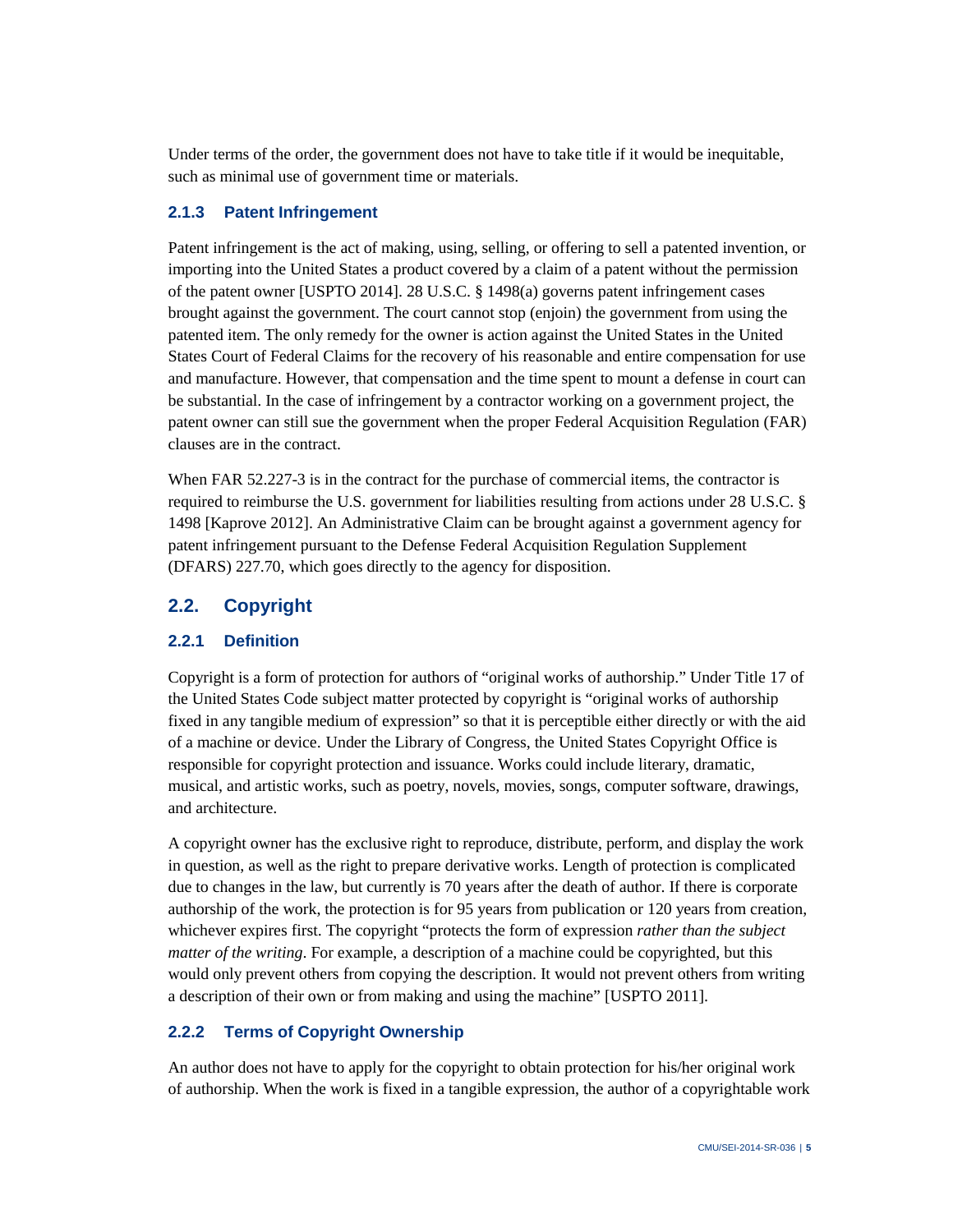automatically owns a copyright to it. With U.S. adherence to the Berne Convention, effective March 1, 1989, the material work can carry a copyright notice  $(\mathbb{O})$ , whether it is registered with the Copyright Office or not.

Even though copyright protection is not dependent on registration, the U.S. Copyright Office lists the following advantages of registration:

- a public record of the copyright claim
- evidence in court of copyright validity
- ability to file an infringement suit (registration is necessary for works of U.S. origin)
- collection of statutory damages and attorney's fees under certain conditions
- registration with the U.S. customs service to protect against importation of infringing copies

Under U.S. copyright law, an employer owns the copyright on a work prepared by an employee as part of "work for hire." A "work made for hire" is a work prepared by an employee within the scope of his or her job. Since contractors, grantees and certain individuals who work under contracts with the DoD are not considered government employees for purposes of copyright, copyrights for works created under these government contracts would also be the property of the contractor.

A "work of the United States Government" is a work prepared by an officer or employee of the United States government as part of that person's official duties. Under 17 U.S.C. § 105, neither a government employee nor the government itself can hold copyrights for works created as part of direct government employment. However, the United States government can receive and hold copyrights transferred to it by assignment, bequest, or other means.

While not protected by copyrights, U.S. government works and works protected by copyright, e.g., contractor works prepared for the U.S. government, can be subjected to other legal limitations related to national security, export control, controlled unclassified information (CUI), personally identifiable information (PII), or other reasons that govern their use.

#### **2.2.3 Copyright Infringement**

Copyright infringement occurs when someone reproduces, distributes, performs, publicly displays, or makes a copyrighted work into a derivative work without the copyright owner's permission. In order to sue the U.S. government for infringement, 28 U.S.C. § 1498 (b) provides, in part, that "the exclusive action which may be brought for such infringement shall be an action by the copyright owner against the United States in the Court of Federal Claims [not a district court] for the recovery of his/her reasonable and entire compensation as damages for such infringement, including the minimum statutory damages."

#### **2.3 Trademark**

#### **2.3.1 Definition**

A trademark or service mark includes any word, name, symbol, device, or any combination, used or intended to be used to identify and distinguish the goods/services of one seller or provider from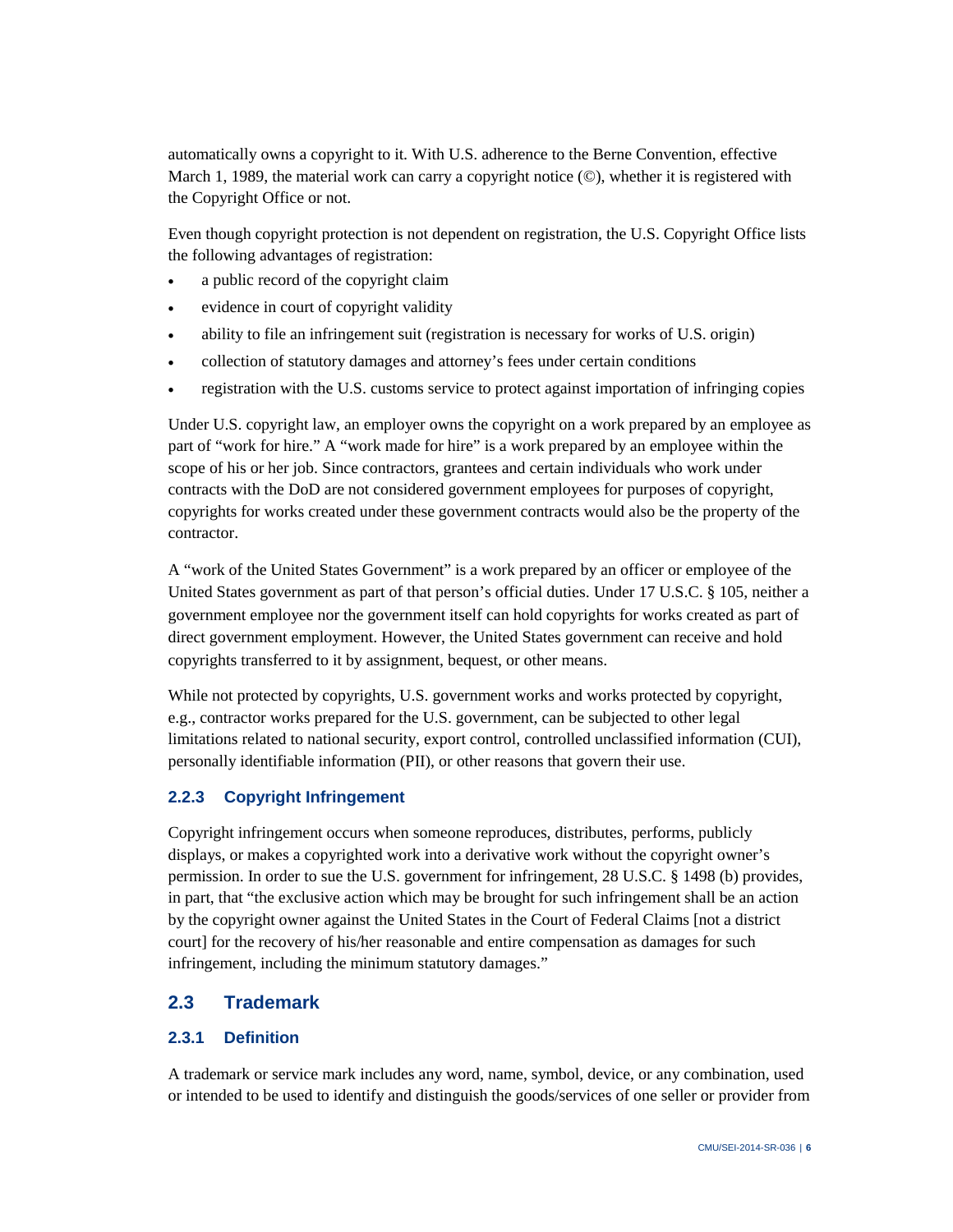those of others, and to indicate the source of the goods/services [USPTO 2014]. 15 USC § 1127 states that a trademark includes any device, brand, label, name, signature, word, letter, numerical, shape of goods, packaging, color or combination of colors, smell, sound, movement, or any combination thereof, so long as it identifies the source of goods and services and distinguishes them from the goods and services of others. $<sup>1</sup>$ </sup>

Registration of a trademark can be at the federal level, which would protect it across the U.S.; or at the state level, which protects in only in the state(s) where registered. Common law rights in a mark are rights that are developed through use and are not governed by statute but are protectable based on case law. "The USPTO can refuse registration of a proposed mark for many other reasons, including but not limited to the mark being: a surname; geographically descriptive of the origin of the goods/services; disparaging or offensive; a foreign term that translates to a descriptive or generic term; an individual's name or likeness; the title of a single book and/or movie; and matter that is used in a purely ornamental manner" [USPTO Trademark 2014].

An ® symbol means that the mark has been registered with the federal government and is subject to legal action if used without license or permission. Trademark renewals are required every 10 years. Owners of trademarks can license their use by others. A ™ symbol indicates an unregistered federal trademark (used prior to receiving the federal trademark registration), a registered state mark or a common law mark. An **SM** symbol is a service mark. It is a trademark used in the United States and several other countries to identify a service rather than a product. When a service mark is federally registered, the standard registration symbol  $\mathcal{O}$  is used (the same symbol is used to mark registered trademarks).

#### **2.3.2 Terms of Trademark Ownership**

The owner of a trademark or service mark must file an application with the U.S. Patent and Trademark Office (USPTO) to receive federal registration and nationwide rights. Individual states also offer to register trademarks, but that protection granted is limited to that state. Federal registration establishes:

- a legal presumption of ownership of the mark, as listed in the USPTO database
- a legal presumption of the exclusive right to use the mark nationwide
- listing in the USPTO database as the trademark owner
- ability to record the trademark with U.S. Customs and Border Protection to prevent importation of infringing or counterfeit foreign goods
- the right to bring legal action concerning the registered mark in federal court
- a basis for applying for a trademark registration in many foreign countries [USPTO 2009]

The government can also own trademarks. 10 U.S.C. § 2260 authorizes the Secretary of Defense to register qualifying trademarks relating to "military designations and likenesses of military weapons systems," and to license these trademarks upon request. Chapter 31 of the DoD Financial Management Regulations defines the necessary procedures for dealing with any licensing fees

<sup>1</sup> <http://www.bitlaw.com/trademark/infringe.html>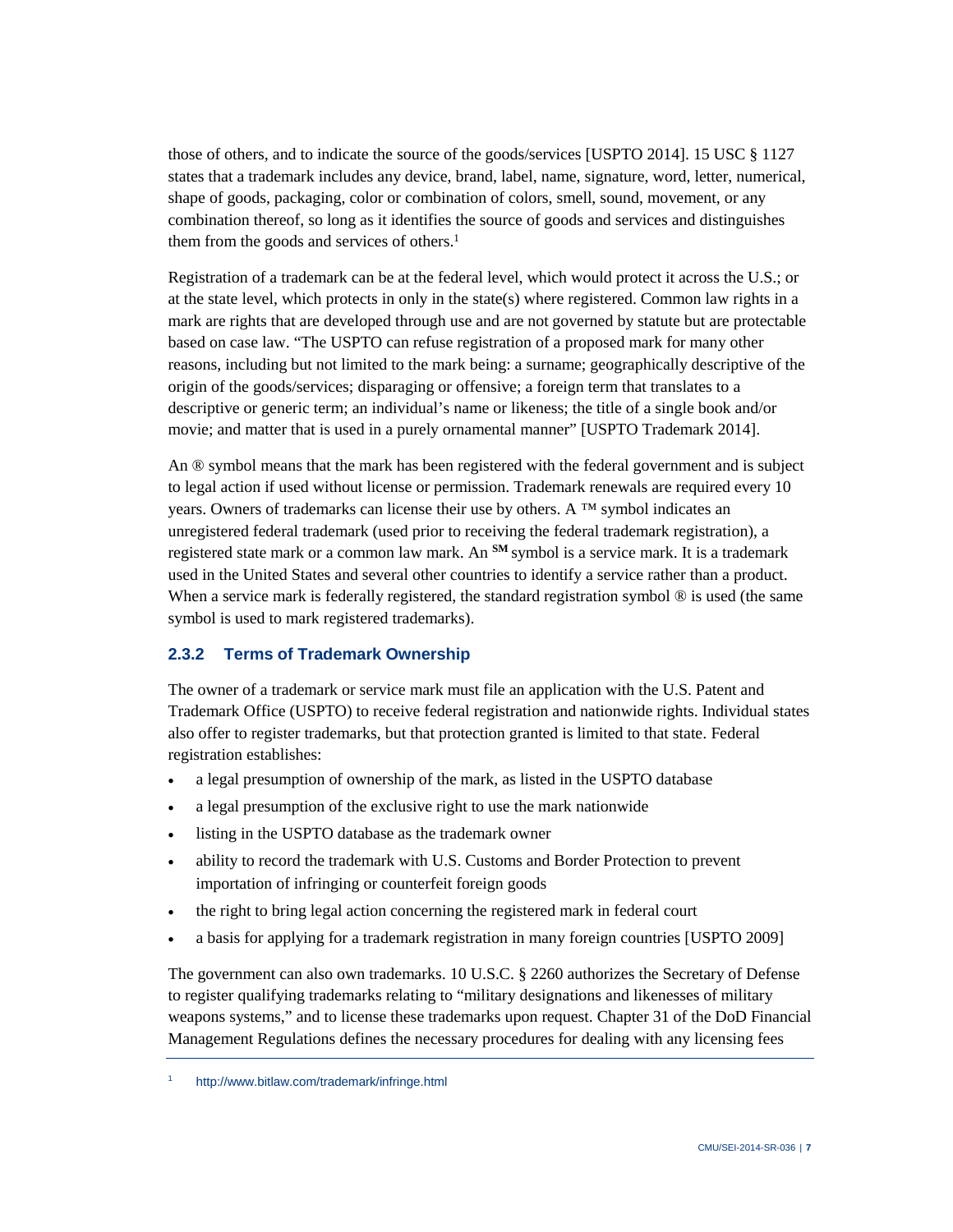generated. An example of a federally registered trademark by the U.S. Marine Corps is "A Few Good Men," which is licensed and cannot be used without permission.

#### **2.3.3 Trademark Infringement**

Infringement of a trademark occurs when use of the mark causes confusion about the source or origin of goods. A plaintiff in a trademark case has the burden of proving that the defendant's use of a mark has created the "likelihood of confusion" about the origin of the defendant's goods or services. "Use," "in commerce," and "likelihood of confusion" are three distinct elements necessary to establish a trademark infringement claim [LII 2014]. For example, the public might believe that the defendant's products are the same as that of the plaintiff, or that the defendant is somehow associated, affiliated, connected, approved, authorized, or sponsored by the plaintiff.. The U.S. government can be stopped/enjoined from use of a mark if it was found by the court to have infringed someone else's mark

A concern of trademark owners is the evolution of their mark into a "generic term." Trademark history describes several distinctive marks that have become generic over time. Aspirin, cellophane, margarine, videotape, escalator, and linoleum all began as fanciful or arbitrary marks that now represent an entire category of product.

#### **2.4 Trade Secret**

#### **2.4.1 Definition**

18 U.S.C. Part 1, Chapter 90 § 1839 defines "trade secret" as "all forms and types of financial, business, scientific, technical, economic, or engineering information, including patterns, plans, compilations, program devices, formulas, designs, prototypes, methods, techniques, processes, procedures, programs, or codes, whether tangible or intangible, and whether or how stored, compiled, or memorialized physically, electronically, graphically, photographically, or in writing if—

- the owner thereof has taken reasonable measures to keep such information secret; and
- the information derives independent economic value, actual or potential, from not being generally known to, and not being readily ascertainable through proper means by, the public."

A version of the Uniform Trade Secrets Act (UTSA) has been passed by most states to provide a consistent legal framework for trade secret protection across the states. Section 757 of the UTSA lists six factors to be considered in determining whether information constitutes a trade secret:

- extent to which the information is known outside the claimant's business
- extent to which it is known by employees and others involved in the business
- extent of measures taken by the claimant to guard the secrecy of the information
- value of the information to the business and its competitors
- amount of effort or money expended by the business in developing the information
- ease or difficulty with which the information could be properly acquired or duplicated by others [IT Law 2014]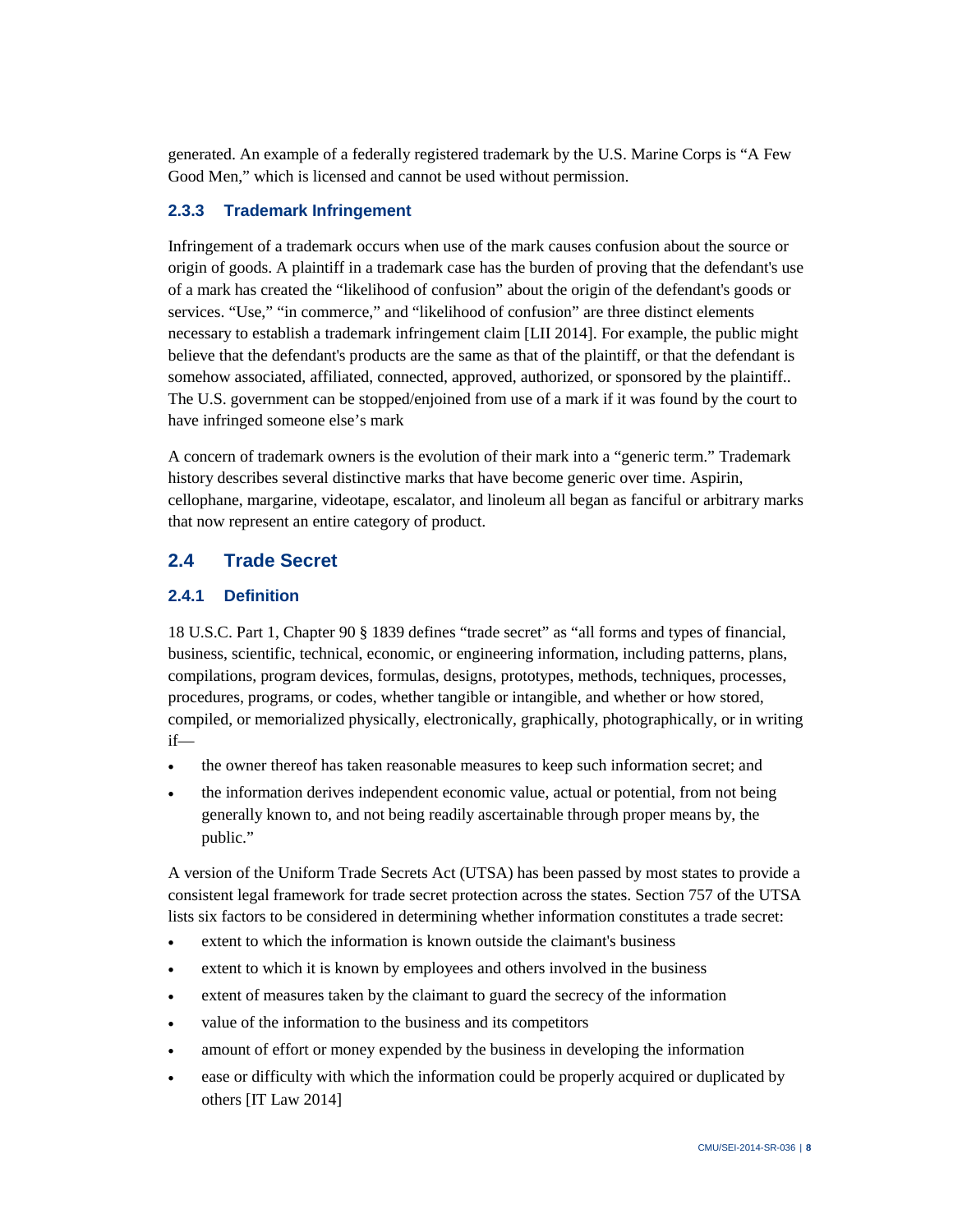Reasonable measures for ensuring secrecy include building access controls, escorting visitors, marking sensitive documents, nondisclosure agreements, and shredding material when no longer needed [USDA 2014].

#### **2.4.2 Terms of Trade Secret Ownership**

A trade secret owner is the person or entity "in whom or in which rightful legal or equitable title to, or license in, the trade secret is reposed," according to 18 U.S.C. Part 90 § 1839. More than one person can hold trade secret protection with respect to the same information.

There is no registration issued by the government for a trade secret. Unlike patents, trade secrets can be licensed forever. Karl Jorda provides questions that trade secret recipients should answer for their own situation when obtaining a license to a trade secret:

- What restrictions should they accept on use of the information if they want to license and use it?
- What restrictions should they accept on the future use of the information, if they do not want to license it?
- What if the information is already in the public domain?
- What if it turns out that they are already in possession of the information, or an important part of it?
- How much should they pay for a look into the black box [Jorda 2007]?

#### **2.4.3 Trade Secret Misappropriation**

Theft or misappropriation of trade secrets is a federal criminal offense under 18 U.S.C. Part 90 § 1831-1839. Both theft of a trade secret to benefit a foreign entity and commercial theft of trade secrets are criminal acts. This section of the U.S. Code also describes terms for fines and imprisonment for trade secret misappropriation.

There is no general definition for "proprietary information" in the U.S. legal code; although some sources suggest that it is the same as a "trade secret." The Federal Acquisition Regulation (FAR) (27.402 Policy) does state that "contractors may have a legitimate proprietary interest (e.g., a property right or other valid economic interest) in data resulting from private investment. Protection of such data from unauthorized use and disclosure is necessary in order to prevent the compromise of such property right or economic interests, avoid jeopardizing the contractor's commercial position, and preclude impairment of the Government's ability to obtain access to or use of such data."

The trade secret owner can prevent the following groups of people from copying, using, or benefiting from its trade secrets or disclosing them to others without permission:

- 1. people who are automatically bound by a duty of confidentiality not to disclose or use trade secret information
- 2. people who acquire a trade secret through improper means
- 3. people who knowingly obtain trade secrets from people who have no right to disclose them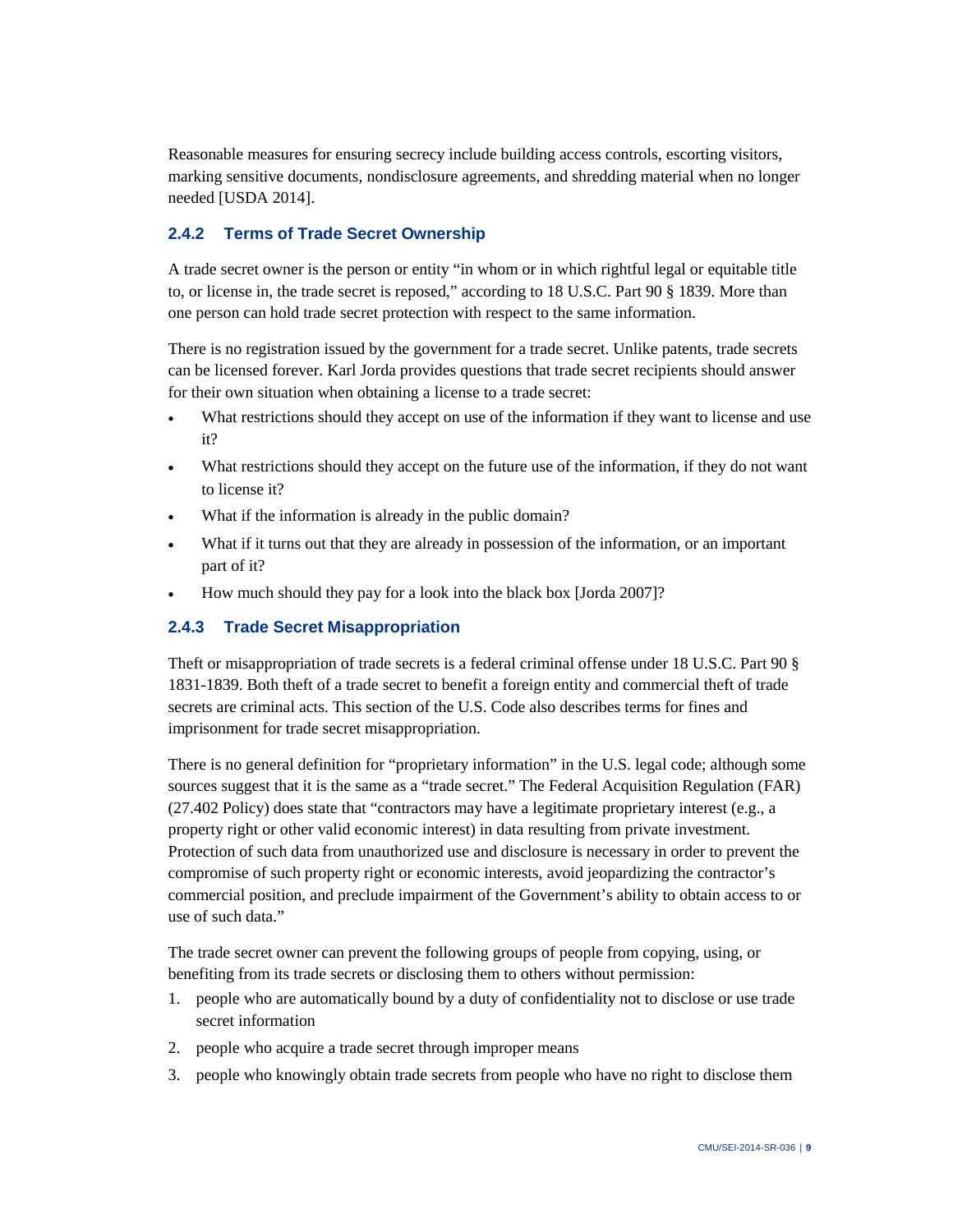- 4. people who learn about a trade secret by accident or mistake, but knew that the information was a protected trade secret
- 5. people who sign nondisclosure agreements [Experts123 2014]

A written agreement is the safest way to preserve secrecy and should have provisions that define the area of technology with precision and establish a confidential legal relationship between the parties. It should also furnish proprietary information for a specific purpose only, oblige the recipient to hold information in confidence, and spell out exceptions to secrecy obligations [Jorda 2007].

Government employees are not authorized to sign a nondisclosure agreement. In fact, there is criminal liability if a government employee were to release or disclose a contractor's trade secret to a third party under 18 U.S.C, § 1905. DFARS 252.227-7025 provides a process for contractor's technical data and computer software containing trade secrets to be provided to a third party by a government employee.

#### **2.5 Public Domain—NOT Intellectual Property**

Public domain refers to works that are *not* protected by intellectual property law and are publicly available. No permission is needed to copy or use public domain works. Public domain works can serve as the foundation for new creative works and can be quoted extensively.

The Copyright Office of the Library of Congress offers examples of what might cause the work to be in the public domain in the United States, e.g. any work published in the U.S. prior to 1923. They include "lack of proper notice, failure to renew, failure to comply with manufacturing requirements, or being a sound recording fixed prior to U.S. protection." If the work comes from outside of the U.S., and the source nation and the United States did not then have a treaty relationship, the work would also be ineligible for a copyright [Copyright Office 2005]. While a U.S. government work is not protected by copyright law in the U.S, it may still be protected in certain foreign countries.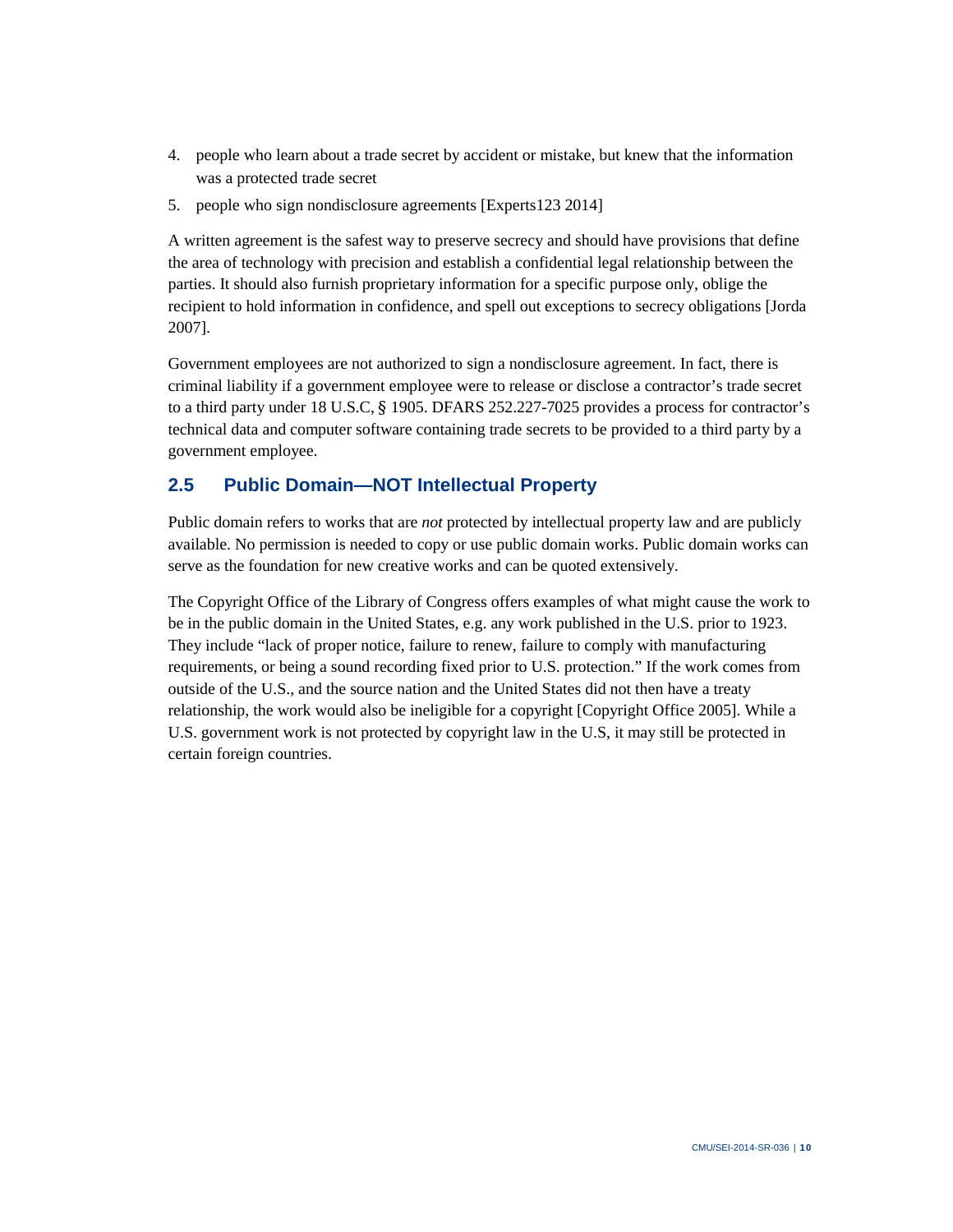## **3 What is the Difference Between IP Ownership and Rights in IP?**

As previously stated, intellectual property refers to creations of the mind, which are inventions, literary and artistic works, and symbols, names, and images used in commerce. When the government contracts for and receives a product that is protected by intellectual property law, it owns the tangible item (e.g., software, airplane wing, etc.). However, it does not receive ownership of the intellectual property. There is a transfer of the material object, but "transfer of ownership of any material object, including the copy or phonorecord in which the work is first fixed, does not of itself convey any rights in the copyrighted work embodied in the object" [17 U.S.C. § 202].

When the DoD buys a protected work, it owns the delivered item and must pay for certain license rights, such as use, reproduction, display, performance, modification, disclosure, and release of the work. Licenses define the rights and terms between the parties to the agreement. A widely used definition of "license" is "the permission granted by competent authority to exercise a certain privilege that, without such authorization, would constitute an illegal act." Royalties are payments made by the licensee to the licensor in exchange for rights owned by the licensor.

#### **3.1 Patents and Rights**

Any person is ordinarily free to make, use, or sell whatever is owned, and a grant from the government is not necessary. A patent is a property right granted for a limited time by the U.S. government to an inventor in exchange for public disclosure of the invention when the patent is granted. The inventor rights are to:

- 1. exclude others from making the invention
- 2. exclude others from using the invention
- 3. exclude others from offering for sale, or selling the invention throughout the United States or importing the invention into the United States [USPTO 2014]

A license agreement with the IP owner allows the purchaser to make, use, sell, and/or import a patented invention without charges of infringement. The patent holder retains IP ownership and earns royalty payments under a license agreement.

When the DoD procures an item that is subject to patent protection, the license rights include a royalty fee that the government pays for use of the item. When the government pays for research and development, it most likely has a license in any patent that results. If an agency is planning on signing a license agreement that includes a royalty based on a patent, it should check to see if another agency already has a license and/or owns the patent. In that case, a royalty may not be required. If the government were to own a patent in an item, the government would still be the patent owner and should not pay a royalty.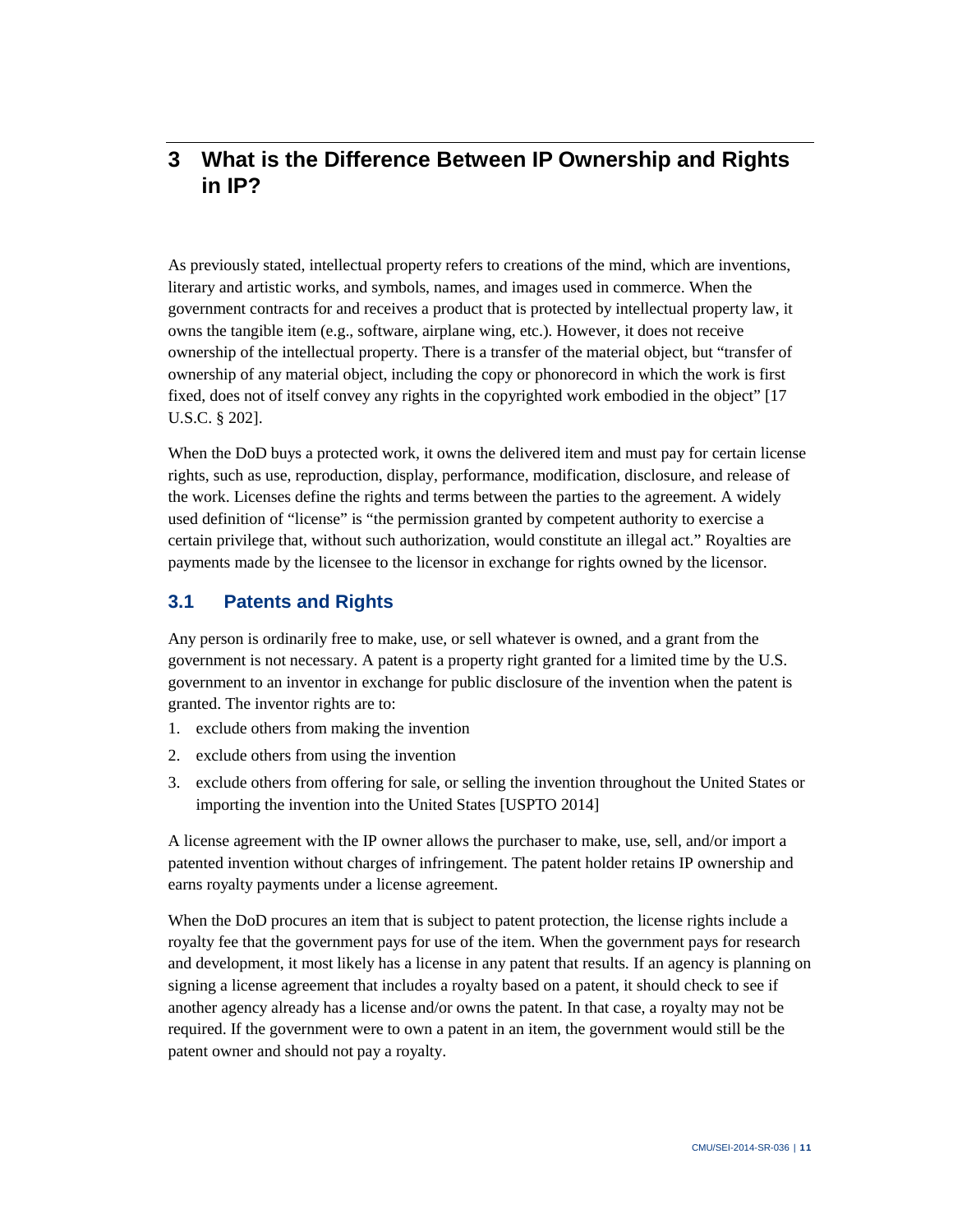### **3.2 Copyrights and Rights**

Copyright protection is available for both published and unpublished works. "Section 106 of the 1976 Copyright Act generally gives the copyright owner the exclusive right to do the following:

- reproduce the work in copies or phonorecords
- prepare derivative works based upon the work
- distribute copies or phonorecords of the work to the public by sale or other transfer of ownership, or by rental, lease, or lending
- perform the work publicly, in the case of literary, musical, dramatic, and choreographic works, pantomimes, motion pictures, and other audiovisual works
- display the work publicly, in the case of literary, musical, dramatic, and choreographic works, pantomimes, and pictorial, graphic, or sculptural works, including the individual images of a motion picture or other audiovisual work
- perform the work publicly (in the case of sound recordings) by means of a digital audio transmission" [Copyright Office 2012].

The scope of the DoD's licensing rights in non-federal works is governed by the DFARS. According to information from CENDI (Commerce, Energy, NASA, Defense Information Managers Group), the government's license rights that are granted by the IP owner generally depend upon the source of the funding (i.e., government, mixed or private), the nature of the data (commercial or noncommercial), and any negotiated terms of the contract.

Questions about copyright status of joint works authored by a government employee and nonfederal author(s) as a team can be tricky because the government and non-federal contributions may be impossible to separate. Whether the U.S. government can be a joint author with a nonfederal author requires consultation with legal counsel since it is not directly addressed by the  $law<sup>2</sup>$ 

#### **3.3 Trademarks and Rights**

A trademark is a word, phrase, symbol or design, or a combination thereof, that identifies and distinguishes the source of the goods of one party from those of others. It typically protects brand names and logos used on goods and services [USPTO Trademark 2014].

"A trademark license is an agreement between a trademark owner (the 'licensor') and another entity (the 'licensee') in which the licensor permits the licensee to use its trademark in commerce. Usually, a trademark license is a written contract specifying its term, conditions for use, renewal and termination, and royalty" [INTA 2014]. There is usually an explicit royalty amount stated in the license.

<sup>2</sup> CENDI Copyright and Intellectual Property Working Group. *Permissions–Government Prepared and Non-Federal Authored Works: Best Practices for U.S. Government Agencies. Part 1*. CENDI Secretariat. Oak Ridge, TN. 2014 (publication pending).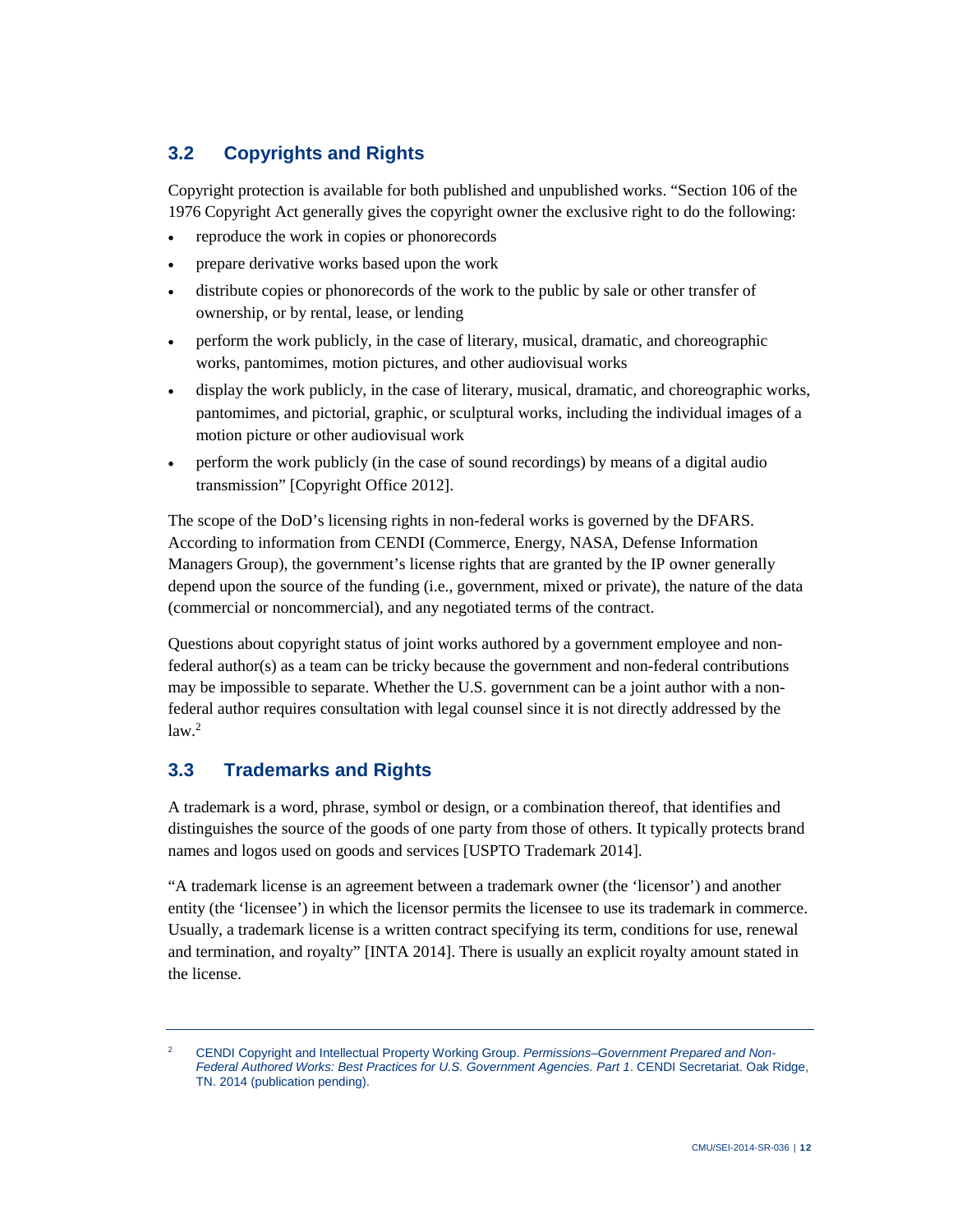According to the International Trademark Association (INTA), "the trademark owner may grant an exclusive license to a single licensee or a non-exclusive license to more than one licensee. In a non-exclusive licensing arrangement, the licensor/owner retains rights to use the trademark itself, to license it to others, or both." The United States has no legal requirement to record trademark licenses with the Patent and Trademark Office, but recordation would notify the public of the existence of the license agreement. Other countries do require that licenses be recorded to be effective against third parties.

The trademark owner is responsible for the health of the mark, which should not be diluted, made generic, or used by another company. Quality control is needed because a trademark and the trademark owner's reputation are linked in the minds of the public. Dilution is when a company in a different industry uses a mark that is so similar to the registered trademark that it confuses the customer. "Whether infringing use copies a trademark, dilutes it, or attempts to make it generic, enforcing a trademark is the responsibility of the person who holds it, and doing so may require legal action against the infringing party" [Holloway 2014].

#### **3.4 Trade Secrets and Rights**

Trade secrets (which are kept confidential) and patents (which require full disclosure to be granted) are not incompatible. When the DoD obtains the technical data relating to an item it purchases, the technical data will most likely contain one or more trade secrets. The DoD's license rights in the trade secrets are defined in the DFARS and the specific license rights found in the contract. These license rights could be limited to use of the technical data only within the government or could extend to disclosure or release of the technical data containing trade secrets outside the government. These limitations depend on the data rights (license rights) that the government obtained in the contract However, protection for trade secrets, unlike patents, lasts as long as the secret is confidential or until it is publicly disclosed. The licensee can be obligated to continue paying royalties for the trade secrets license even if the information (subject to the trade secret license) has entered the public domain.

In the prominent Listerine formula case, the inventor of the Listerine formula, Dr. J. J. Lawrence, accepted an agreement with J. W. Lambert to receive \$20 for every gross of Listerine sold by Lambert, his heirs, executors, or assigns. Lambert assigned his Listerine rights to the Lambert Pharmaceutical Company, which became Warner-Lambert Pharmaceutical Company. After 75 years of payments based on the amount sold, Warner-Lambert sued to end the royalty payments in 1956 because the Listerine formula was no longer a trade secret. The court upheld the licensing agreement since it was based on paying licensing fees and not the fact that the Listerine formula was a trade secret [Warner-Lambert 1960].

A trade secret owner's rights are to:

- 1. copy the trade secret
- 2. use the trade secret
- 3. benefit from the trade secret
- 4. disclose the trade secret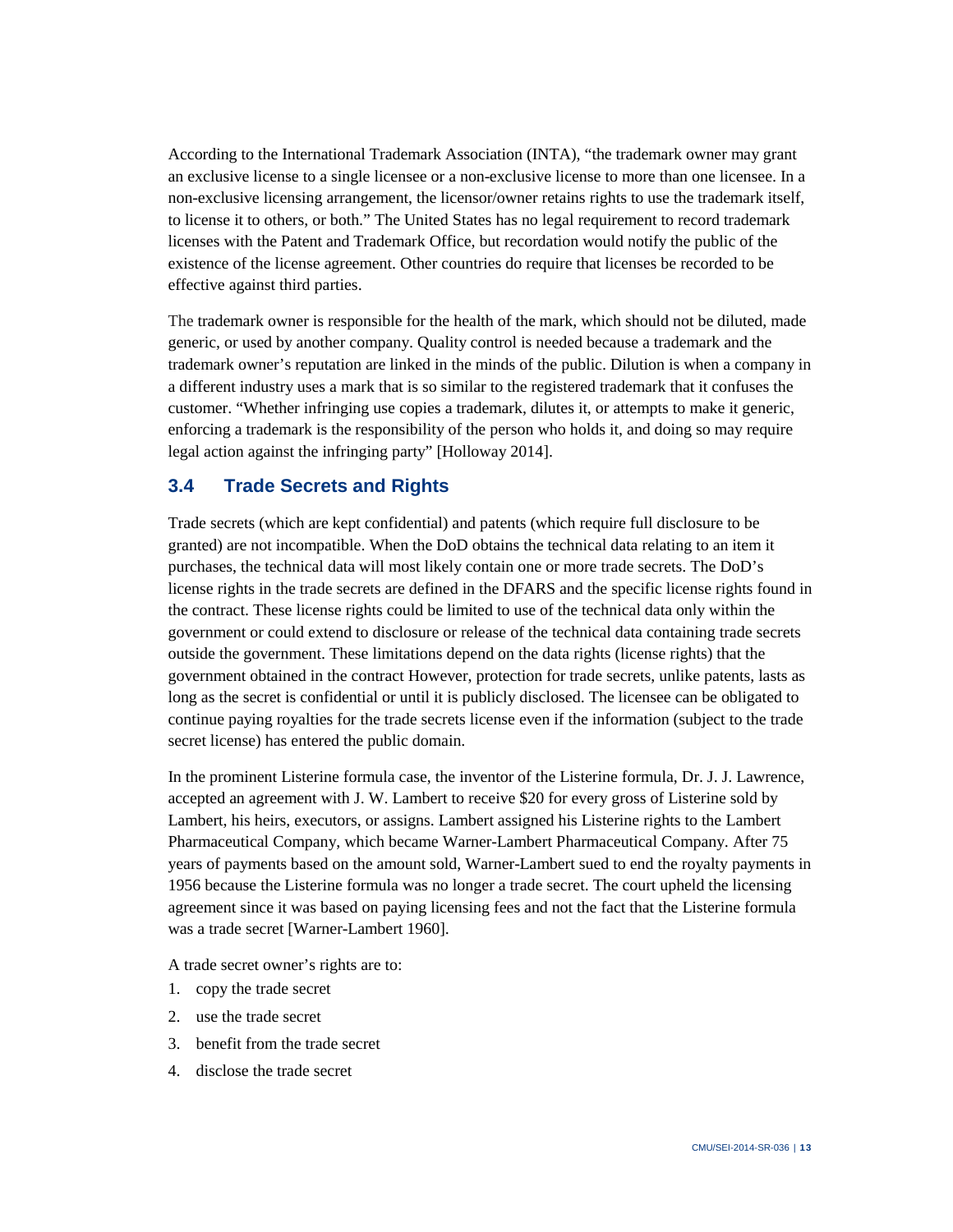Contracts will have a firm agreement regarding disclosure, if any, of contractor trade secrets, technical designs or concepts, and specific data, or software, of a proprietary nature.

Under trade secret law, people cannot be stopped from using the trade secret information that they discover independently without using illegal means or violating agreements or state law; or if they make the discovery by reverse engineering. The owner can prevent the following groups of people from copying, using, or benefiting from its trade secrets or disclosing them to others without permission:

- 1. people who are automatically bound by a duty of confidentiality not to disclose or use trade secret information
- 2. people who acquire a trade secret through improper means
- 3. people who knowingly obtain trade secrets from people who have no right to disclose them
- 4. people who learn about a trade secret by accident or mistake, but knew that the information was a protected trade secret
- 5. people who sign nondisclosure agreements [Experts123 2014]

Since trade secrets are by definition not disclosed to the world at large, owners of trade secrets seek to protect trade secret information from competitors by instituting special procedures for handling it, as well as technological and legal security measures. Legal protections include nondisclosure agreements (NDA) and noncompete clauses. A nondisclosure agreement, also called a confidentiality disclosure agreement (CDA), confidentiality agreement, or secrecy agreement, is a legal contract between at least two parties which outlines confidential materials the parties wish to share with one another for certain purposes, but wish to restrict from generalized use.

#### **3.5 Hybrid Licenses**

The hybrid license is frequently used. Two or more types of intellectual property are covered by a single license. Opinions vary on whether this is a best practice or a risk. For example, a hybrid license could cover both a patented item and also a trade secret in the same license. One wellknown concern about this type of license is that there could be conflicts between time limits of different IP categories. In the case of a hybrid patent-trade secret license, all obligations to pay end when patent rights expire or are terminated. Since trade secret protection does not expire as long as it meets the definition of a trade secret, extending payments for trade secrets after the patent rights terminate requires specific wording in the license or contract [Cavicchi 2007].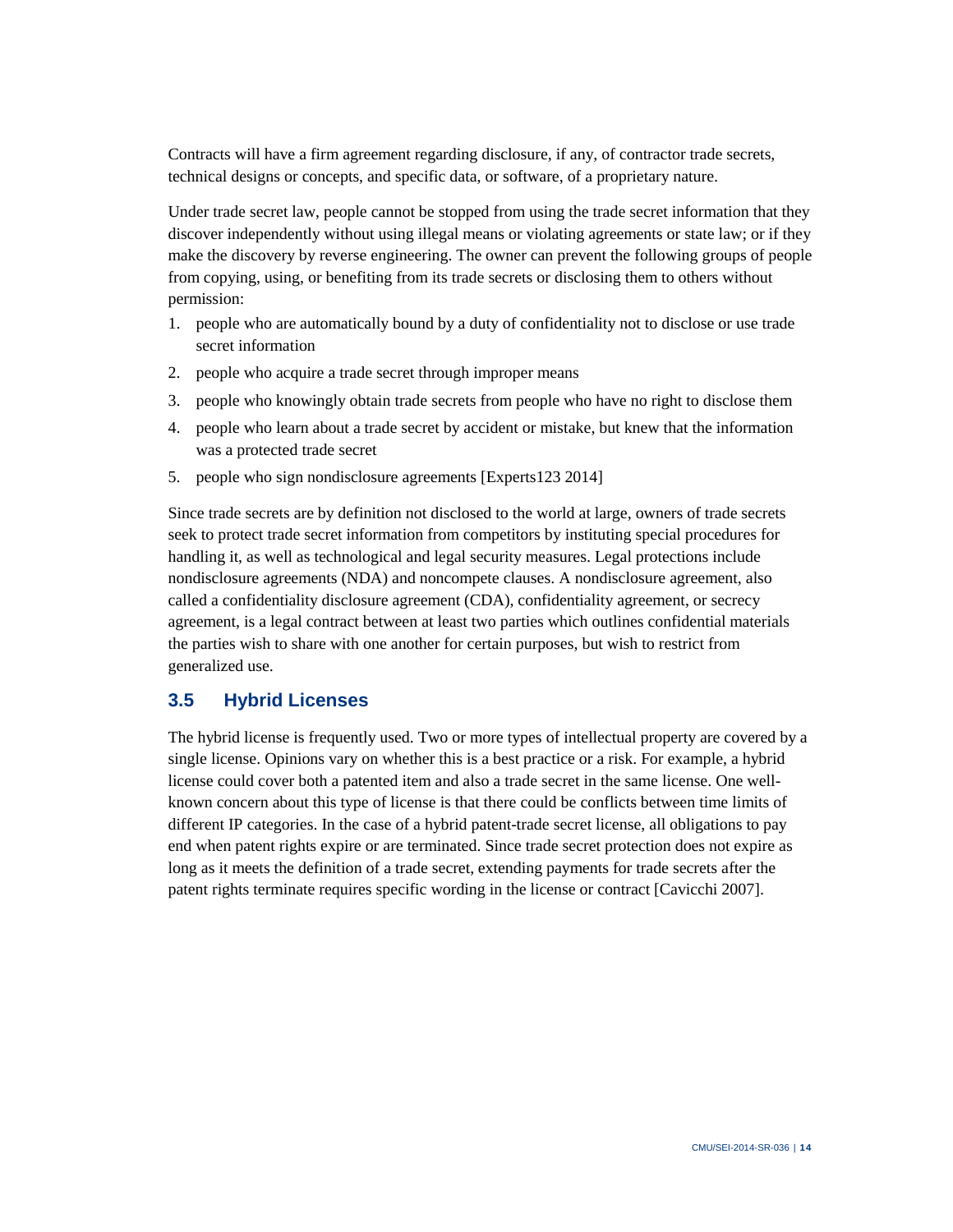## **4 How Do You Build a Strategy for Rights in IP?**

Developing a strategy for rights in IP is a daunting exercise of determining needs for rights in IP across the whole product lifecycle for all end items—and doing it prior to release of the solicitation. The program manager and his or her acquisition team lead the development of the IP Strategy that will be proposed.

A general approach to developing a strategy is to understand the mission and end goals or desired outcomes, review the operational context or situation, identify options, and select the best options based on evaluation that will satisfy the goals. The outcome of this process is the strategy to support needs and associated capabilities.

In the case of a strategy for rights in IP, the process does *not* begin by picking a strategy and then justifying it. Rather, it begins by gaining knowledge about the program. It focuses on

- understanding the operational context
- identifying contract deliverable and types of IP protections associated with each deliverable
- selecting rights that support needed capabilities
- gathering together the information to develop a strategy for rights in IP to meet the expectations of the Interim DoDI 5000.02

Development of a strategy for rights in IP begins early in the development lifecycle, continues with updates prior to each lifecycle phase, and accompanies each RFP that potential offerors receive. The Interim DoDI 5000.02 provides more detailed guidance on the update cycles for the "IP Strategy."

This report does not reflect an official format of a DoD program's IP Strategy, nor are the steps intended to be completed in a particular order. The purpose is to suggest needed information and identify areas to investigate that will support the creation of an official version of the IP Strategy.

#### **4.1 Gather Program Information for Operational Context**

The Interim DoDI 5000.02 references the need for the IP Strategy *to identify and manage the full spectrum of IP* [Interim DoDI 5000.02 2013]. Program information helps set the stage for understanding decisions, limitations, or restrictions that will influence decisions on license rights in IP. Foundational information could include

- mission need and program end goals
- transaction type and associated rights
- lifecycle phase
- early planning decisions and program strategies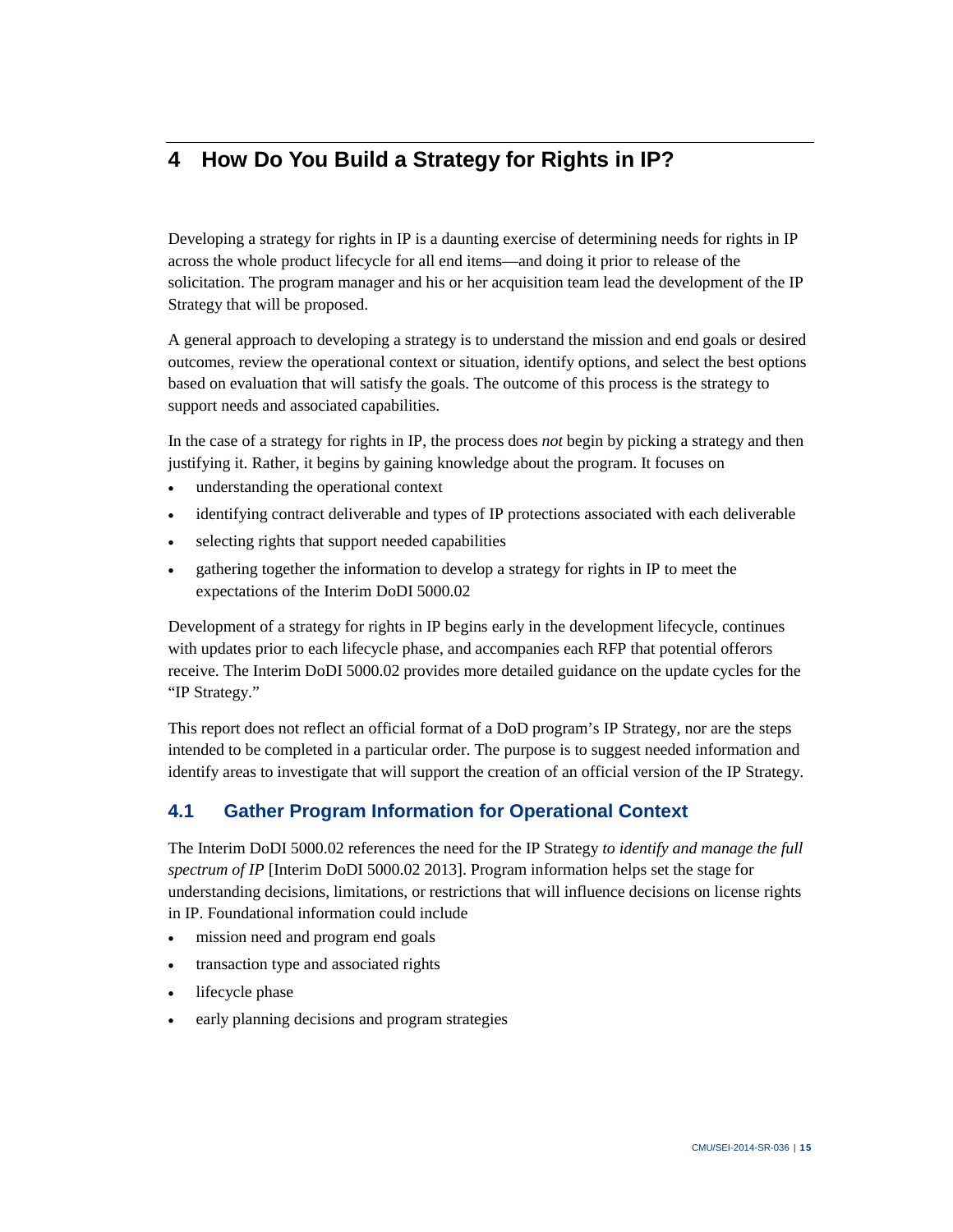#### **4.1.1 Mission Need and Program End Goals**

Understanding the mission need, program end goals and lifecycle phase provides the context for a strategy for rights in IP. "The mission need is the consequence of a performance deficiency in current or projected capabilities or of a technological opportunity to establish new or improved capabilities" [AcqStrat 1999]. Program "end goals" are broad statements on how to address the deficiency. The ultimate decisions related to license rights in IP should be traceable back to the mission needs and end goals.

The end goals are not to be confused with "means goals," which define paths or methods to achieve the end goals. Principal adjectives used to monitor the progress of "means goals" are specific, measurable, actionable, realistic, and time-bound (S.M.A.R.T.) [Pavlina 2005]. Understanding the mission need and goals leads to identification of necessary operational capabilities and information sources on deliverables and needed license rights.

#### **4.1.2 Transaction Vehicle and Associated Rights**

A transaction vehicle is the type of agreement used to obtain the end items of the program. Each vehicle has implications for rights in IP, so they are important to understand as a first step. There are several types of vehicles or agreements used by the DoD to obtain end items. The vehicles and governing laws provide specific rules for products and the resulting intellectual property.

For example, Public Law (P.L.) 96-517, known also as the Bayh-Dole Act and codified in 35 U.S.C. § 200-212, has had particular impact on experimental, developmental, or research work funded in whole or in part by the DoD as procurement contracts, grants, and cooperative agreements. This legislation created a uniform patent policy among the many federal agencies that fund research, enabling businesses and nonprofit organizations, including universities, to retain title to inventions made under federally funded research programs [Somers 2003].

In most cases, it provides for recipient ownership of inventions and government-purpose license rights for the federal government. It initially gave U.S. universities, small businesses, and nonprofits intellectual property control of their inventions and other intellectual property that resulted from government funding [Bayh-Dole 2014]. By Executive Orders 12591 and 12618, coverage was extended to contractors that are not small business firms or nonprofit organizations. The tradeoff for the DoD is that it retains its nonexclusive license to practice the "subject invention" throughout the world. A subject invention is an invention conceived or actually first reduced to practice under the contract. March-in rights give the DoD the right to take back the invention if it is not being effectively commercialized, but this right is almost never used [FedGrants 2014].

#### **4.1.2.1 Contract—Defense Federal Acquisition Regulation Supplement**

The DoD uses a procurement contract as the legal instrument to acquire (by purchase, lease, or barter) property or services for the direct benefit or use of the United States government. The FAR is the set of regulations governing all acquisitions and contracting procedures in the federal government. The DFARS (Defense Federal Acquisition Regulation Supplement) is an issuance of the Department of Defense and supplements the FAR.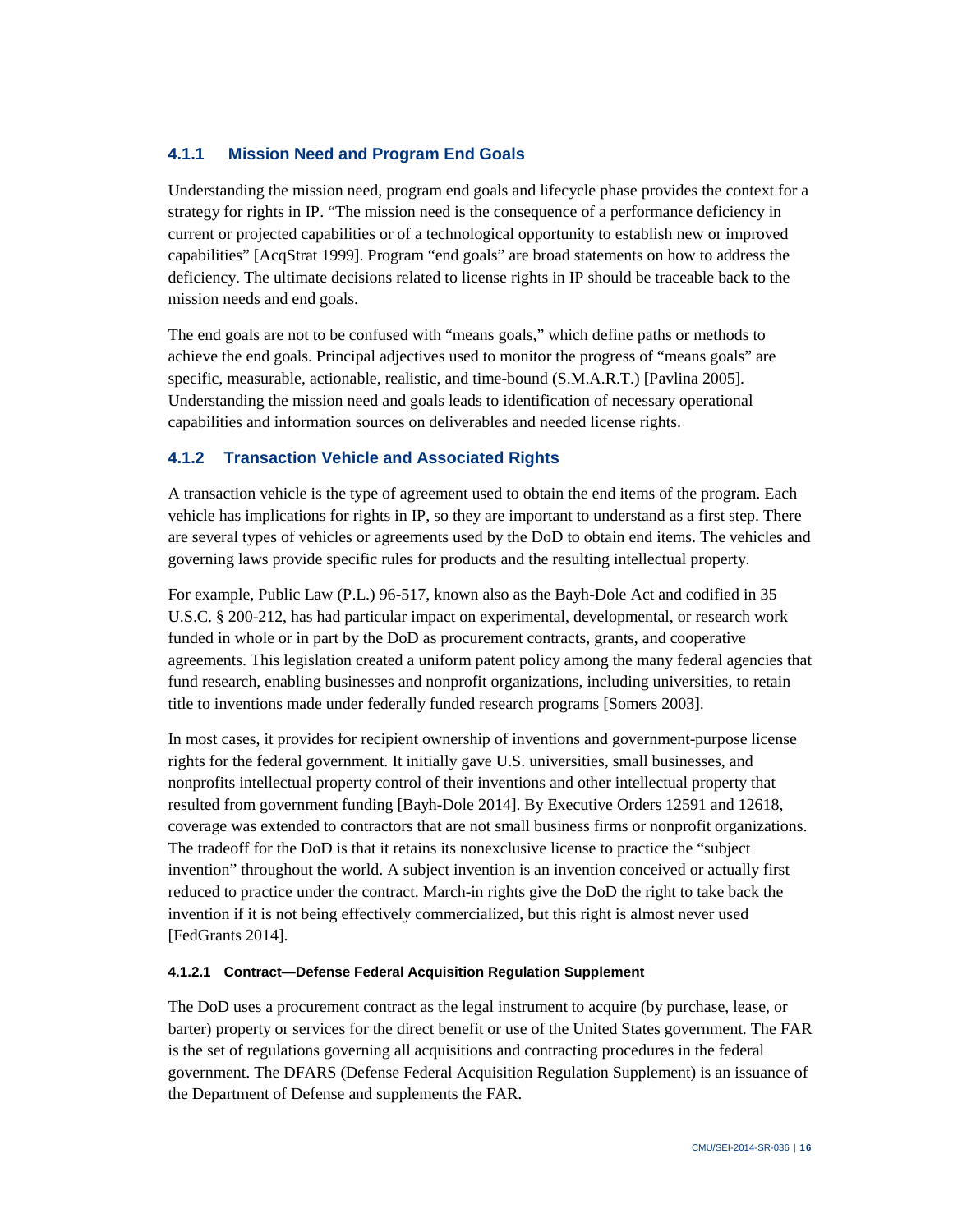The Interim DoDI 5000.02 section on *Generic and DoD-Specific Acquisition Program Models, Decision Points, and Phase Activities* describes defense acquisition program models that illustrate combinations of deliverable components. The descriptions include a generic acquisition program structure, four defense acquisition program models, and two hybrid variations. These high-level descriptions included in the DODI 5000.02 are a first step in determining deliverables, and illustrate the combinations of items and components that could reside under a single program.

- Generic Product—could be a defense program or a commercial item or component
- Model 1: Hardware Intensive Program—A hardware intensive development program such as a major weapons platform.
- Model 2: Defense Unique Software Intensive Program—A model that is dominated by the need to develop a complex, usually defense-unique, software program that will not be deployed until several software builds have been completed.
- Model 3: Incrementally Fielded Software Intensive Program—A model that has been adopted for many database systems and upgrades to some command and control systems or weapons systems software. Fielding will likely occur in multiple increments in one- to two-year cycles.
- Model 4: Accelerated Acquisition Program—A model that applies when schedule considerations are dominant over cost and technical risk considerations; includes compressed or eliminated process phases and accepts potential inefficiencies to achieve deployment on a compressed schedule.
- Hybrid Model "A"—Software development should be organized into a series of testable software builds that lead up to the full capability needed to satisfy program requirements.
- Hybrid Model "B"—Includes a mix of incrementally fielded software item or component or releases that include intermediate software builds. All of the comments about incremental software fielding associated with Model 3 apply here as well [Interim DoDI 5000.02 2013].

#### **4.1.2.2 Cooperative Research and Development Agreement (CRADA)**

A Cooperative Research and Development Agreement (CRADA) is a written agreement between one or more federal laboratories, such as those operated by the DoD, and one or more nonfederal parties under which the DoD, through its laboratories, provides personnel, facilities, equipment or other resources with or without reimbursement (but not funds to nonfederal parties). The nonfederal parties provide personnel, funds, services, facilities, equipment, or other resources to conduct specific research or development efforts that are consistent with the mission of the laboratory. The statute specifies a basic patent clause concerning rights in future inventions granted to the DoD by the CRADA awardee [ARL 2013].

Patent and intellectual property rights belong to the inventor. The DoD is granted a royalty-free license for partner inventions under the CRADA for governmental purposes. The partner may negotiate for exclusive licenses for government inventions [TARDEC 2014]. Bayh-Dole does not apply to CRADAs.

#### **4.1.2.3 Grants**

According to *DoD and Grants.Gov: A Guide For DoD Staff*, a grant is a legal instrument that is consistent with 31 U.S.C. § 6304 and "is used to enter into a relationship the principal purpose of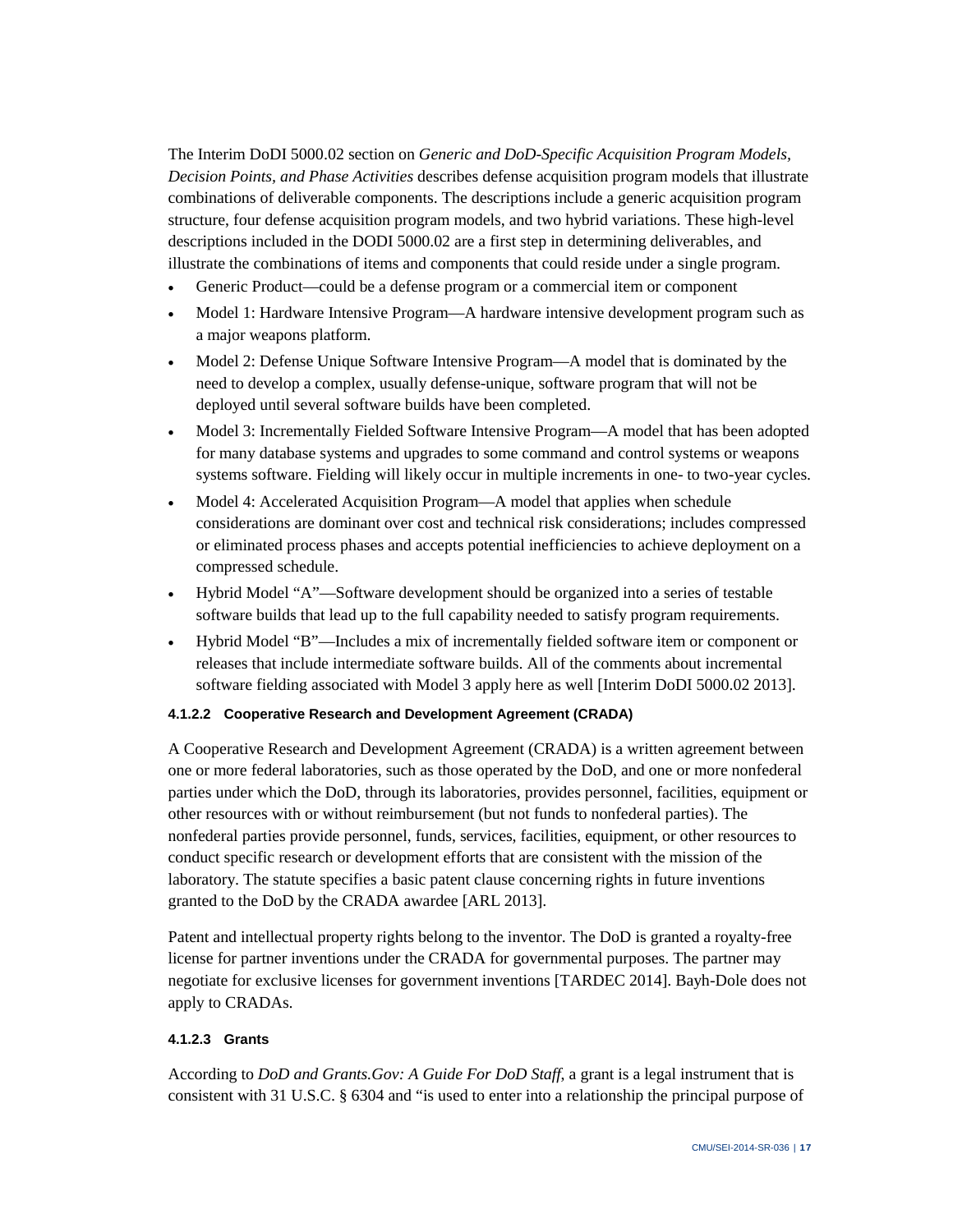which is to transfer a thing of value to the recipient to carry out a public purpose of support or stimulation authorized by a law of the United States, rather than to acquire property or services for the direct benefit or use of DoD" [DCMA 2008].

Using this type of transaction, the contractor may retain the entire right, title, and interest throughout the world to each subject invention subject to the provisions of this clause and 35 U.S.C. § 203. With respect to any subject invention in which the contractor retains title, 37 CFR § 401.14 states that the federal government shall have a nonexclusive, nontransferable, irrevocable, paid-up license to practice or have practiced for or on behalf of the United States the subject invention throughout the world. Bayh-Dole applies to grants.

#### **4.1.2.4 Other Transaction (OT) Authority**

An Other Transaction (OT) is a special vehicle for obtaining and/or advancing research and development (R&D) or prototypes. An OT is not a contract, grant, or cooperative agreement, and there is no statutory or regulatory definition of "other transaction."

Only those agencies such as the DoD that have been provided OT authority may engage in other transactions. This vehicle is not covered by either the FAR or DFARS. Research or science and technology OTs cannot be procurement contracts [OTA 2011].

An OT for prototype applies to weapons or weapons systems proposed to be acquired or developed by the DoD. The 2001 *"Other Transactions" (OT) Guide for Prototype Projects*, Section C2.3.1.3, describes two major concerns that affect a strategy for rights in IP in this type of transaction:

- 1. "Insufficient intellectual property rights at this stage hinder the government's ability to adapt the developed technology for use outside the initial scope of the prototype project."
- 2. "Where the government overestimates the intellectual property rights it will need, the government might pay for unused rights and dissuade new business units from entering into an Agreement" [OT Guide 2001].

"Other Transactions" do not come under the Federal Acquisition Regulation, its supplements (e.g. DFARS), or laws that are limited in applicability to procurement contracts. In general, rights in intellectual property for other transactions are consistent with the Bayh-Dole Act (37 U.S.C. Part 401 for subject inventions and patent rights and responsibilities and 10 U.S.C. § 2320-21 for technical data) [OT Guide 2001]. The Bayh-Dole Act (35 U.S.C. §201-204) requires that the government be granted a nonexclusive, nontransferable, irrevocable, paid-up license to practice or have practiced for or on behalf of the United States any subject invention throughout the world.

#### **4.1.2.5 Availability of Government-Furnished Licenses**

Program teams may overlook the possibility that another government organization may have already funded the development of items, components, or processes that an offeror is proposing to use or develop. If the government already has a license and the rights are at least government purpose rights (GPR), other government organizations may use that item or component under the same level of license. See DFARS 227.71 and DFARS 227.72 for discussions of government purpose rights.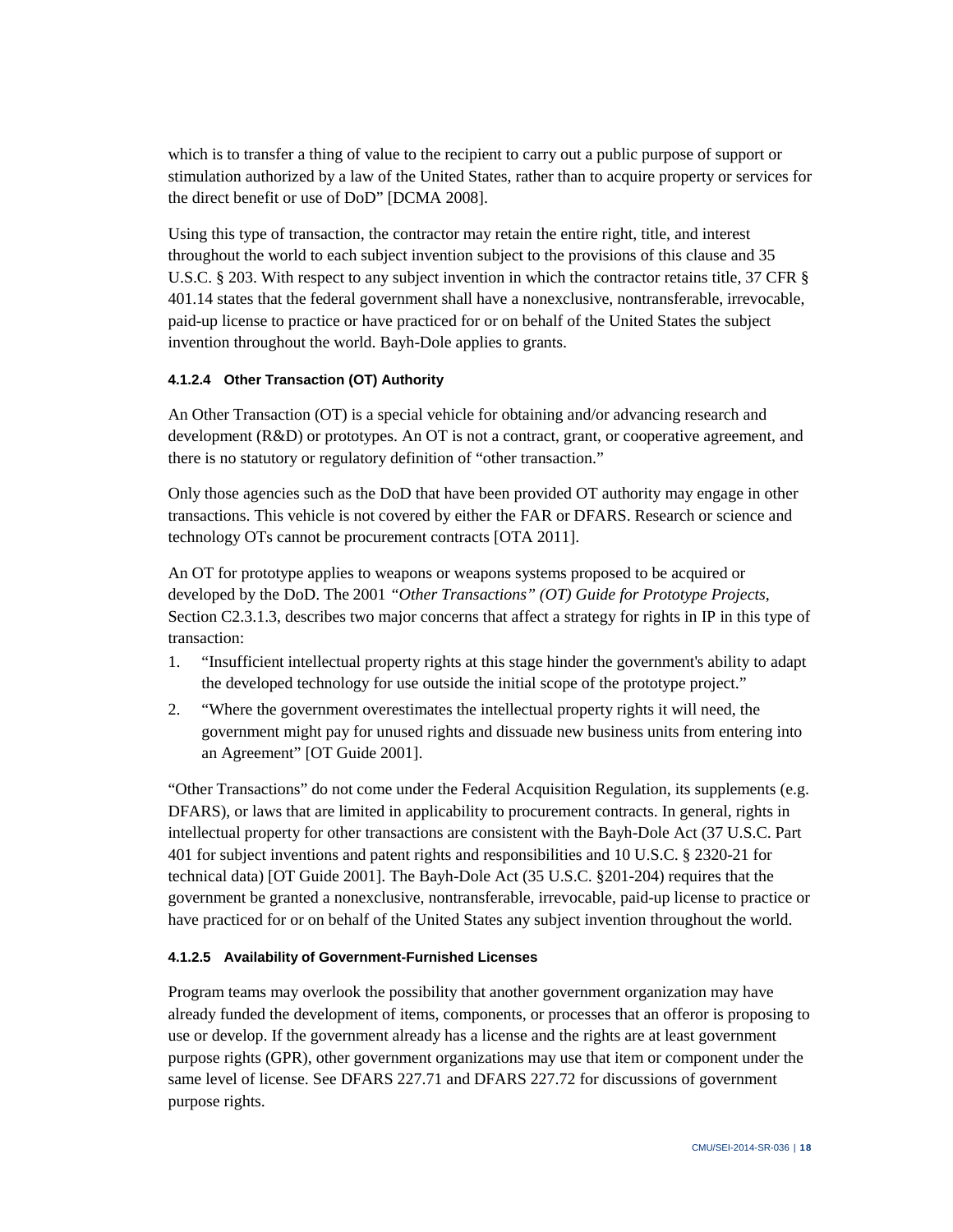#### **4.1.3 Lifecycle Phase**

"The IP Strategy must be updated as appropriate to support and account for evolving IP considerations associated with the award and administration of all contracts throughout the system lifecycle," according to the Interim DoDI 5000.02. In addition to milestone updates, there may be several reasons for reviewing or recasting a strategy for rights in IP that could include

- kickoff of new development
- rework for phased competitions
- update for milestone or decision
- change in strategy
- change in requirements, design, or architecture
- changes to sustainment approach
- obsolescence or exit of supplier from market

New start development efforts have the most flexibility for acquiring needed deliverables and license rights in IP. Forward thinking on changes in requirements and technology, production, and/or logistics support ensures that the IP Strategy has the needed flexibility to meet these challenges. The Interim DoDI 5000.02 also cites the needs for updates of the program IP Strategy to

- ensure the ability to compete future sustainment efforts consistent with the Acquisition Strategy to include competition for spares and depot repair
- support and account for evolving IP considerations associated with the award and administration of all contracts throughout the system lifecycle [Interim DoDI 5000.02 2013]

#### **4.1.4 Existing Planning Decisions and Program Strategies**

Adoption of initiatives, choices, and policy implementation that will impact a strategy for rights in IP can occur at different points in a program lifecycle. In many cases, program decisions can occur well before the development of a strategy for rights in IP and can become the primary driver for framing rights. The PM and IP Strategy team must search for and reconcile, if needed, any firm commitments or plans that will impact the direction of a strategy for rights in IP.

Decisions made during early planning sessions can also move a strategy for rights in IP in specific directions for license rights in IP of program deliverable item(s). It is important to review and reconcile information across the System Requirements Document, Capability Based Requirements document, Acquisition Strategy, Systems Engineering Plan, Lifecycle Sustainment Plan, Test and Evaluation Master Plan and any other pertinent materials that might have clues to needs. Program strategies can provide information that impacts the long-term operational context for rights in IP, such as

- key operational and sustainment requirements as described in documents related to capability needs
- acquisition strategies such as competitive award, sole source award, or multiple source development during each of the lifecycle phases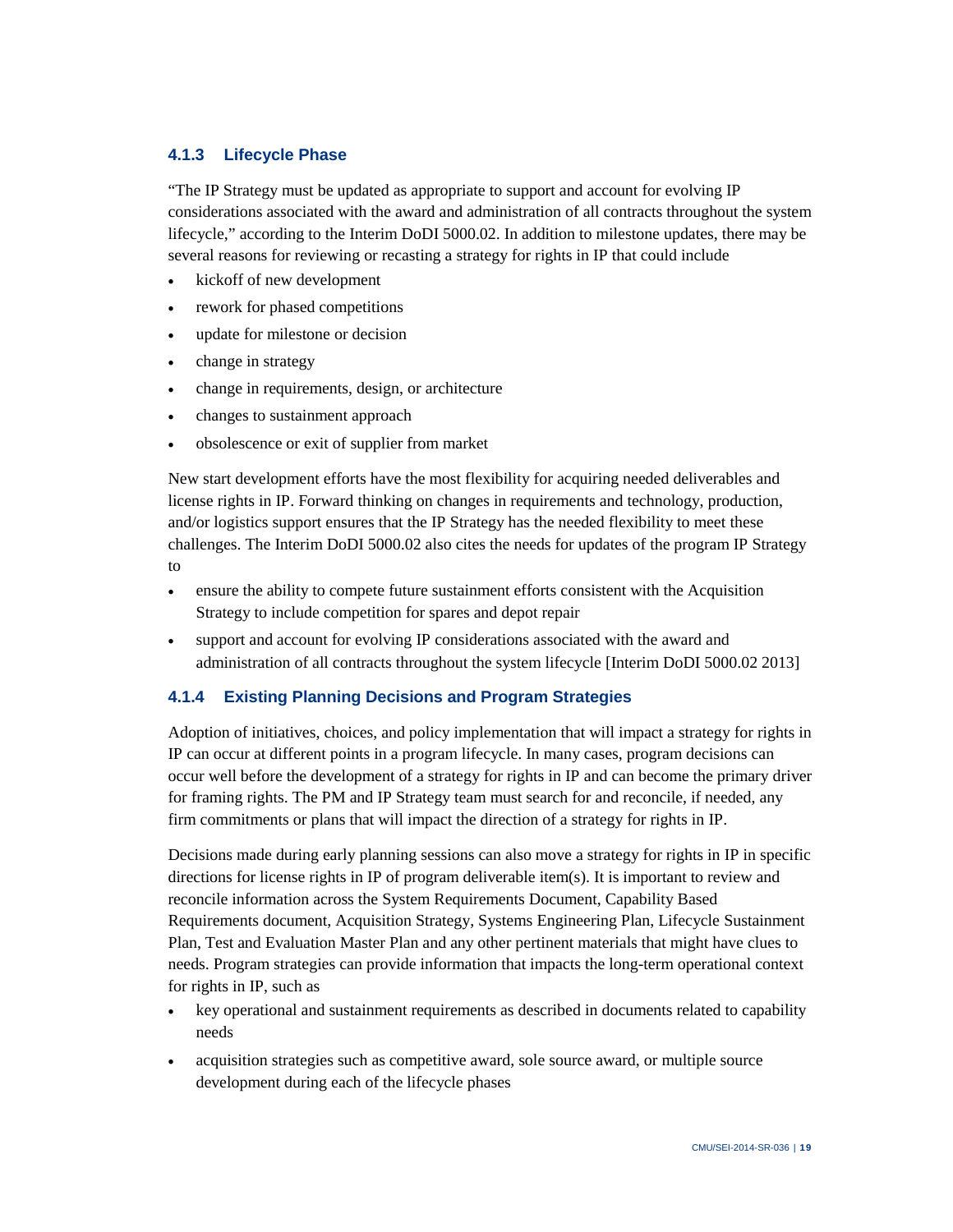- plans for systems engineering organization, staffing using organic, contractor, or mixed IPTs, and accessibility limits that are contractual requirements
- primary characteristics of sustainment implementation, contracting and supportability efforts
- any expected evolution of requirements and acquisition strategies across the lifecycle including the implementation of Open Systems Architecture, as appropriate [DoD AT&L 2011]

Examples of early technical decisions with ramifications for a strategy for rights in IP include:

- competitive prototyping
- dual sourcing
- open systems architectures that enable competition for upgrades
- acquisition of complete technical data packages
- competition at the component level
- commercial software solution—predetermined selection of commercial software product strategy, which may be either proprietary or open source
- specific interoperability requirements across systems—strategies that will enable the system to interoperate with other U.S. and allied defense systems
- IT sustainment planning—infrastructure and direct deliverable support perspectives, particularly related to the source (current contractor, internal DoD, or competitive) of future efforts
- specific types of anti-tamper provisions to be employed to protect critical program information
- planning for alternative solutions and sources across the lifecycle

#### **4.2 Identify Deliverables Items and Components**

The Interim DoDI 5000.02 states that the IP Strategy will describe, at a minimum, "the program management assessment of *program needs for deliverables*" [Interim DoDI 5000.02 2013]. Deliverables could be tangible items, e.g., a tank, a missile, a computer software program, or a radar system. Likewise, deliverables could also include state-of-the-art technologies or capabilities, integration of components/subsystems from multiple vendors, incremental upgrades after initial program delivery, research efforts, or modest capability improvements to an existing item or component. Any of these items could be subject to IP protections.

Decomposition of the system along sustainable business and logical boundaries is not only an important step for managing a program, but also leads to a more precise definition of the documentation and license rights sought for each module. The object is to decompose the system being developed, modified, or upgraded, into defined modules and determine applicable license rights. Sizing a component is as much an art as technical prowess. This risk can be mitigated if a systems engineer is working with the program manager to understand the requirements, resources, and the government licenses available.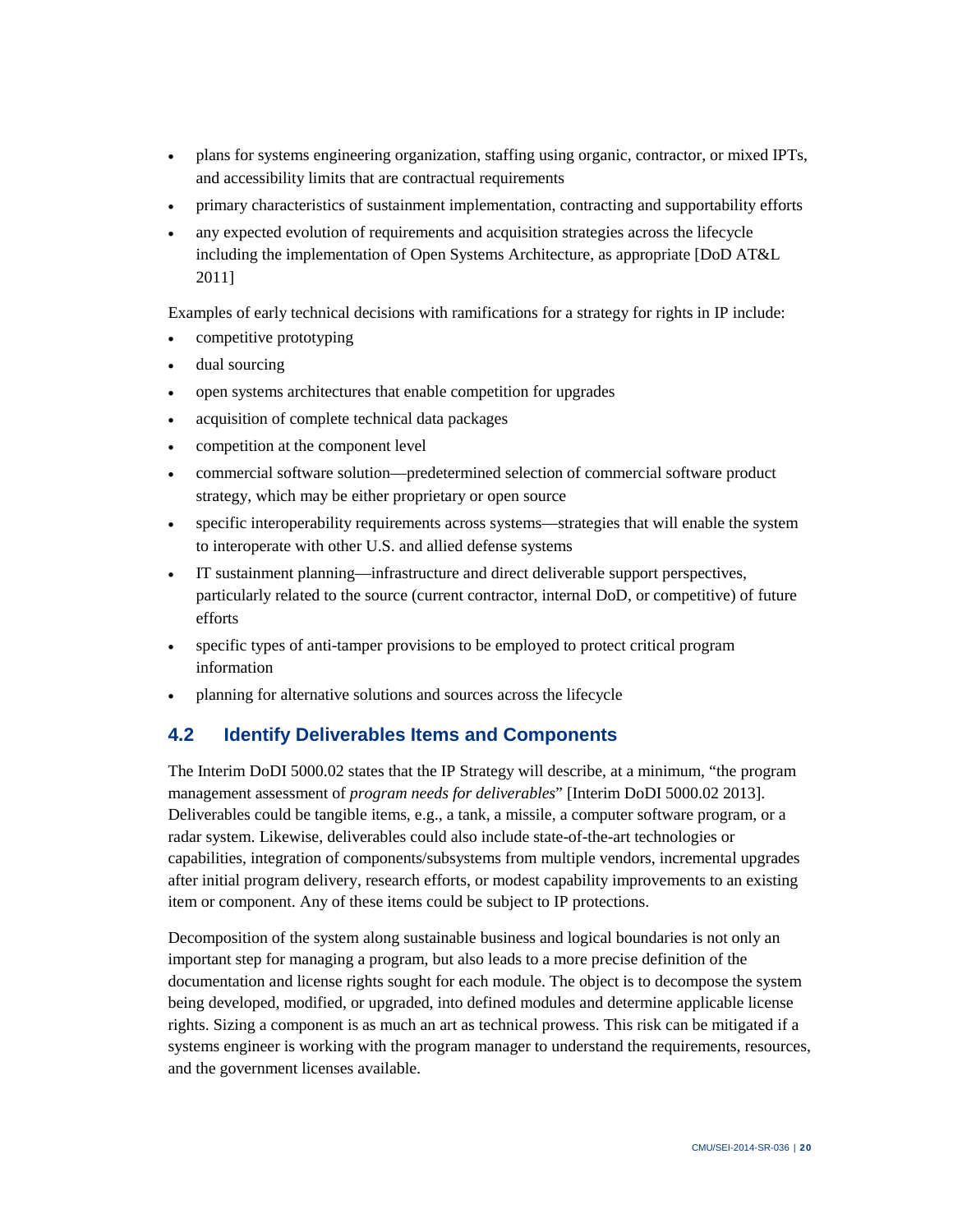This assessment of deliverable items and components must include all lifecycle phases in order to support both current needs and future strategy updates. These discussions will include items or components needed for operational test and evaluation, live fire test and evaluation, acceptance testing, installation, operation, maintenance, upgrade or modification, interoperability with other systems, disposal, and transfer of technologies to other programs, systems, and platforms. A strategy for rights in IP also should consider delivery of baseline documentation data, analysis data, cost data, test data, results of reviews, engineering data, drawings, models, and bills of materials.

Program managers need to engage in significant detective work among program management, systems engineering, support organizations, and logistics support to elicit needed rights. Common approaches for information gathering could include

- "gap" analysis—between minimum needs identified for the contemplated acquisition and licenses that the government already acquired under existing contracts. Careful review of the following can help determine what rights the government currently possesses:
	- copies of relevant contracts
	- FAR/DFARS standard clauses incorporated by reference into the contract
	- copies of any asserted rights restrictions made by the contractor prior to an award in its completed DFARS § 252.227-7017 certification/representation
	- copies of CDRLs delivered under predecessor contracts that would include restrictive markings
- review of information gathered from other strategies—analyzing other strategy documents to understand decisions that impact a strategy for rights in IP, such as the Acquisition Strategy and the Capabilities Development Document
- research into what license rights that the government already holds
- document analysis—gathering and reviewing all existing documentation from similar projects that is pertinent to objectives, data, or solutions that might be considered
- group techniques, include focus groups, brainstorming, use case development, individual interviews, and requirements workshops
- observation—observation and/or questions related to how the user works
- survey/questionnaire—data gathering from a large group of participants
- market research—can support how requirements may be logically broken out into segments to maximize competition
- records that substantiate sources of funding used to develop the item, component, or process delivered via those Contract Data Requirements Lists (CDRLs)

A common goal of these methods is to understand why the requirements community needs certain deliverables and what protections may be associated with them. The deliverables may enable multiple areas, including reliability, maintainability, operational availability, supportability, logistics footprint, mobility, and total ownership cost. Requirements should include not only "asis" needs but also address potential changes to systems and subsystems in the different lifecycle phases.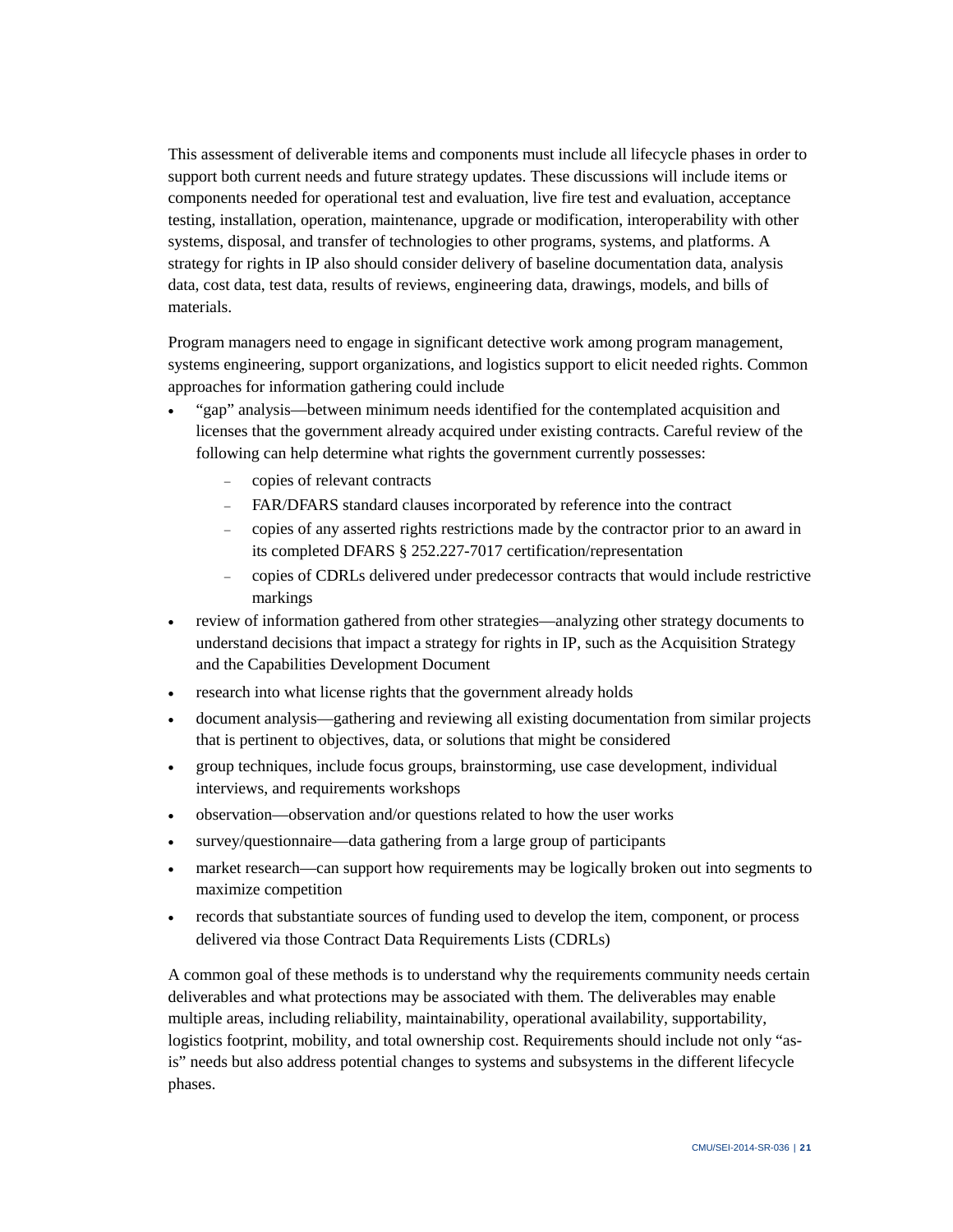For technical data and software, a Data Requirements Review Board must be established to ensure that all data requirements and their associated tasks are reviewed by a cross-section of the functional elements providing support to the system and/or equipment. Normally, engineering, item or component assurance, safety, test and evaluation, acquisition, contracts, legal counsel, management, financial, training, logistics support, configuration management, and data user functions are represented on the board, as required. More detail on this process and its requirements is available in *DoD 5010.12-M—Procedures for Acquisition and Management of Technical Data*.

#### **4.3 Identify IP Protections and Available Rights of Deliverables**

The government may own the delivered physical medium (deliverables) in/on which the embodiment of the intellectual property resides, but it will seldom take or receive ownership of the intellectual property protection (e.g. the patent or copyright) for which it receives a license.

It can be a major challenge for program managers and acquisition teams to obtain sufficient information on deliverables and associated categories of IP protection. In addition to the multiple rights associated with each category of intellectual property, it is very likely that a product may have multiple components. Each of those components could also be subject to one or more types of protection. For example, items such as a software system or application could have patent protection, copyright protection, and contain trade secrets. It is possible that

- A deliverable may be patented or patentable, eligible for a copyright or trademark protection, or qualify as a trade secret.
- A deliverable may be protected by a copyright and contain trade secrets.
- A deliverable may not qualify for protection under intellectual property law.
- A deliverable may have one or more components that include protection for more than one patent, copyright, or trade secret.

Different categories of intellectual property, transactions, and program needs result in different rights. Table 1 offers a quick review of the discussion in Section 3 of this report that lists rights by IP category that licensors/owners have.

| Category of IP<br><b>Protection</b> | <b>Owner Rights</b>                                                                                                                                                                                                                                                    |  |  |  |
|-------------------------------------|------------------------------------------------------------------------------------------------------------------------------------------------------------------------------------------------------------------------------------------------------------------------|--|--|--|
| Patent                              | Exclude others from making the invention<br>Exclude others from using the invention<br>2.<br>"Exclude others from offering for sale, or selling the invention throughout the<br>3.<br>United States or importing the invention into the United States" [USPTO<br>2014] |  |  |  |

*Table 1: IP Categories and Owner Rights*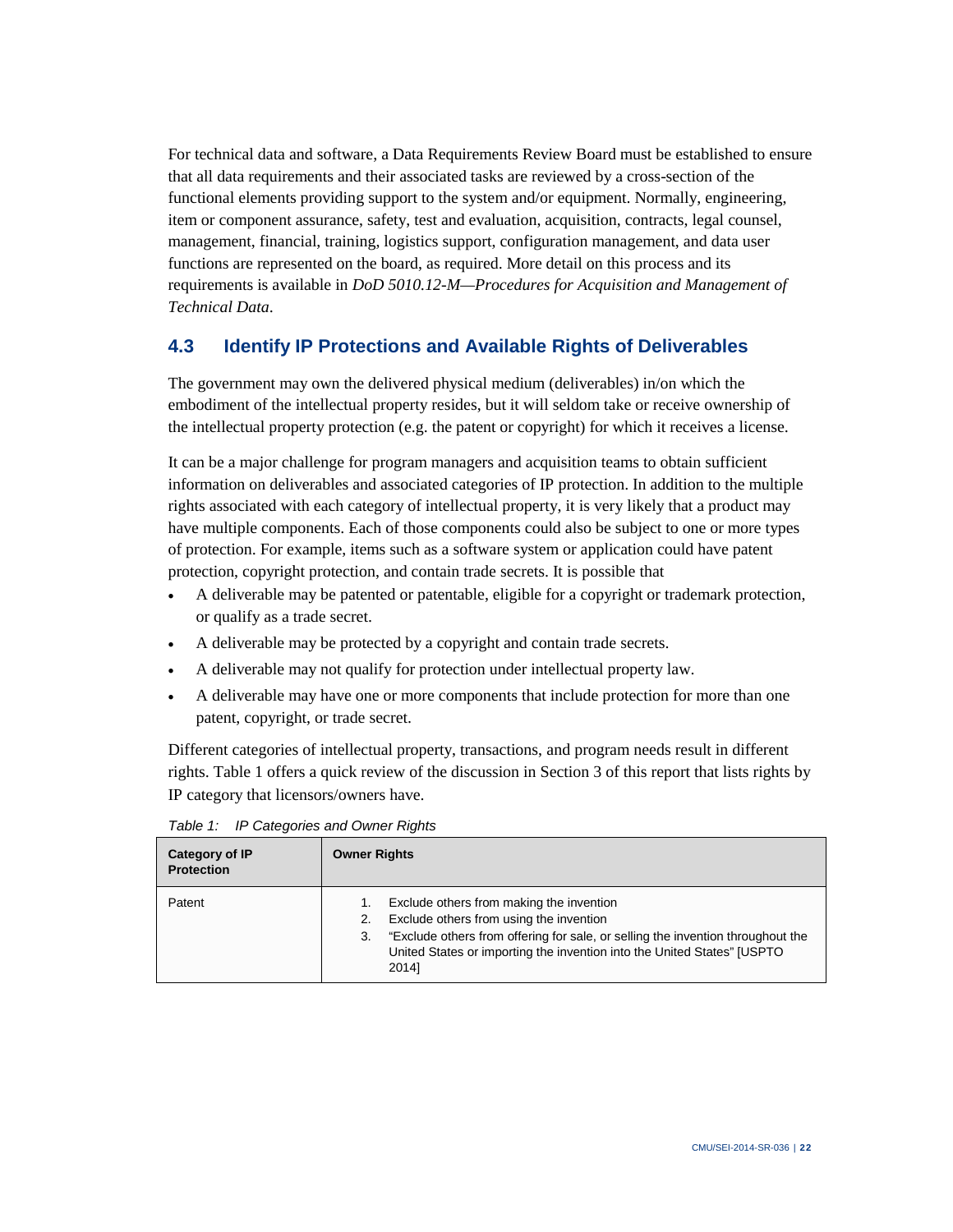| Category of IP<br><b>Protection</b> | <b>Owner Rights</b>                                                                                                                                                                                                                                                                                                                                                                                                        |  |  |  |
|-------------------------------------|----------------------------------------------------------------------------------------------------------------------------------------------------------------------------------------------------------------------------------------------------------------------------------------------------------------------------------------------------------------------------------------------------------------------------|--|--|--|
| Copyright                           | Reproduce the work in copies or phonorecords<br>1.<br>2.<br>Prepare derivative works based upon the work<br>Distribute copies or phonorecords of the work to the public by sale or other<br>3.<br>Transfer of ownership, or by rental, lease, or lending<br>4.<br>5.<br>Perform the work publicly, in the case of literary, musical, dramatic, and<br>choreographic works, pantomimes, and motion pictures and other       |  |  |  |
|                                     | audiovisual works<br>6.<br>Display the work publicly, in the case of literary, musical, dramatic, and<br>choreographic works, pantomimes, and pictorial, graphic, or sculptural works,<br>including the individual images of a motion picture or other audiovisual work<br>Perform the work publicly (in the case of sound recordings) by means of a<br>$7_{\cdot}$<br>digital audio transmission. [Copyright Office 2012] |  |  |  |
| Trademark                           | Use<br>$1_{-}$<br>2 <sub>1</sub><br>Allow others to use                                                                                                                                                                                                                                                                                                                                                                    |  |  |  |
| <b>Trade Secret</b>                 | Copy the trade secret<br>1.<br>Use the trade secret<br>2.<br>Benefit from the trade secret<br>3 <sub>1</sub><br>Disclose the trade secret<br>4.                                                                                                                                                                                                                                                                            |  |  |  |

To illustrate multiple IP protections for components of a single IT system, Jorda refers to work by Dr. Jay Dratler [Jorda 2007]. In *Intellectual Property Law: Commercial, Creative, and Industrial Property,* Dratler characterizes the complicated nature of identifying and understanding rights of a single IT system with a list of components and the IP categories that could be involved in a single IT system.

- patented hardware and software
- patented computer architecture on circuit designs
- trade-secret production processes
- copyrighted microcode
- copyrighted operating system
- copyrighted instruction manual
- semiconductor chips protected as mask works
- consoles or keyboards protected by design patents, or as trade dress under trademark principles
- trademark registration

"Even these examples are somewhat limited, because trade secrets can protect not only know-how and processes, but also large amounts of collateral data, information, and other know-how that are not found in patent specifications," Jorda notes [Jorda 2007].

#### **4.4 Select Specific Rights in IP for Deliverables**

The Interim DoDI 5000.02 states that the IP Strategy will describe, at a minimum, "the program management assessment *of program needs for Government rights to that IP*." Government rights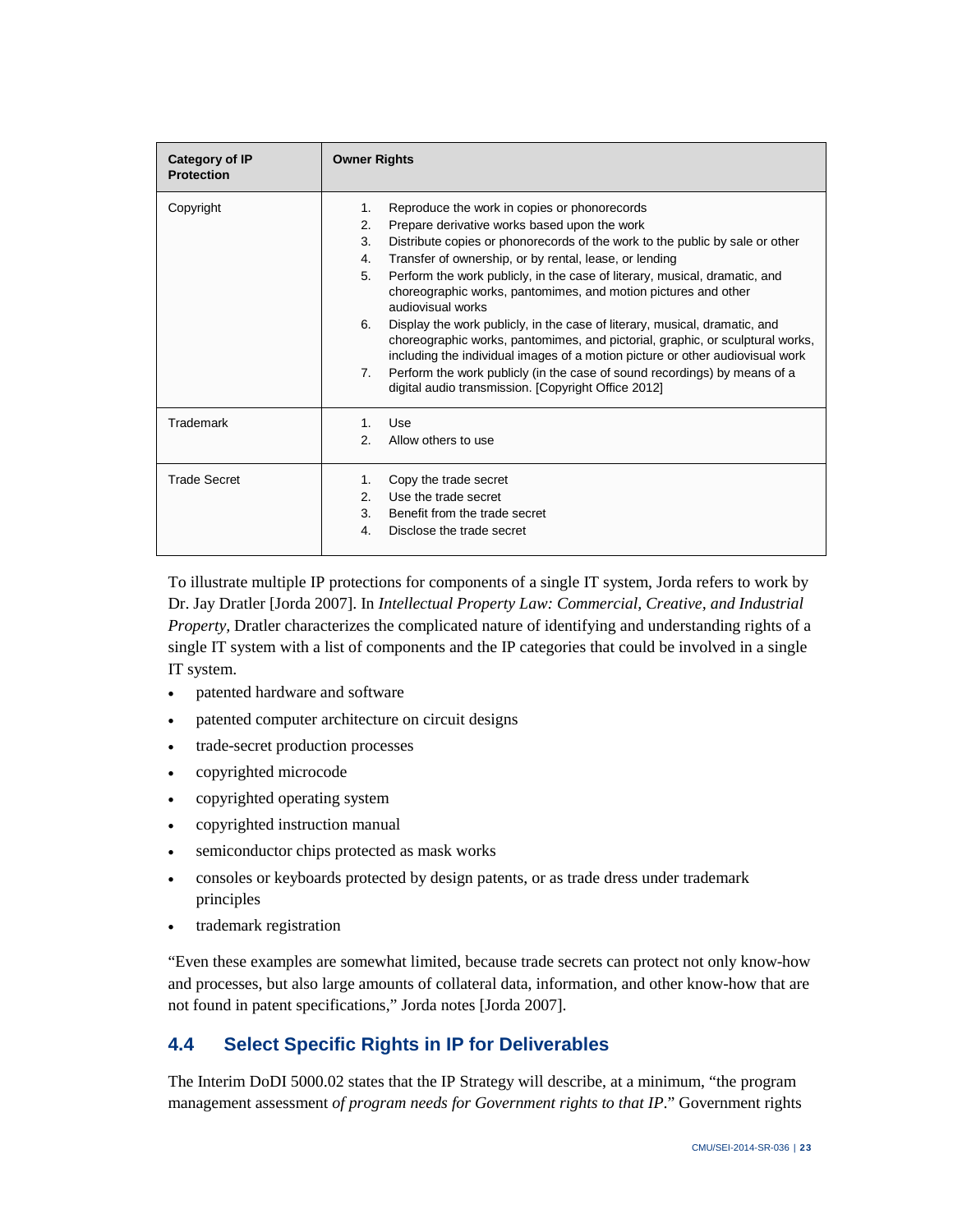in IP are license rights in IP that the government obtains to make, buy, or sell items protected by patents; use, modify, reproduce, perform, or display items protected by copyright; and release or disclose protected trade secrets. [DFARS 2014].

It should be noted that the DoD obtains unlimited rights automatically in certain types of technical data. Included in this category are: computer software documentation, form, fit and function data, and data necessary for operations, maintenance, installation, and training purposes. The unlimited rights are in effect regardless of who funded of the research and development of the noncommercial item to which the technical data relates.

As a prerequisite, the program manager and contracting officer must fully understand licensing terms, including specific rights and limitations, if any, proposed by the offeror. With information on deliverables and rights in IP that could be acquired, the team can select the rights profile that best support needed capabilities. The following steps can help to document evolving rights strategies and selections:

- 1. Articulate DoD agency expectations that cover the whole lifecycle for the program, such as fulltime availability of the end item.
- 2. Construct high-level strategy statements that describe the agency's plan to meet expectations, such as "24x7 uptime in operations" or "availability during the life of the end item regardless of force location in the world."
- 3. Identify and prioritize the necessary IP-related capabilities that the DoD agency must have to be successful with its plan, such as authority to engage competing contractor, if necessary, to perform work, including creating derivative works.
- 4. Select all license rights that support each decision driver (capability) and determine the best overall license option [Gross 2011].

The PM and team should also work within their program executive offices and across communities of interest to consider lifecycle needs for government access to and use of intellectual property. In addition to subject matter experts in design, development, deployment, sustainment, and disposal needs, the elicitation effort should also include sources that can speak to legal standards and contractual approaches.

Some critical questions to discuss for rights requirements include:

- What type of funding will be used and what types of licenses are available to the DoD?
- Which specific persons or entities who are not government employees will need to use those critical deliverable items or components?
- Which specific purposes (e.g., emergency repair, depot level maintenance, follow-on competitive acquisitions) will the item or component be used for?
- Which desired operational attributes have high priorities and would require specific rights such as access by competitors? Examples include
	- reliability (ability to perform with correct, consistent results, e.g., mean time between failure for equipment)
	- maintainability (easily serviced, repaired, or corrected)
	- availability (accessed and operated when needed)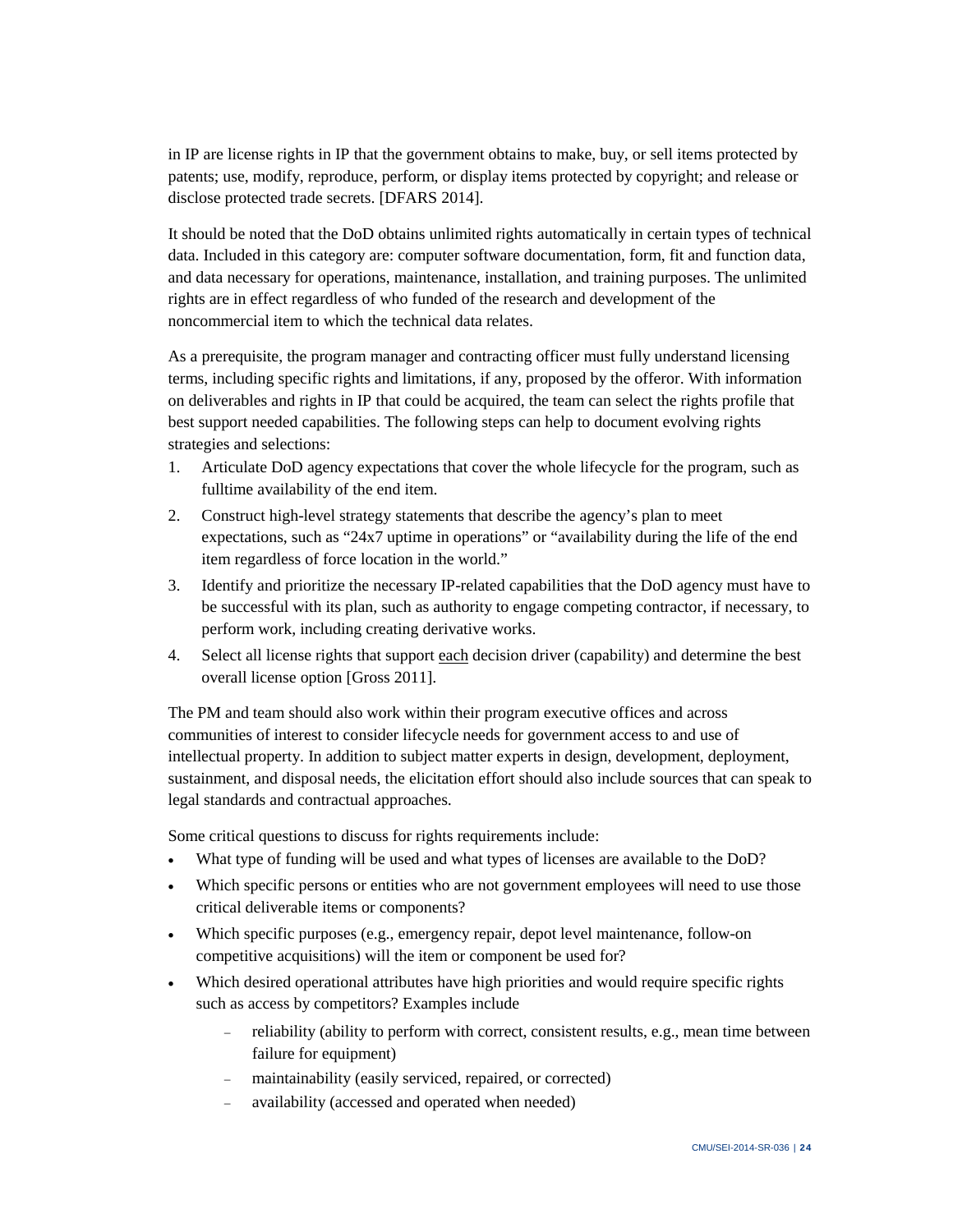- flexibility (easily adapted to changing requirements)
- portability of software (easily modified for a new environment)
- reusability (used in multiple applications)
- testability (easily and thoroughly tested)
- usability (easily learned and used), and other attributes [MIL-HDBK-520 2010]

The results of this analysis should guide the program in determining the specific license rights in IP that it will ask the contractor to furnish. For example, standard software license rights are unlimited, government purpose, and restricted. If the program requires other license rights, specifically negotiated rights can be considered. Documenting discussions and rationale ensures traceability between deliverable requirements and license rights selections. Requirements should include both upfront needs and potential changes to items and components in the different lifecycle phases.

#### **4.5 Framing a Strategy for Rights in IP**

The results of each of the previous sections provide foundational information to support a strategy for IP. Interim DoDI 5000.02 provides a high level description of the minimum elements to be included in a consistent IP Strategy. These elements "integrate technical requirements with contracting mechanisms and legal considerations to support continuous availability of multiple competitive alternatives throughout the product life cycle" [Interim DoDI 5000.02]. Minimum elements in the IP Strategy are:

- results of assessment by management of program needs for deliverables and associated rights in IP
- plans for competitive acquisition, whenever possible
- IP deliverables and associated rights for competitive and affordable acquisition and sustainment over the entire product lifecycle
- IP planning elements required by subpart 207.106 (S-70) of the Defense Federal Acquisition Regulation Supplement for major weapon systems and subsystems thereof
- evaluation and implementation of open systems architectures, where cost effective [Interim DoDI 5000.02 2013]

#### **4.5.1 Needs Assessment Results for Deliverables and Associated Rights in IP**

Thoughtful approaches to software system modularity, design documentation, and license rights entitlement will maximize a program's ability to utilize competitive alternatives for DoD development, modification, or upgrade effort. One suggestion is to consider a priced contract option for the future delivery of intellectual property rights not acquired upon initial contract award; and also consider the contractor's responsibility to verify any assertion of restricted use and release of data [USAF 2014].

"A key enabler for open architecture is the adoption of an open business model, which requires doing business transparently to leverage the collaborative innovation of numerous participants across the enterprise permitting shared risk, maximize asset reuse, and reduce total ownership costs" [OSA 2013]. An open business model requires doing business in a transparent way that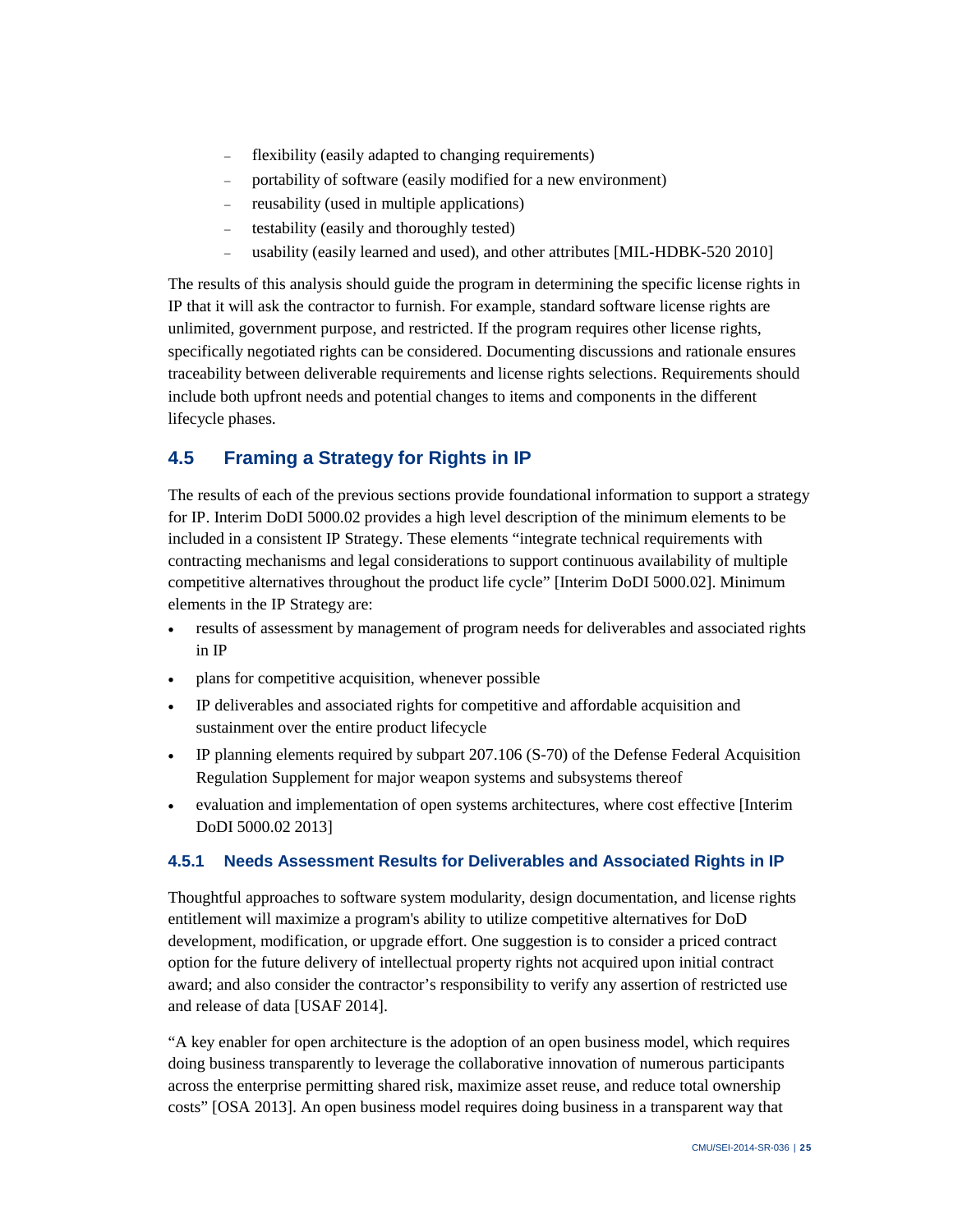utilizes the collaborative innovations of numerous participants across the enterprise. It can result in reduced total ownership costs, when effectively executed, by creating and maintaining competition from system "cradle to grave."

#### **4.5.2 Plans for Competitive Acquisition of Deliverables**

A competitive environment can be created and maintained through both direct and indirect means. The term "competitive rights" is a level of rights in data that is sufficient to enable full and open competitions when assuming that competent and eligible sources exist for such a competition. As previously mentioned in Section 4.3, some strategies to maximize competition include: competitive prototyping, dual sourcing, and open systems architecture that enable competition for upgrades, acquisition of technical data packages, and competition at the subsystem level [DoD BBP 2.0 2013].

Each of these strategies can have IP implications that must be part of a strategy for rights in IP.

#### **4.5.3 Competitive and Affordable Acquisition and Sustainment Across the Lifecycle**

According to the *Open Systems Architecture Contract Guidebook for Program Managers, Version 1.1, May 2013*, "the combination of open architecture and an open business model permits the acquisition of OSA that yields modular, interoperable systems allowing components to be added, modified, replaced, removed, and/or supported by different vendors throughout the life cycle in order to afford opportunities for enhanced competition and innovation." An early, forward-thinking IP Strategy supports open architecture and the open business model. The program manager's responsibility is to plan for acquisition of necessary deliverables and associated license rights, tools, equipment, and facilities that support maintenance, and necessary organic depot maintenance capability that complies with statute and the Lifecycle Sustainment Plan [Interim DoDI 5000.02 2013].

#### **4.5.4 IP Planning Elements for DFARS Subpart 207.106 (S-70)**

DFARS Subpart 207.106 (S-70) (1) requires that acquisition plans for major weapon systems and subsystems of major weapon systems include

- assessment of the long-term technical data and computer software needs
- acquisition strategies for deliverables and associated license rights to support the lifecycle that may include development of maintenance capabilities within DoD or competition for sustainment contracts
- development of assessments and corresponding acquisition strategies that
	- are developed before issuance of a solicitation
	- address the merits of a priced contract option for the future delivery of data and associated license rights that were not initially acquired
	- address the potential for sustainment plan changes over the lifecycle and
	- apply to weapon systems and subsystems supported by performance-based logistics arrangements as well as by other sustainment approaches.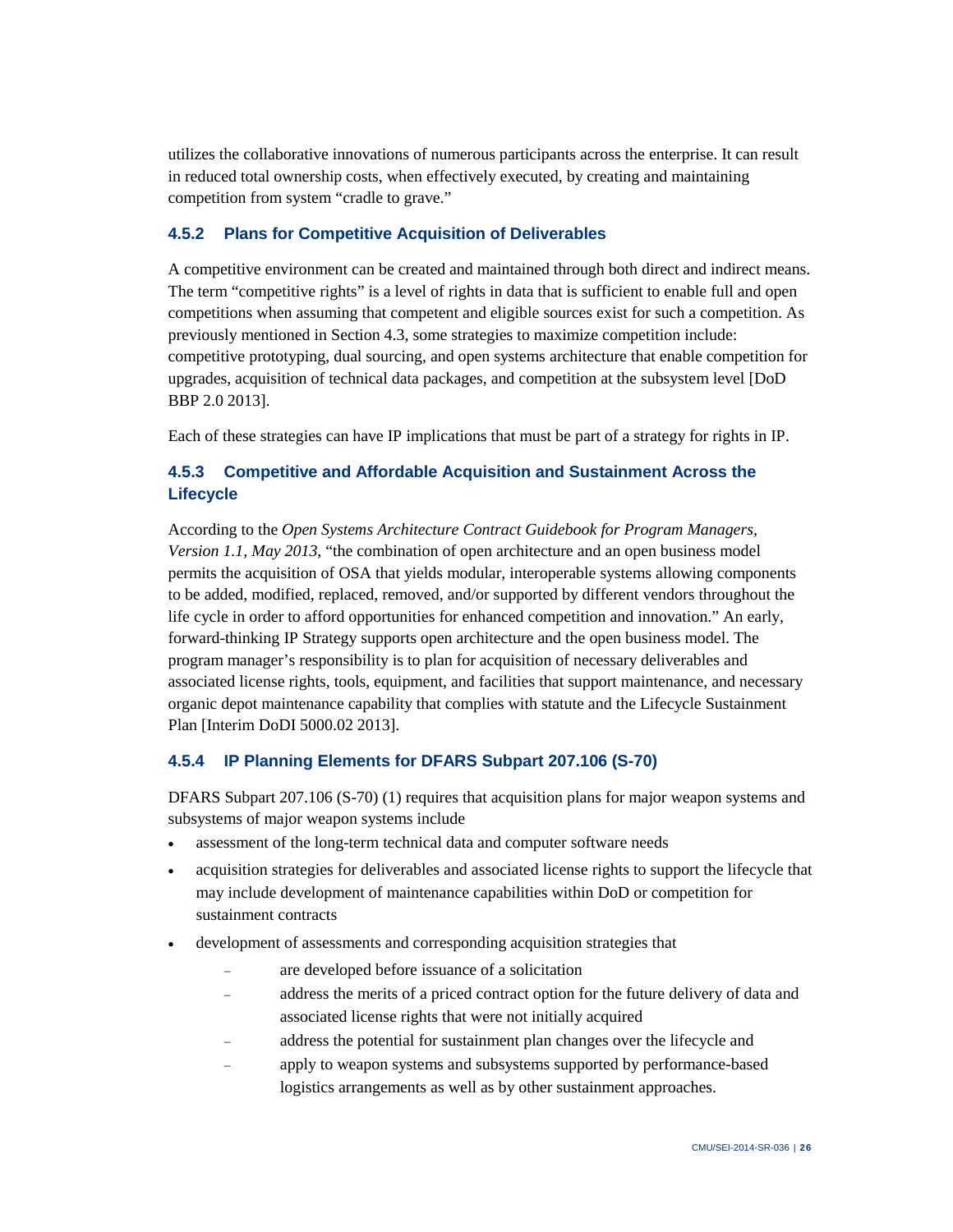#### **4.5.5 Evaluation/Implementation of OSA, Where Cost Effective**

"Program management is responsible for evaluating and implementing open systems architectures, where cost effective, and implementing a consistent IP Strategy. This approach integrates technical requirements with contracting mechanisms and legal considerations to support continuous availability of multiple competitive alternatives throughout the product life cycle" [Interim DoDI 5000.02 2013].

"Use of OSA standards and approaches allows for multiple vendors to propose innovative and affordable design solutions that will meet performance and interface requirements. The multiplicity of solution alternatives creates opportunity for competition for the system components without being locked into a single vendor's proprietary design or technology. This also facilitates fluid integration of new capability to meet warfighter demands" [DoD BBP June 2013].

The combination of an open technical architecture and early, forward-thinking IP Strategy in an open business model can yield modular, interoperable systems allowing components to be added, modified, replaced, removed, and/or supported by different vendors throughout their lifecycles [Interim DoDI 5000.02 2013]. Extensive detail on the DoD approach to OSA is available in the *DoD Open Systems Architecture Contract Guidebook for Program Managers*, v.1.1. 2013.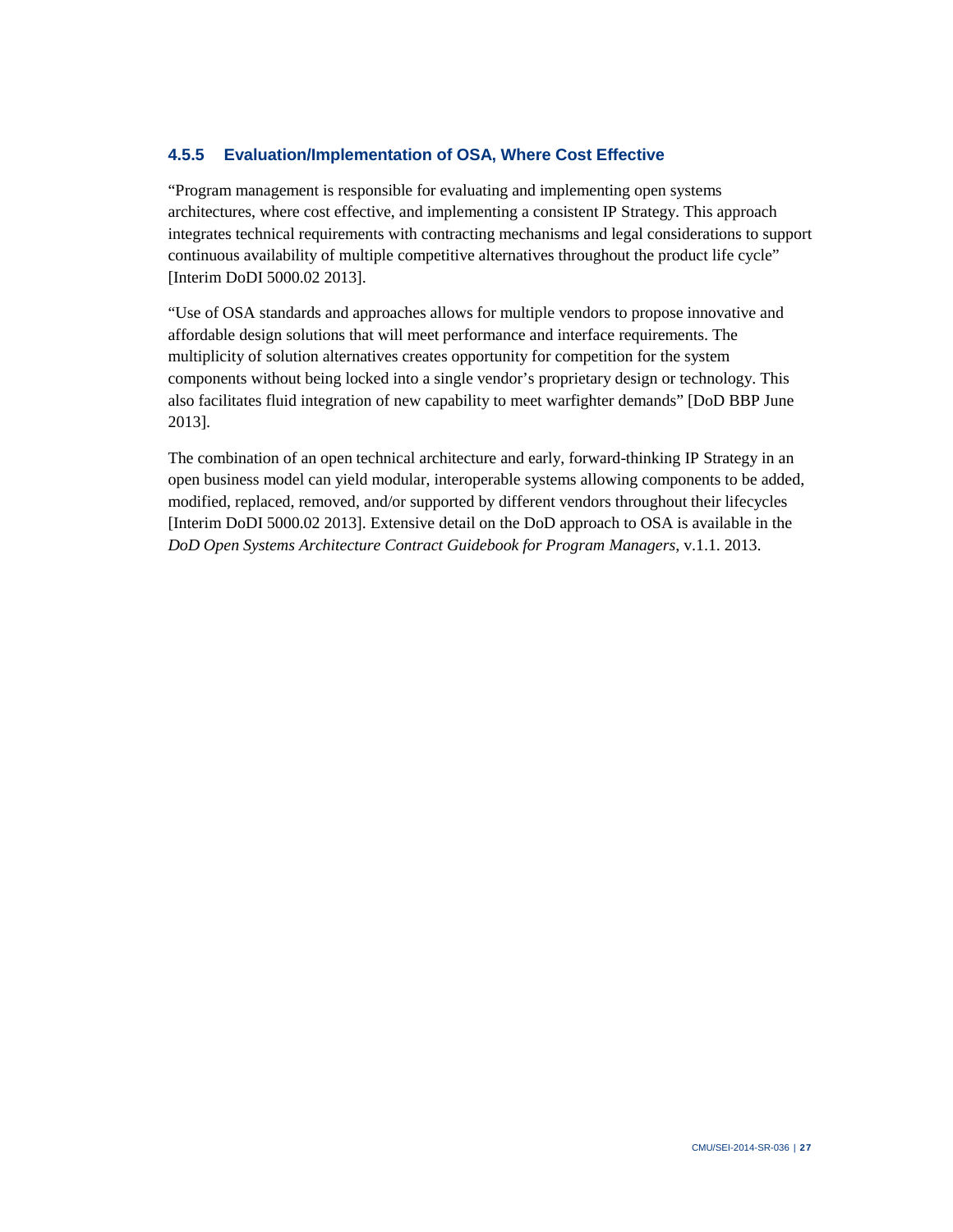## **5 What Are IP Strategy Risks to Consider?**

Risk is the possibility or likelihood of harm, loss, or less-than-expected returns. The primary reason for risk identification and management is to assure that program decision-makers learn about and deal with important risks before they turn into issues [Alberts 2010]. There are several publications that explain how to create a risk management program. Among them are the *Risk Management Guide for DoD Acquisition, Sixth Edition* (Version 1.0), August, 2006 and *Continuous Risk Management Guidebook*, C. Alberts et al. Carnegie Mellon University. 1996.

This report will not provide extensive information on risk management, but a few basic points are helpful to start the discussion. In general, steps in risk management are

- assess continuously what could go wrong
- determine which risks are important to deal with
- implement strategies to deal with those risks

Risk control strategies include

- *Acceptance.* Risk severity is low enough that no action need be taken unless it occurs. If the risk occurs, the problem is fixable.
- *Avoidance.* The risk is no longer a possibility by design, removal, or other means.
- *Mitigation.* Work is done on unacceptable risks to reduce probability or their impact to a level below the maximum risk tolerance level.
- *Transfer.* The risk does not go away, but a person outside of the project is responsible.

Risks related to IP fall into multiple categories that can pose threats to program schedules, cost, and mission performance. Program managers and teams need to frame the facts of the risks and determine what actions might mitigate or lessen their impacts. The objective of this section is to generate discussion by the PM and team about managing risks related to the rights in IP and the Strategy. The following examples are not all of the risks that could exist, but serve to the breadth of risks that could become issues.

#### **5.1 Weak or Missing Rationale for the Selected IP Strategy**

If the sole rationale of a strategy for rights in IP is that the program will get the most license rights that exist in everything, the program is in trouble. The outcome of the process in Section 4, i.e., a strategy for rights in IP, should encompass the end goals, the needs for performance, cost, and schedule, and deliverables, and the available license rights to those deliverables. Preferences in these areas generally skew toward the most flexibility and the least risk of the of the positivenegative spectrum. However, definitions of "most flexibility" and "least risk" change as new technologies and approaches evolve. A current example of a more flexible and less risky preference is open competition over sole source. Examples of strategy statements that meet the preferred criteria are shown in Table 2 [U.S. Navy 2001].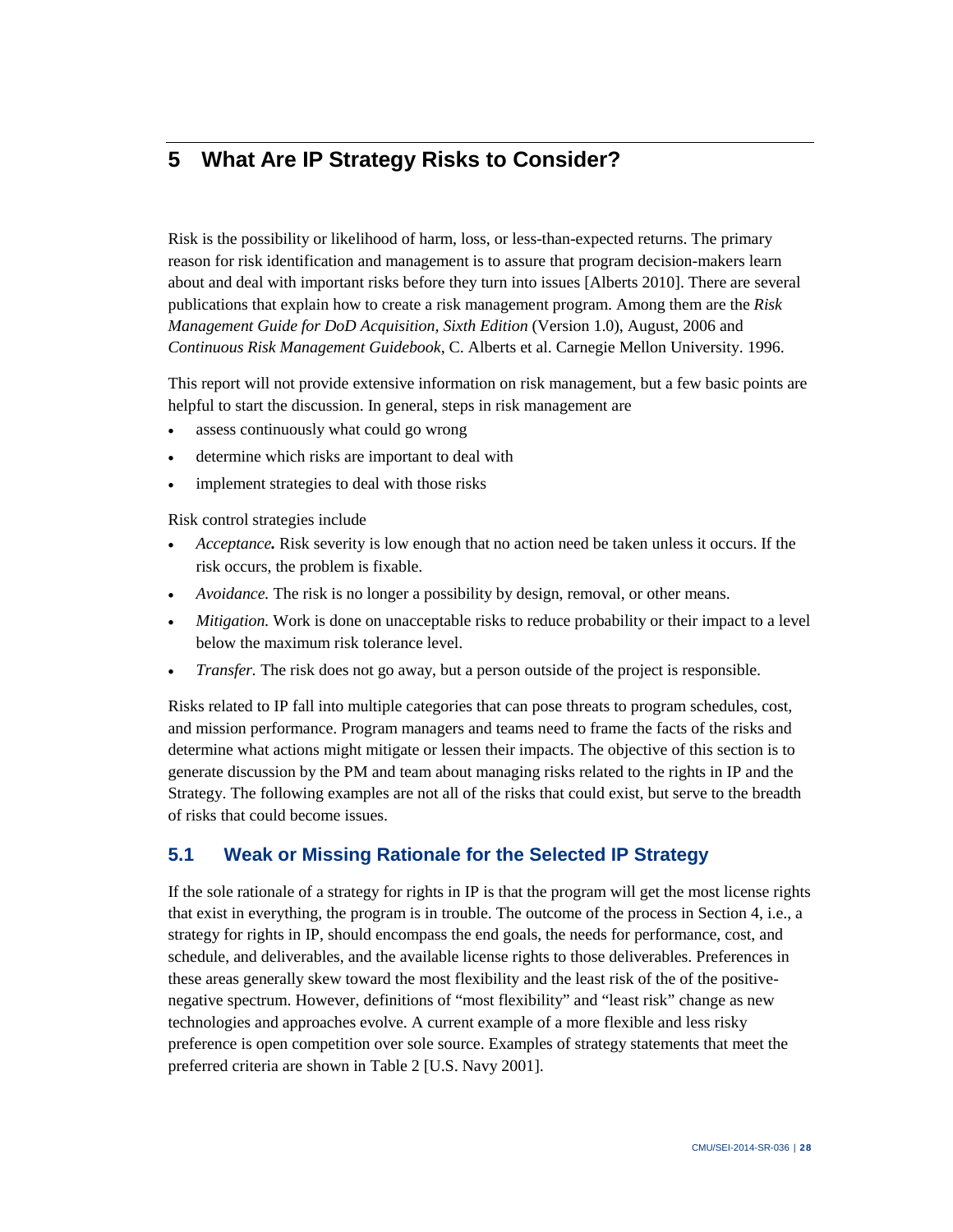*Table 2: Notional Rationales for Parts of an IP Strategy* 

*Commercial and non-development items reduce performance, schedule and cost risks by yielding more predicted functionality, producibility, and reliability. That is, the known unknowns and unknown unknowns have been reduced through iterative design, development and use. In other words, fewer surprises can be expected.* 

*Open competition with multiple sources for system acquisition allows for the consideration of the largest number of possible solutions as well as the most dependable source given the technical and support strategies.* 

*Commercial support and sustainment should reduce cost and lead time for support because the design/development and production contractor has developed the know-how, technical data, and sources for the system being supported and additional value chain links with their related cost and time do not have to be added* [U.S. Navy 2001].

#### **5.2 Lack of Planning for Delivery Management**

DFARS 227.7203-1(b) requires that solicitations and contracts shall specify software and documentation to be delivered; separate contract line items, to the extent practicable, that are priced separately for each deliverable data item; a delivery schedule; methods for determining acceptability of deliverables, and agreed-upon arrangements for support, updates, and maintenance throughout the lifecycle. Planning "what and how" for these activities in advance is an effective approach to mitigating the risk of late discovery that the program is not receiving what it expected to receive. The DFARS section provides more detail for each of these delivery management activities. In addition, there are commercial and free tools available to develop and track CDRL submissions.

#### **5.3 Lack of Planning for Future Management**

An item that is under IP protection can be in service for decades. Two major risks that arise from a long lifecycle are cost and obsolescence. A strategy that locks in the source of the deliverable for the life of the product may be subject to significantly increased cost up to and through sustainment. Likewise, if the source of the deliverable goes out of business, the deliverable may require a replacement that may mean more time, more money, and possibly redesign. If the deliverable is or houses a technical product that becomes obsolete, replacement could be costly and/or impossible. It may take many man hours to keep the obsolete parts or products in operation. Mitigations to consider can include:

- evaluating technical solutions such as open systems architecture for long-term savings
- planning that supports late-life competitive procurement
- strategies such as code escrow to prevent loss of a software product if the vendor goes out of business
- performance-based logistics in the strategy to sustain performance of components throughout the product's lifecycle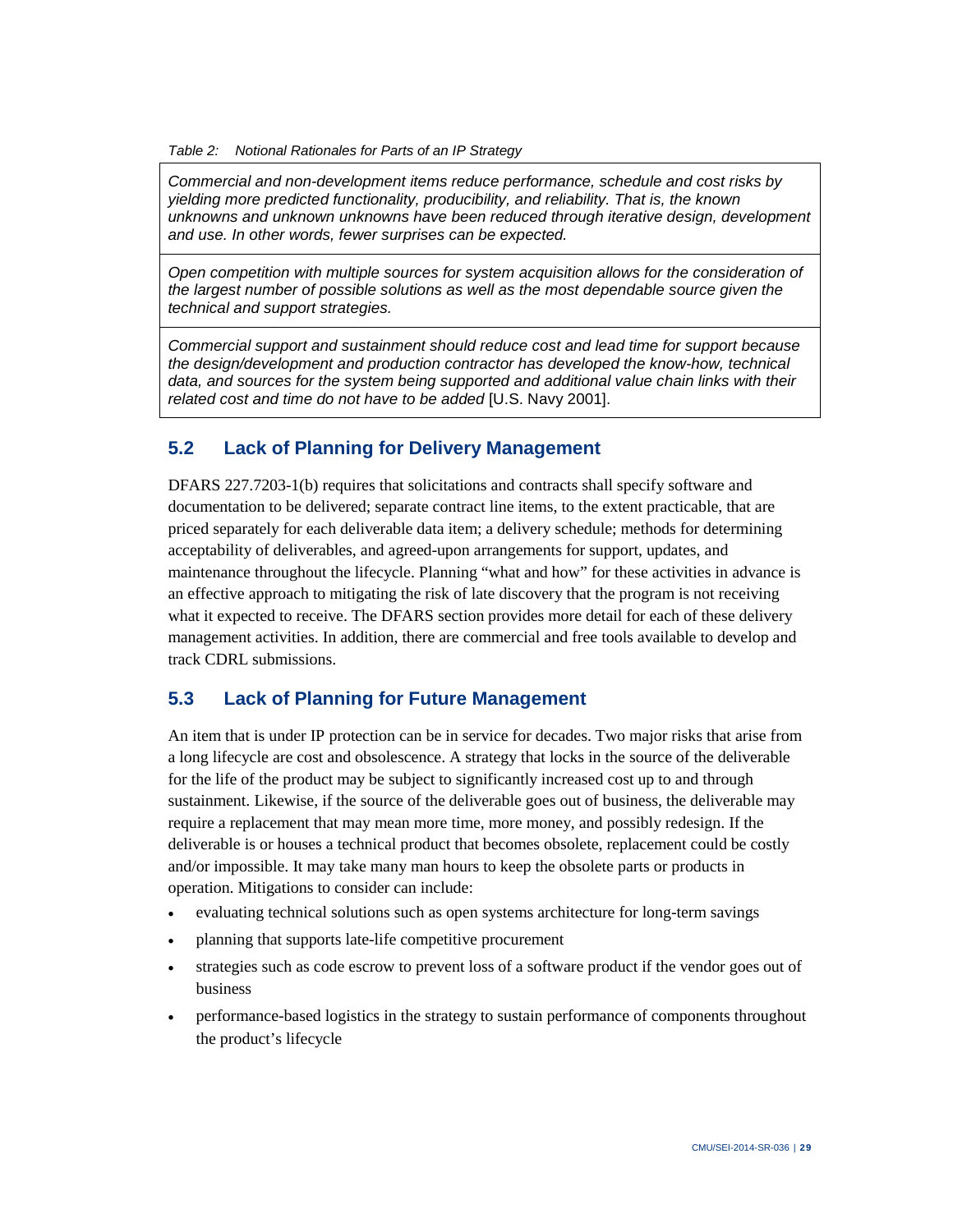#### **5.4 Insufficient History of IP Ownership**

The government may be held liable to the patent owner for payment of the "reasonable and entire compensation" for its unauthorized use of the patent. Governmental use of a patented invention is viewed as an eminent domain taking of a license under the patent [28 U.S.C. § 1498]. The government may also delegate its eminent domain power over patents to contractors acting on its behalf. If a contractor working for the government infringes on a patent owned by someone else, that patent owner would sue the government (rather than the contractor) (FAR 52.227-1). A patent ownership history, particularly related to third-party owners, that identifies patents relevant to specific features supports appropriate considerations of indemnification, release protection, and licenses. Engagement of an IP attorney in the development process of a strategy for IP process is highly encouraged.

#### **5.5 Confusion Over of Rights in IP and Terms**

The terms "data rights," "technical data rights," and "computer software rights" are often misused. "Data rights" encompasses rights to both technical data and computer software. Technical data and its rights do not include (and specifically exclude) computer software and its rights. The license term for each of these types of data is available in DEFARS 227.71 and DFARS 227.72. The licenses of rights depend on the IP protection that the item falls under, the extent of government funding involved, nature of the data—whether it is a type of data in which the DoD automatically receives unlimited rights—and agency needs. Understanding DFARS 272.71, which describes technical data rights, and DFARS 272.72, which describes computer software rights, provide a good start in mitigating this risk. A program manager must ensure that items with restrictions are appropriately marked with legends, distribution statements, security classifications, and/or appropriate export control statements. These markings are the primary source of information about restrictions on the distribution and use of the data.

#### **5.6 Misunderstanding of Commercial Software Rights**

Due to the amount of commercial software in use by the government, it is also important to understand commercial software terms of use. Commercial software licenses offered to the government have the same terms as those offered to the public. However, DFARS 227.7202-1 Policy (a) states that "commercial computer software or commercial computer software documentation shall be acquired under the licenses customarily provided to the public *unless such licenses are inconsistent with Federal procurement law* or do not otherwise satisfy user needs."

Studies have shown that some terms normally included in a proprietary off-the-shelf (COTS) software product are inconsistent with federal government law. Provisions on liability, damages, attorneys' fees, choice of legal venue, or other matters may need additional negotiation.

Another major misunderstanding relates to the definition of commercial software. Both COTS software and open source software (OSS) fall into the commercial software category, but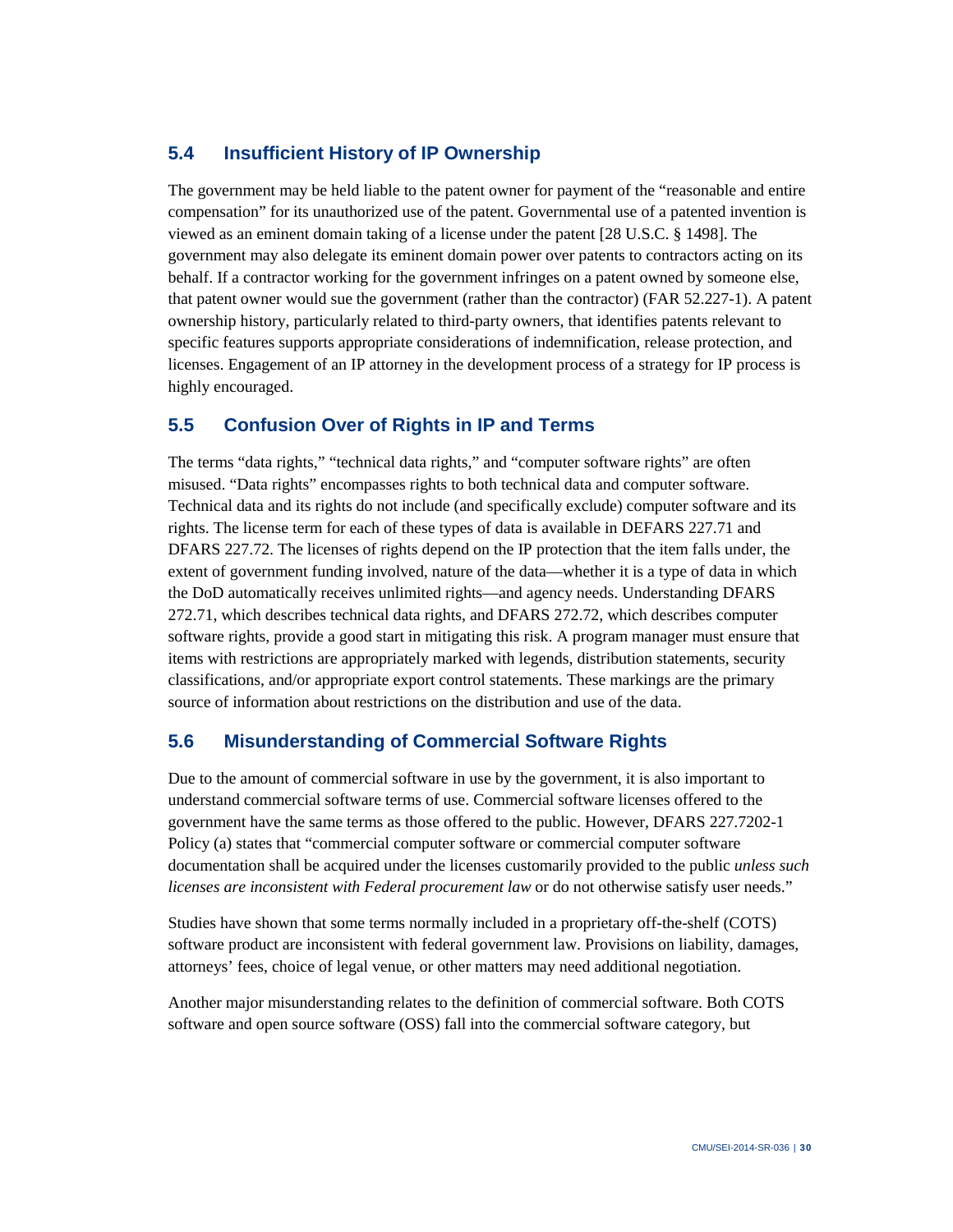licensing terms of usage, available deliverables, derivative products, and resale are vastly different and require careful review.<sup>3</sup>

### **5.7 Additional Thoughts to Consider**

These last questions come from a variety of sources. They may restate some previous suggestions in question form, lead to some other paths for further exploration, or generate new areas to pursue as you build your IP Strategy.

- Does the strategy for IP support the successful execution of the program across the *entire*  period of performance?
- Has the program team performed a business case analysis to determine whether obtaining desired rights is the correct business decision?
- Has the program office included the contracting officer in discussions of the planned work effort?
- Was an IP attorney engaged in rights and IP review discussions?
- Are needed terms of agreements clearly understood that support needs for rights related to items under patent, copyright, trademark, and trade secret protection?
- Has the program team accounted for all deliverables, including commercial products, and data with unlimited rights, expired GPR rights, or expired Small Business Innovation Research (SBIR) rights?
- Are the key logistics criteria for reliability, maintainability, operational availability, and supportability covered the planned rights in IP?
- Does the strategy for IP reflect and coincide with other program office strategies, such as competitive procurement, additional quantities of the product, spare parts, or future upgrades/modifications, and/or a decision regarding performance of sustainment by either contractors or in-house contractors to perform sustainment of the product or bring support inhouse?
- Is there the capability to baseline all contents of a specific CDRL to a single level of license rights to the maximum extent practicable [USAF 2014]?

<sup>3</sup> <https://dap.dau.mil/acquipedia/Pages/ArticleDetails.aspx?aid=7bfcfeee-b24b-4fdd-ad7b-046437729519>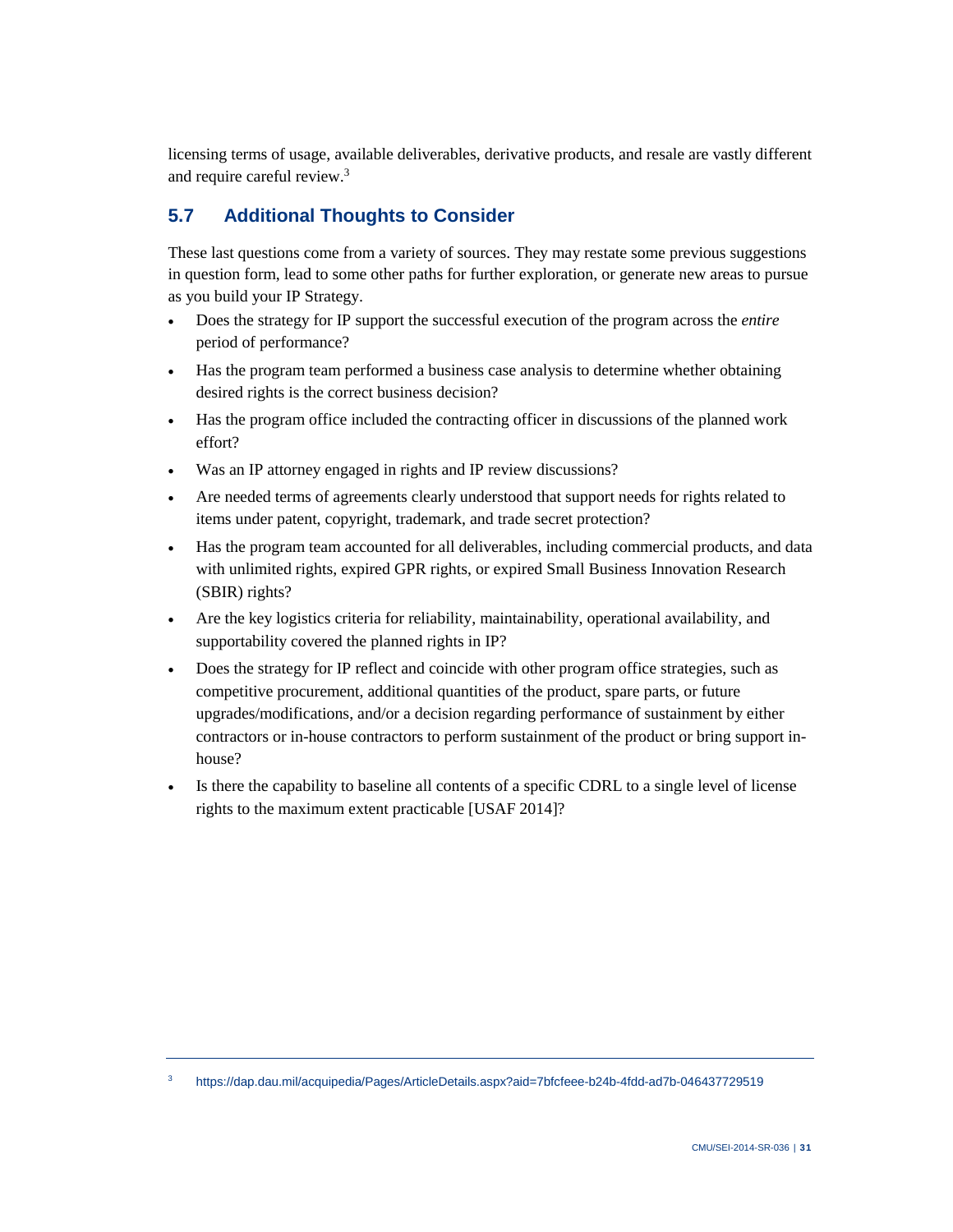## **6 Key Terms and Definitions**

**Computer software -** computer programs, source code, source code listings, object code listings, design details, algorithms, processes, flow charts, formulae, and related material that *would enable the software to be reproduced, recreated, or recompiled*. Computer software does not include computer databases or computer software documentation.

**Computer software documentation - means owner's manuals, user's manuals, installation** instructions, operating instructions, and other similar item or component, regardless of storage medium, that explain the capabilities of the computer software or provide instructions for using the software.

**Copyright -** an exclusive right to control the use, reuse, display, performance, or creation of "derivative works." Copyright is a form of protection provided by the laws of the United States (17 U. S. Code) to "original works of authorship." This protection is available to both published and unpublished works. It applies to things such as literary works, pictorial, graphic or sculptural works, sound recordings, musical compositions, and architectural drawings, as well as "performance" art such as dances, choreography, and pantomimes. Common words, phrases, numbers and facts cannot be copyrighted.

Data - technical data or computer software, as defined in Federal Acquisition Regulation (FAR) Subpart 27.401-Definitions.

**Data Rights -** government's license rights in two major categories of intellectual property: (1) technical data, which includes any recorded information of a scientific or technical nature (e.g., item or component design or maintenance data, computer databases, drawings, and computer software documentation); and (2) computer software, which includes executable code, source code, code listings, design details, processes, flow charts, and related material.

**Deliverable -** a term used in project management to describe a tangible or intangible object to be delivered to DoD customer (either internal or external). It could be a report, a document, hardware or software component, or any other building block of an overall system.

**Delivery -** the formal act of transferring technical data, computer software, or computer software documentation to the DoD as expressly delineated in the contract (including, but not limited to the CDRL, the statement of work, or elsewhere in the contract), in accordance with a specified schedule.

**Financial and/or Management Information -** information that is not covered by the term "data" (technical data or computer software), but which is required by contract. It could include material such as integrated master schedules, design-to-cost/lifecycle cost and variance analysis reports, functional cost-hour reports, contract performance reports, contract fund status reports.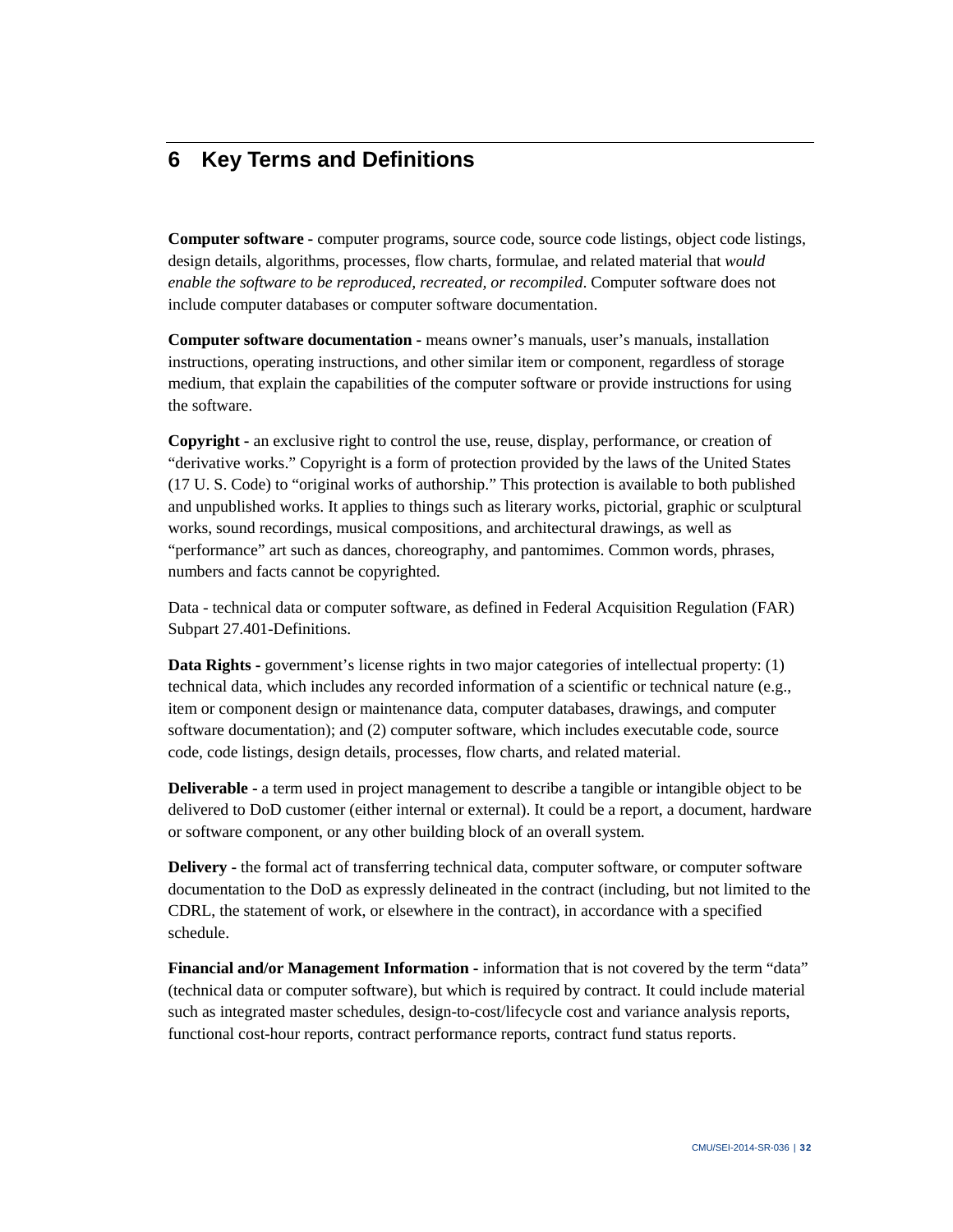**Government's Rights in IP -** license rights in IP obtained in whole or in part by the government so that it can use, modify, reproduce, release, perform, display, or disclose protected intellectual property (DFARS) or make, use, or sell inventions protected by a patent.

**Intellectual Property -** refers to creations of the mind, such as inventions; literary and artistic works; designs; and symbols, names, and images used in commerce.

**Intellectual Property Protections -** certain exclusive rights granted to owners of intellectual property to control the use and dissemination of their item or component. There are four ways to protect intellectual property—patent, trademark, copyright, and trade secret agreements and secrecy.

**Lifecycle -** total phases through which an item passes from the time it is initially developed until the time it is either consumed in use or disposed of as being excess to all known materiel requirements.

**Patent -** a legal monopoly over a unique, non-obvious process, mechanical device, article of manufacture, or composition of matter. In the U.S., patents are issued by the U.S. Patent and Trademark Office (USPTO), within the Department of Commerce, and are generally enforceable from date of issuance through 20 years from the filing date. Like any other property right, it may be sold, licensed, mortgaged, assigned or transferred, given away, or simply abandoned.

**Requirement -** an established need justifying the timely allocation of resources to achieve a capability and accomplish approved military objectives, missions, or tasks; also constraints, demands, necessities, needs, or parameters that must be met or satisfied, usually within a certain timeframe.

**Technical Data -** recorded information, regardless of the form or method of the recording, of a scientific or technical nature (including computer software documentation). The term does not include computer software or data incidental to contract administration, such as financial and/or management information.

**Trade Secret -** information, including a formula, pattern, compilation, program device, method, technique, or process, that: (1) derives independent economic value, actual or potential, from not being generally known to, and not being readily ascertainable by proper means by, other persons who can obtain economic value from its disclosure or use, and (2) is the subject of efforts (usually physical security and disclosure agreements) that are reasonable under the circumstances to maintain its secrecy. Examples include contractor technical drawings and computer software, customer lists, company financial information, cost and pricing data, contract bid information, algorithms, source code, and item or component recipes.

**Trademark -** includes any word, name, symbol, or device, or any combination thereof that is (1) used by a person, or (2) which a person has a bona fide intention to use in commerce. The symbol ® identifies a trademark registered with the federal government. The symbol ™ identifies a federally unregistered trademark; and SM identifies an unregistered service mark. Trade and service marks are also protected under state and common law; and are identified by ™ and SM.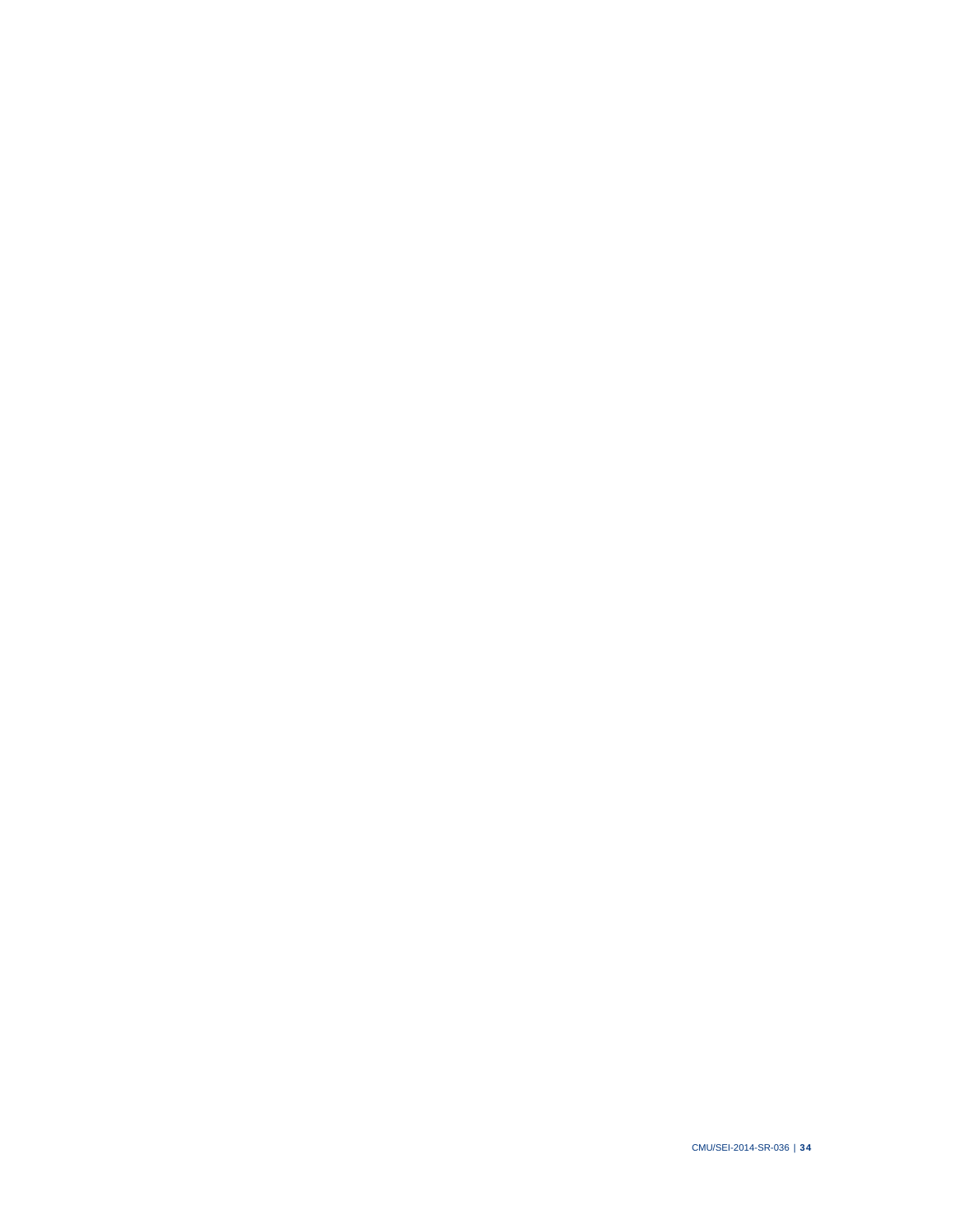### **References**

*URLs are valid as of the publication date of this document.* 

#### **[AcqStrat 1999]**

*Defense Systems Management College Acquisition Strategy Guide*, Fourth Edition. Defense Systems Management College Press. December 1999.

#### **[ARL 2013]**

United States Army Research Laboratory. *Cooperative R&D Agreements*. 2013. <http://www.arl.army.mil/www/default.cfm?page=14>

#### **[Bayh-Dole 2014]**

The Bayh-Dole Act Research & History Central IP Mall, 2014. All rights reserved. <http://www.bayhdolecentral.com/>

#### **[Cavicchi 2007]**

Cavicchi, Jon. *What the LESI Guide to Licensing Best Practices Has To Say on Hybrid Patent and Trade Secret Licenses*. Franklin Pierce Law Center. 2007. [http://www.tradesecretsblog.info/2007/10/what\\_the\\_lesi\\_guide\\_to\\_licensi.html](http://www.tradesecretsblog.info/2007/10/what_the_lesi_guide_to_licensi.html) 

#### **[Copyright Office 2005]**

U.S. Copyright Office. Works in Public Domain. 2005. <http://www.copyright.gov/docs/domain.html>

#### **[Copyright Office 2012]**

Library of Congress, U.S. Copyright Office. *Copyright Basics*. May 2012. <http://www.copyright.gov/circs/circ01.pdf>

#### **[DCMA 2008]**

Defense Contract Management Agency (DCMA). *DoD and Grants.Gov: A Guide for DoD Staff.*  2008. [http://guidebook.dcma.mil/31/dod\\_grants\\_gov\\_guide.pdf](http://guidebook.dcma.mil/31/dod_grants_gov_guide.pdf) 

#### **[De Llano 2014]**

De Llano, Ron. *Patent Infringement Information for Inventors*. Patent-Infringement.org. 2014. <http://patent-infringement.org/government-patent-infringement>

#### **[DFARS 2014]**

*Defense Federal Acquisition Regulation Supplement*. Part 252—Solicitation Provisions and Contract Clauses. Feb 2014. <http://www.acq.osd.mil/dpap/dars/dfars/html/current/252227.htm>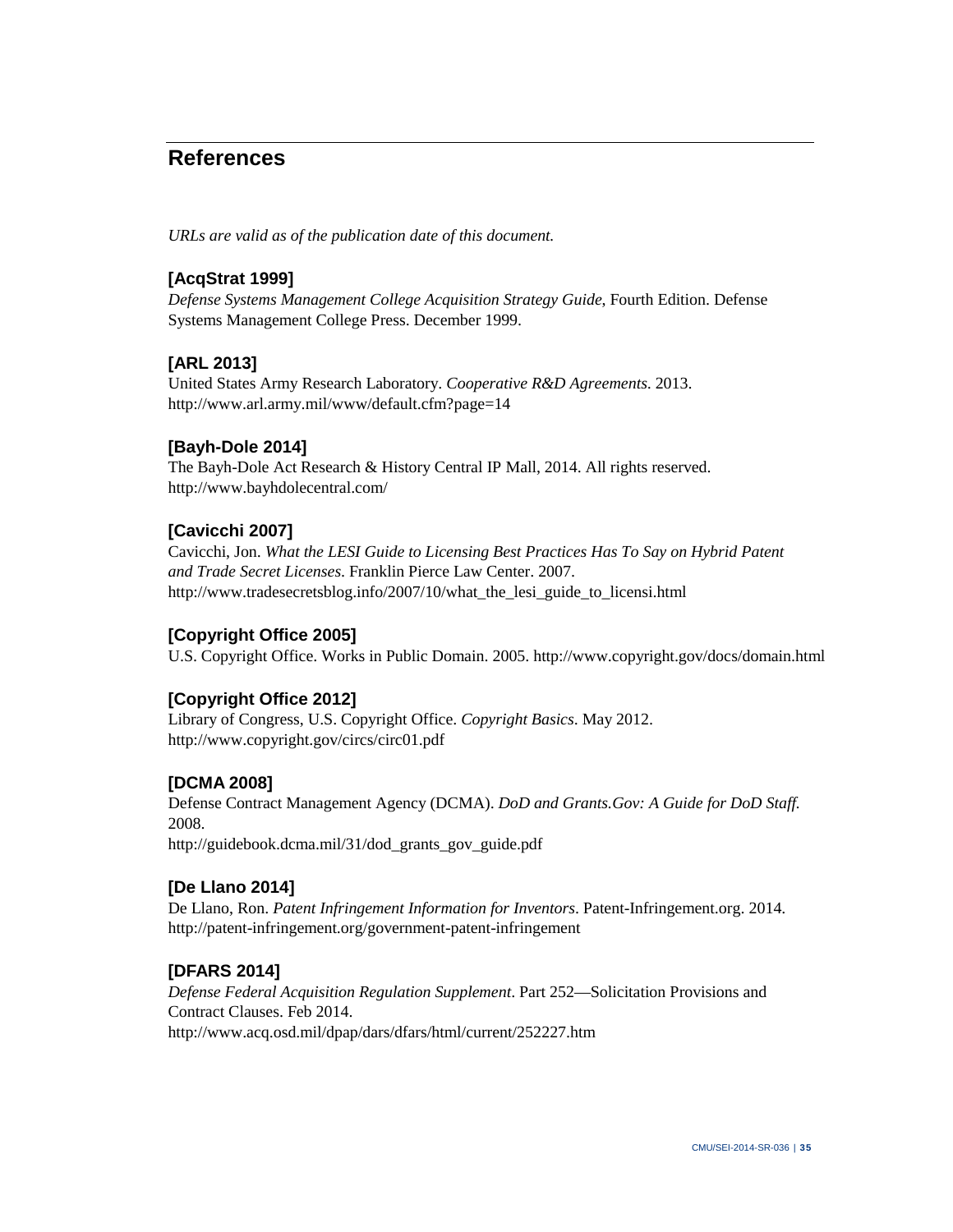#### **[DoD AT&L 2011]**

Office of Undersecretary of Defense for Acquisition, Technology, and Logistics. *Technology Development Strategy [or] Acquisition Strategy for [Program Name]: [Sample Outline].* April 2011. [http://www.acq.osd.mil/se/docs/PDUSD-Approved-TDS\\_AS\\_Outline-04-20-2011.pdf](http://www.acq.osd.mil/se/docs/PDUSD-Approved-TDS_AS_Outline-04-20-2011.pdf) 

#### **[DoD BBP 2.0 April 2013]**

Undersecretary of Defense, Acquisition, Technology, and Logistics. *Better Buying Power: Understanding and Leveraging Data Rights in DoD Acquisitions*. April 2013. <https://dap.dau.mil/policy/Lists/Policy%20Documents/Attachments/3375/BBP%202.0%20Imple> mentation%20Directive%2024%20April%202013.pdf

#### **[DoD BBP 2.0 June 2013]**

Open Systems Architecture/Data Rights Team. Department of Defense. *Better Buying Power: Understanding and Leveraging Data Rights in DoD Acquisitions*. June 2013.

#### **[Interim DoDI 5000.02 2013]**

Interim DoD Instruction 5000.02, *Operation of the Defense Acquisition System*. November 25, 2013.

#### **[Experts123 2014]**

Experts 123. *What Rights Does the Owner of a Trade Secret Have?* 2014. <http://www.experts123.com/q/what-rights-does-the-owner-of-a-trade-secret-have.html>

#### **[FedGrants 2014]**

Atlantic Information Services Inc. *A Guide to Managing Federal Grants for Colleges and Universities*. 2014.

#### **[Fedmarket 2014]**

Fedmarket. *Other Government Transactions*. 2014. <http://www.fedmarket.com/contractors/Other-Government-Transactions>

#### **[Gross 2011]**

Gross, Charlene. *A Decision Framework for Selecting Licensing Rights for Noncommercial Computer Software in the DoD Environment* (CMU/SEI-2011-TR-014). Software Engineering Institute, Carnegie Mellon University, 2011. [http://resources.sei.cmu.edu/library/asset-view.cfm?AssetID=9995.](http://resources.sei.cmu.edu/library/asset-view.cfm?AssetID=9995) 

#### **[Holloway 2014]**

Holloway, Colin. *Trademark Owner's Responsibilities*. Demand Media. 2014 <http://info.legalzoom.com/trademark-owners-responsibilities-25406.html>

#### **[INTA 2014]**

International Trademark Association (INTA). *Fact Sheets, Assignments, Licenses and Valuation: Trademark Licensing*. 2014.

<http://www.inta.org/TrademarkBasics/FactSheets/Pages/TrademarkLicensing.aspx>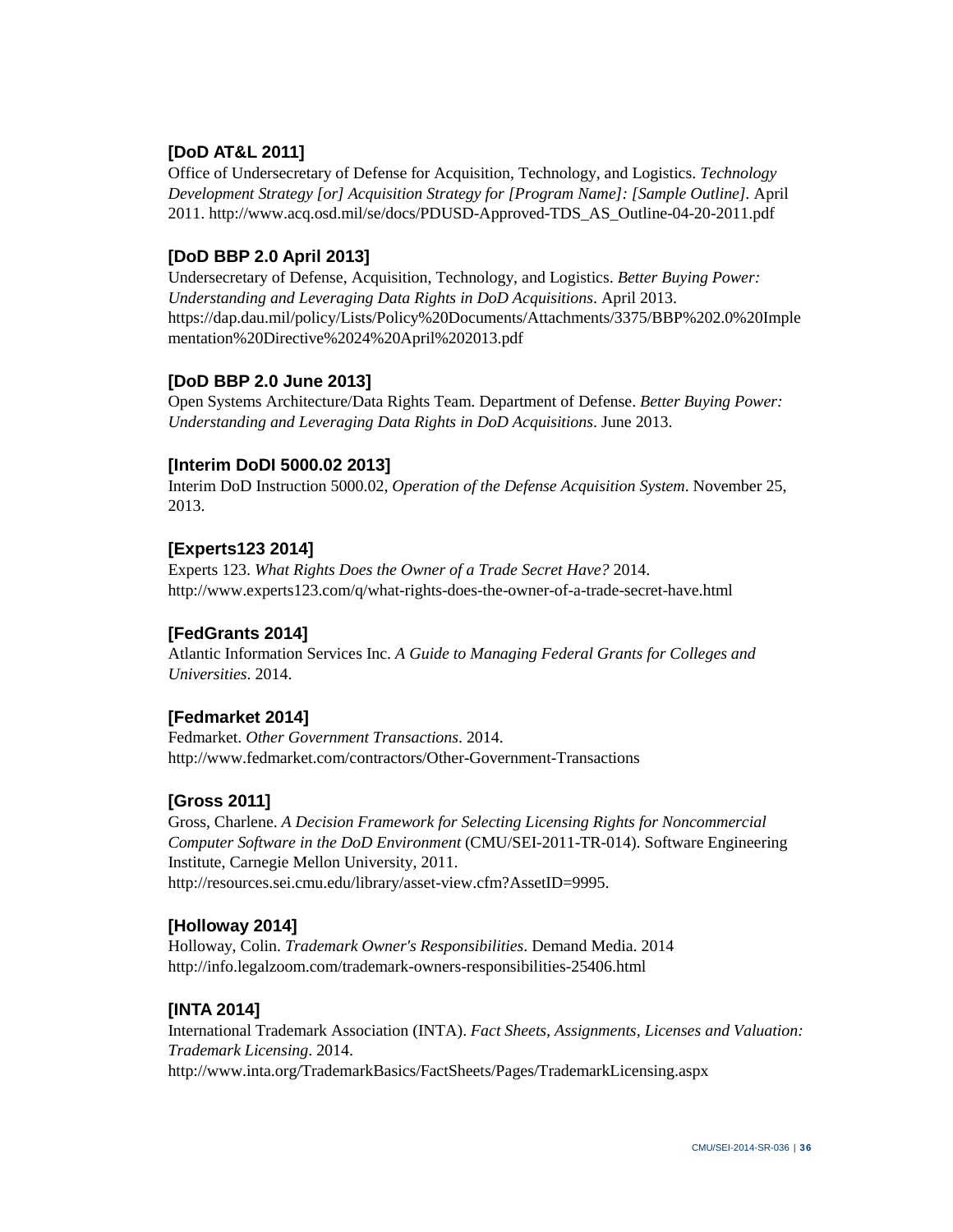#### **[IT Law 2014]**

WIKIA. *Intellectual Property*. IT Law Wiki. [http://itlaw.wikia.com/wiki/Intellectual\\_property](http://itlaw.wikia.com/wiki/Intellectual_property) 

#### **[Jorda 2007]**

Jorda, Karl F. Chapter 11.5, "Trade Secrets and Trade-Secret Licensing," *Intellectual Property Management in Health and Agricultural Innovation: A Handbook of Best Practices*. p.1044. 2007-2012. <http://www.iphandbook.org/handbook/ch11/p05/>

#### **[Kaprove 2012]**

Kaprove, Caitlin; McQuade, Paul F.; & Stouck, Jerry. *Court Reaffirms Broad Immunity for Patent Infringing Government Contractors – Only Recourse For Patent Holders Is To Sue Government*. Greenberg Traurig, LLP. 2012.

[http://www.natlawreview.com/article/court-reaffirms-broad-immunity-patent-infringing](http://www.natlawreview.com/article/court-reaffirms-broad-immunity-patent-infringing-government-CMU/SEI-2014-SR-036)government-contractors-only-recours

#### **[LII 2014]**

Legal Information Institute. *Trademark Infringement*. Cornell University Law School. 2014. [http://www.law.cornell.edu/wex/trademark\\_infringement](http://www.law.cornell.edu/wex/trademark_infringement) 

#### **[MIL-HDBK-520 2010]**

*Department of Defense Handbook: Systems Requirements Document Guidance*. Mil-HDBK-520 (USAF). March 5, 2010. <https://acc.dau.mil/adl/en-US/640084/file/69366/MIL-HDBK-520.pdf>

#### **[OSA 2013]**

Undersecretary of Defense for Acquisition, Policy, and Logistics. *DoD Open Systems Architecture Contract Guidebook for Program Managers*, v.1.1. 2013.

#### **[OT Guide 2001]**

Undersecretary of Defense for Acquisition, Policy, and Logistics. *Other Transactions (OT) Guide for Prototype Projects*. 2001.

#### **[OTA Guide 2010]**

Halchin, L. Elaine. *Other Transaction (OT) Authority*. Congressional Research Service. January 2010.<http://research.policyarchive.org/19087.pdf>

#### **[Pavlina 2005]**

Pavlina, Steve. *End Goals vs. Means Goals.* August 2005. <http://www.stevepavlina.com/blog/2005/08/end-goals-vs-means-goals/>

#### **[Purvis 2002]**

Purvis, Sue A. *The Fundamentals of Intellectual Property for the Entrepreneur*. U.S. Patent and Trademark Office. 2002.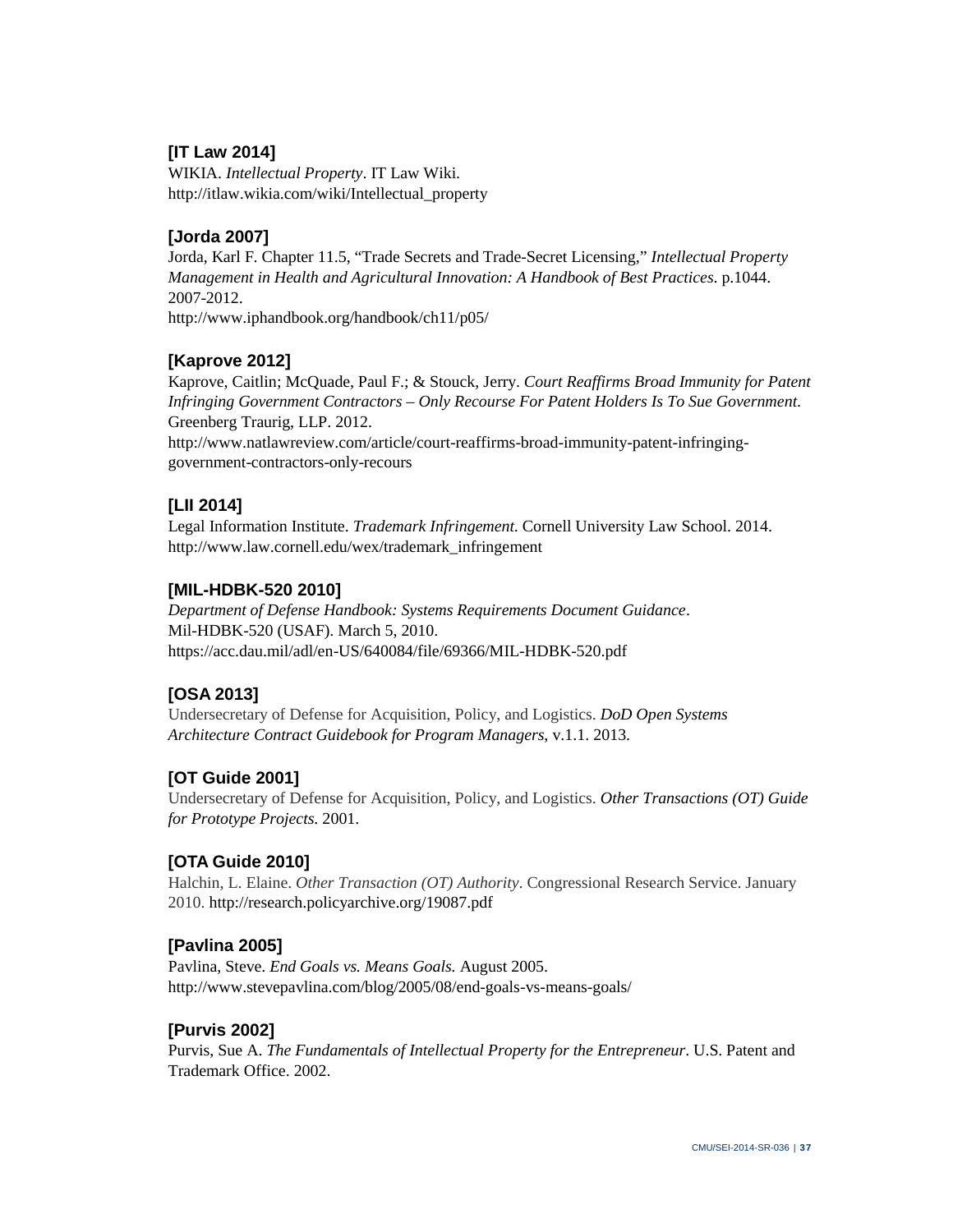#### **[Somers 2003]**

Somers, Jeffrey P. "Special Contractual and IP Rights Considerations: Sponsored Research Agreements, University and Government Licensing, Clinical Trial Agreements." *Journal of Biolaw and Business 6* (4). 2003.

#### **[TARDEC 2014]**

U.S. Army Tank Automotive Research Development and Engineering Center. *Cooperative Research and Development Agreement – CRADA.* 2014. <http://tardec.army.mil/business/crada.aspx>

#### **[17 U.S.C. § 202]**

U.S. Code. Chapter 2. *Copyright Ownership And Transfer*.

#### **[U.S. Constitution Art. I, § 8, cl. 8.]**

*The Constitution of the United States*. Article 1, Section 8, Clause 8.

#### **[U.S. Navy 2001]**

U.S. Navy. *Acquisition Strategy Decision Guide.* January 2001. <http://www.navair.navy.mil/nawctsd/Resources/Library/Acqguide/asdgjan2001.pdf>

#### **[USAF 2014]**

U.S. Air Force. *Acquiring and Enforcing the Government's Rights in Technical Data and Computer Software Under Department of Defense Contracts: A Practical Handbook for Acquisition Professionals*. March 2014. <https://acc.dau.mil/CommunityBrowser.aspx?id=431675>

#### **[USDA 2014]**

U.S. Department of Agriculture. *Proprietary Information and Trade Secrets.* 2014. <http://www.dm.usda.gov/ocpm/Security%20Guide/S2unclas/Propriet.htm>

#### **[USPTO 2009]**

United States Patent and Trademark Office. *Should I Register My Mark?* 2009. <http://www.uspto.gov/trademarks/basics/register.jsp>

#### **[USPTO 2011]**

United States Patent and Trademark Office. *What Are Patents, Trademarks, Servicemarks, and Copyrights?* General Information Concerning Patents. 2011. [http://www.uspto.gov/patents/resources/general\\_info\\_concerning\\_patents.jsp#heading-2](http://www.uspto.gov/patents/resources/general_info_concerning_patents.jsp#heading-2) 

#### **[USPTO 2014]**

United States Patent and Trademark Office. *What is a Patent?* Patents. 2014. <http://www.uspto.gov/patents/index.jsp#>

#### **[USPTO Trademark 2014]**

United States Patent and Trademark Office. *Protecting Your Trademark: Enhancing Your Rights Through Federal Registration.* 2014<http://www.uspto.gov/trademarks/basics/BasicFacts.pdf>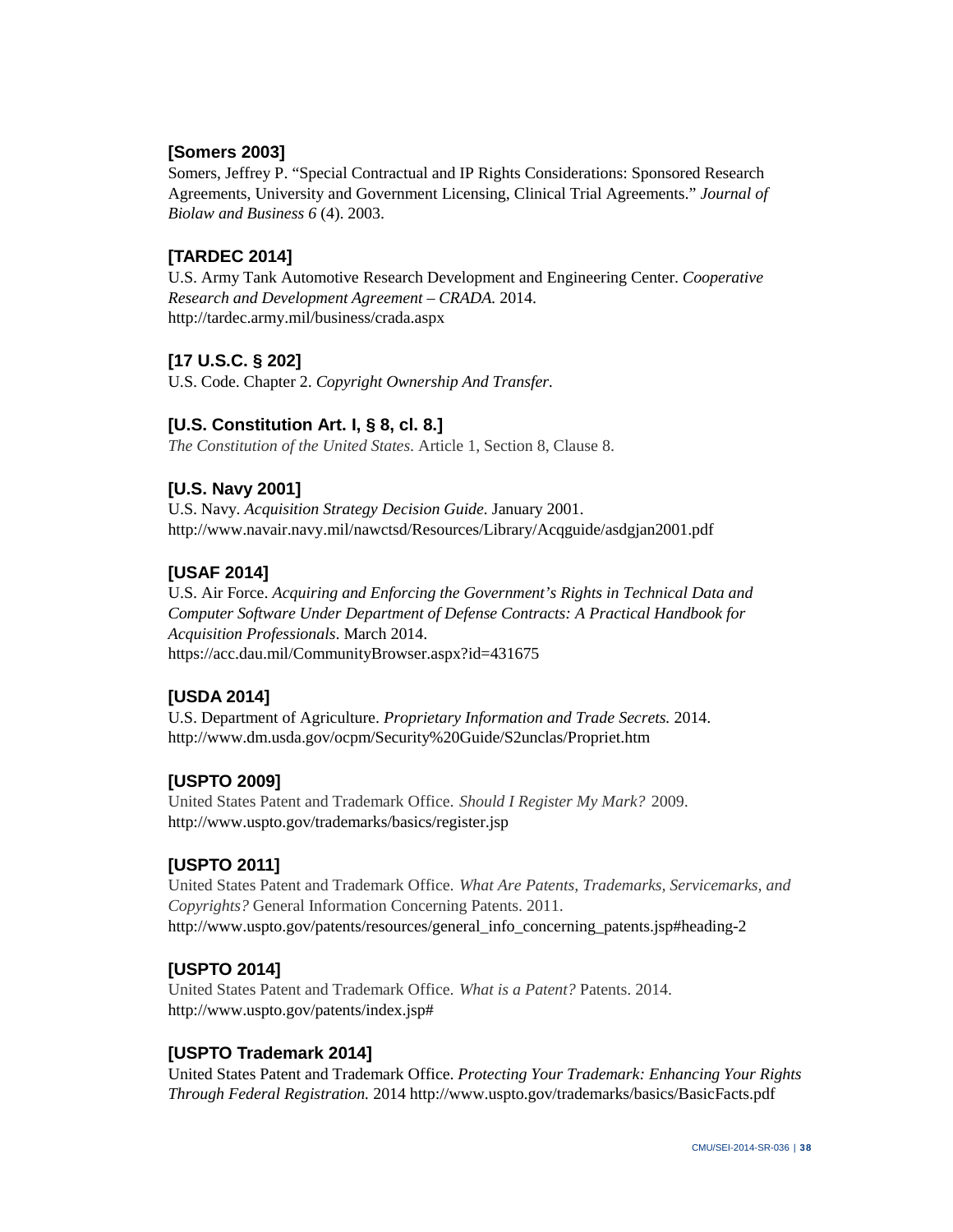#### **[Warner-Lambert 1960]**

*Warner-Lambert Pharmaceutical Co. v. John J. Reynolds, Inc.*, 178 F.Supp. 655 (S.D.N.Y. 1959), aff'd 280 F.2d 197 (2nd Cir. 1960).

#### **[WIPO 2014]**

WIPO - World Intellectual Property Organization (WIPO). *What is Intellectual Property?* 2014. <http://www.wipo.int/about-ip/en/>